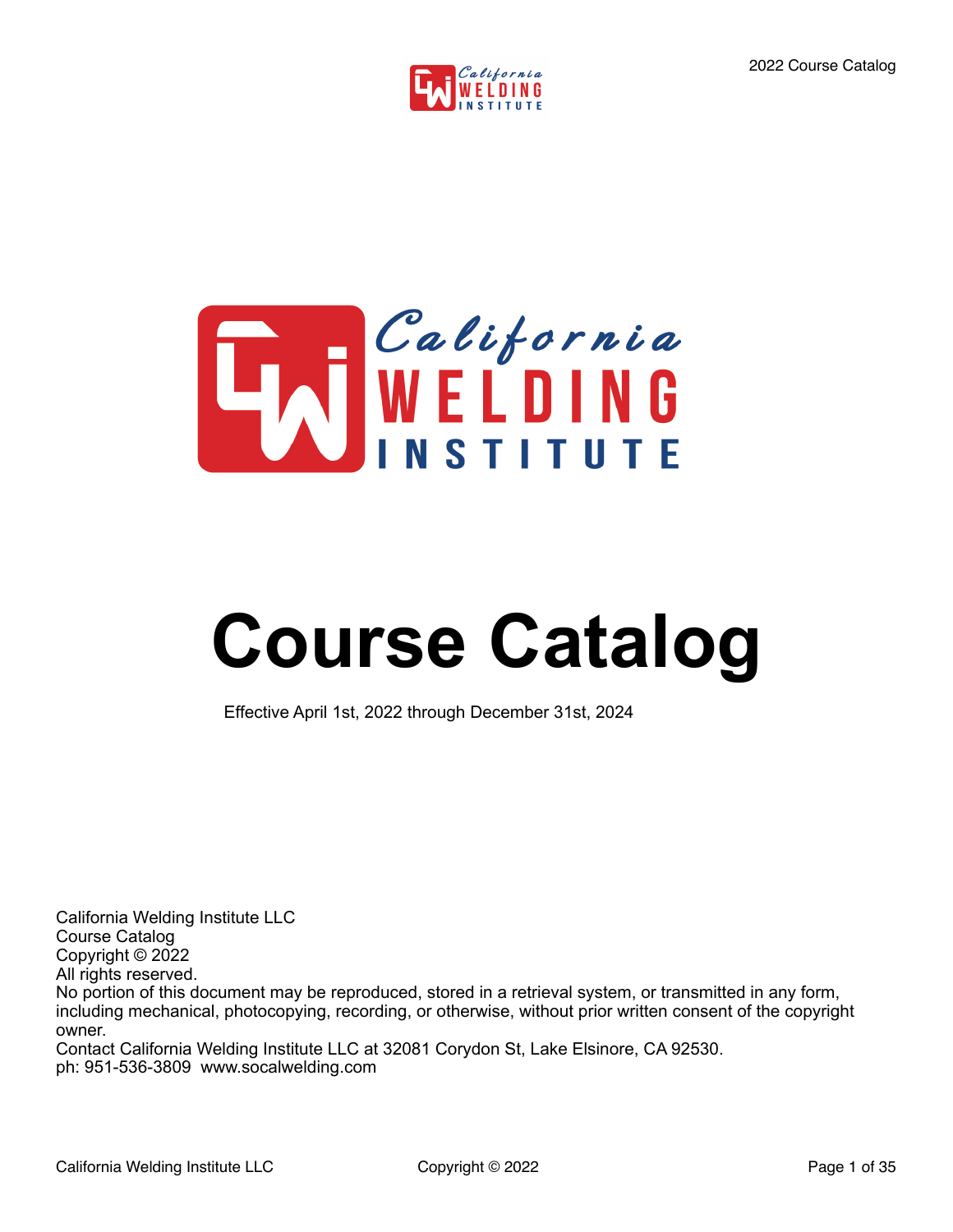

## **Table of Contents**

| <b>GENERAL</b>                                                                                                                                                                                                                       | 5              |
|--------------------------------------------------------------------------------------------------------------------------------------------------------------------------------------------------------------------------------------|----------------|
| <b>Our Mission &amp; Objectives</b>                                                                                                                                                                                                  | 5              |
| <u>Our History and the contract of the contract of the contract of the contract of the contract of the contract of the contract of the contract of the contract of the contract of the contract of the contract of the contract </u> | 5              |
| <b>Faculty5</b>                                                                                                                                                                                                                      |                |
| <b>Affiliations</b>                                                                                                                                                                                                                  | 5              |
| <b>Approval &amp; Status</b>                                                                                                                                                                                                         | 5              |
| <b>Program Description and Training Method</b>                                                                                                                                                                                       | 6              |
| <u> 1989 - Johann Stoff, deutscher Stoff, der Stoff, der Stoff, der Stoff, der Stoff, der Stoff, der Stoff, der S</u><br>Class size                                                                                                  | 6              |
| Calendar                                                                                                                                                                                                                             | 6              |
| Notice Concerning Transferability of Credits and Credentials Earned at Our Institution                                                                                                                                               | 6              |
| <b>Facilities &amp; Equipment</b><br><u> 1989 - Andrea Andrew Maria (h. 1989).</u>                                                                                                                                                   | $\overline{7}$ |
| <b>Languages</b>                                                                                                                                                                                                                     | $\overline{7}$ |
| Employment Assistance Management Control of the Assistance Management Control of the Assistance Control of the                                                                                                                       | $\overline{7}$ |
| Student Services <b>Student Services</b>                                                                                                                                                                                             | 7              |
| <b>Library 7</b>                                                                                                                                                                                                                     |                |
| Admissions<br><u> 1989 - Johann Stoff, deutscher Stoff, der Stoff, der Stoff, der Stoff, der Stoff, der Stoff, der Stoff, der S</u>                                                                                                  | $\overline{7}$ |
| <b>Academic Records</b>                                                                                                                                                                                                              | 8              |
| <b>Attendance Requirements</b>                                                                                                                                                                                                       | 8              |
| Class Equipment & Materials <b>Class Community</b> Class Community Class Community Class Community Class Community C                                                                                                                 | 8              |
| Student Personal Property Manual Accords and Accords and Accords and Accords and Accords and Accords and Accord                                                                                                                      | 8              |
| Standard Academic Progress, Probation and Dismissal                                                                                                                                                                                  | 9              |
| Code of Conduct<br><u> 1980 - Jan Samuel Barbara, margaret eta idazlea (h. 1980).</u>                                                                                                                                                | 9              |
| <b>Ability to Safely Participate</b><br><u> 1989 - John Stein, mars and de Britain Born Stein Born Stein Born Stein Born Stein Born Stein Born Stein Born</u>                                                                        | 10             |
| <b>Student Grievance Process</b>                                                                                                                                                                                                     | 10             |
| <b>Safe Work Practices</b>                                                                                                                                                                                                           | 10             |
| <b>Enrollment Procedure</b>                                                                                                                                                                                                          | 11             |
| Fees 11                                                                                                                                                                                                                              |                |
| <b>Cancellation &amp; Refund Policy</b>                                                                                                                                                                                              | 12             |
| Student Tuition Recovery Fund (STRF) Network and Contact the Control of Student Tuition Recovery Fund (STRF)                                                                                                                         | 12             |
| <b>Financial Aid &amp; Scholarships</b>                                                                                                                                                                                              | 13             |
| Courses                                                                                                                                                                                                                              | 14             |
| <b>Welding Career Course Bundles</b>                                                                                                                                                                                                 | 14             |
| BUNDLE 1 - ALL AROUND WELDER: STRUCTURAL AND PRESSURE PIPING                                                                                                                                                                         | 14             |
| <b>BUNDLE 2 - IRONWORKER WELDING CAREER</b>                                                                                                                                                                                          | 14             |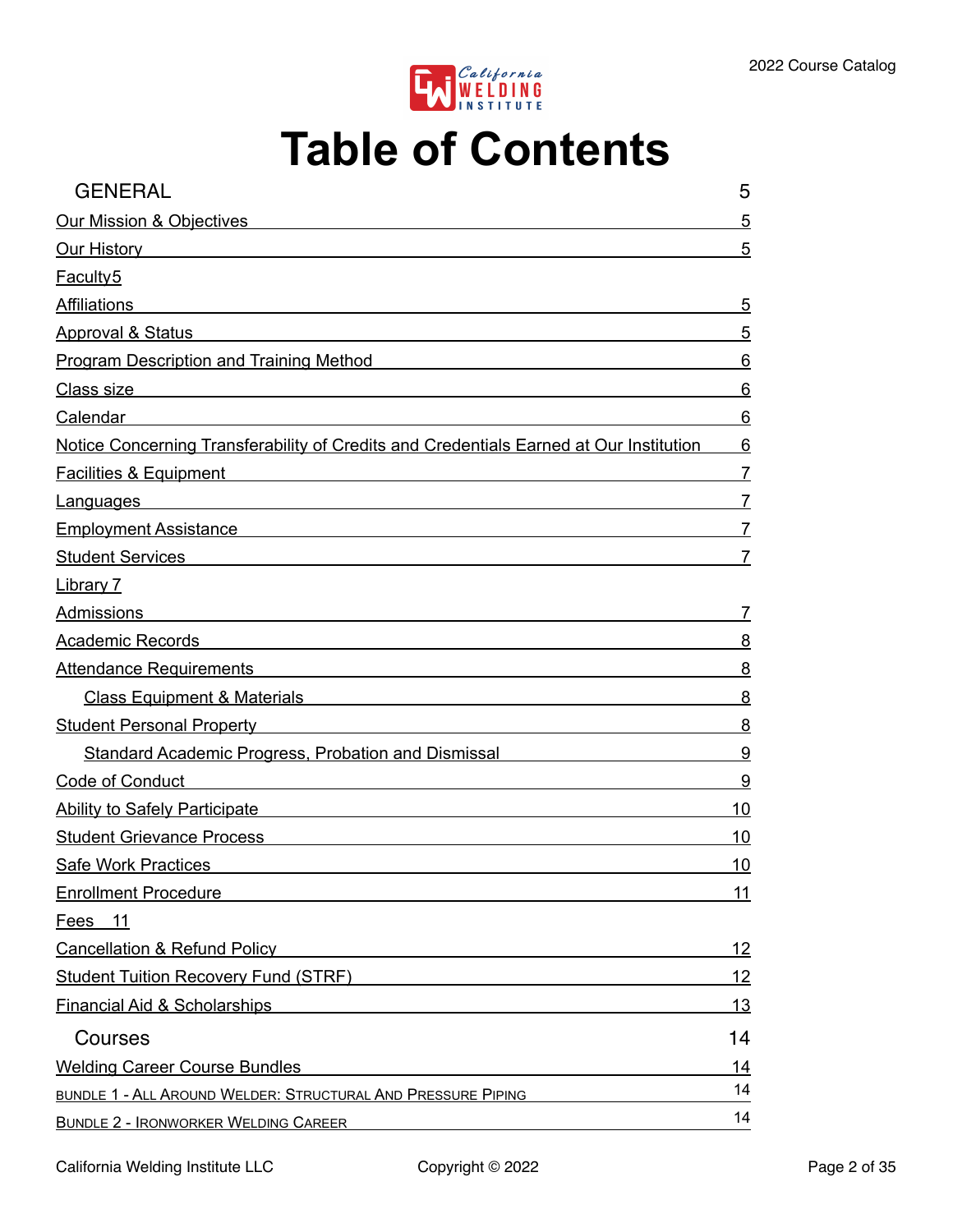

| <b>BUNDLE 3 - PROCESS PRESSURE PIPING WELDER</b>                                                                                                                                                                                     | 15 |    |
|--------------------------------------------------------------------------------------------------------------------------------------------------------------------------------------------------------------------------------------|----|----|
| BUNDLE 4 - PIPELINE WELDER                                                                                                                                                                                                           | 15 |    |
| <b>BUNDLE 5 - AEROSPACE WELDER</b>                                                                                                                                                                                                   | 16 |    |
| <u>BUNDLE 6 - FOOD AND BEVERAGE PROCESSING INDUSTRY WELDER</u>                                                                                                                                                                       | 16 |    |
| <b>BUNDLE 7 - STRUCTURE LIGHT GAGE WELDER (DECKING AND FRAMING)</b>                                                                                                                                                                  | 17 |    |
| <u> 1989 - Johann Barbara, martxa alemaniar a</u><br><b>BUNDLE 8 -MOTORSPORT WELDER</b>                                                                                                                                              | 17 |    |
| <b>BUNDLE 9 - I-CAR AUTOMOTIVE WELDER</b>                                                                                                                                                                                            | 17 |    |
| BUNDLE 10 - UNDERWATER WELDER (DRY WELDING)                                                                                                                                                                                          | 18 |    |
| <b>Welding Courses</b>                                                                                                                                                                                                               | 18 |    |
| <u>W101 - SMAW AWS D1.1/L.A CITY WELDER CERTIFICATION STEEL PLATE</u>                                                                                                                                                                | 18 |    |
| W102 - FCAW AWS D1.1/L.A CITY WELDER CERTIFICATION STEEL PLATE                                                                                                                                                                       | 19 |    |
| W103 - SMAW AWS D1.1/L.A CITY WELDER CERTIFICATION STRUCTURAL STEEL PIPE/TUBULAR                                                                                                                                                     | 19 |    |
| W104 - FCAW-G/ FCAW-S AWS D1.1 WELDER CERTIFICATION STRUCTURAL STEEL PIPE/TUBULAR                                                                                                                                                    | 19 |    |
| W105 - FCAW-S AWS D1.8/WELDER CERTIFICATION STRUCTURAL STEEL SEISMIC APPLICATION                                                                                                                                                     | 20 |    |
| W106 - GMAW AWS D1.3 STRUCTURAL WELDING SHEET STEEL                                                                                                                                                                                  | 20 |    |
| W107 - FCAW-S AWS D1.3 STRUCTURAL WELDING SHEET STEEL                                                                                                                                                                                | 20 |    |
| W108 - SMAW AWS D1.3 STRUCTURAL WELDING SHEET STEEL                                                                                                                                                                                  | 21 |    |
| W109 - SMAW AWS D3.6 UNDERWATER DRY WELDING (CLASS A WELDS)                                                                                                                                                                          | 21 |    |
| W201 - SMAW ASME SECTION IX AWS B2.1 BASIC PIPE WELDING COURSE - ALL UPHILL                                                                                                                                                          | 21 |    |
| W202 - SMAW ASME SECTION IX AWS B2.1 BASIC PIPE WELDING COURSE - DOWNHILL/UPHILL                                                                                                                                                     | 22 |    |
| W203 - GTAW/SMAW COMBO WELDER BASIC ASME SECTION IX, AWS B2.1 PIPE WELDING                                                                                                                                                           | 22 |    |
| W204 - GTAW/SMAW COMBO WELDER ADVANCED ASME SECTION IX, AWS B2.1 PIPE WELDING                                                                                                                                                        | 22 |    |
| W205 - GTAW ADVANCED ASME SECTION IX, AWS B2.1 STAINLESS STEEL AND CARBON STEEL PIPE WELDING                                                                                                                                         |    | 23 |
| <u>W206 - PIPE LAYOUT AND FABRICATION AND THE RESIDENCE OF A BASIC STATE OF A BASIC STATE OF A BASIC STATE OF A BASIC STATE OF A BASIC STATE OF A BASIC STATE OF A BASIC STATE OF A BASIC STATE OF A BASIC STATE OF A BASIC STAT</u> | 23 |    |
| W211 - SMAW API 1104 BASIC PIPELINE WELDING - ALL DOWNHILL - PETROCHEMICAL AND NATURAL GAS 23                                                                                                                                        |    |    |
| W212 - SMAW API 1104 ADVANCED PIPELINE WELDING - ALL DOWNHILL - PETROCHEMICAL AND NATURAL GAS                                                                                                                                        |    | 24 |
| W301-CS - GTAW BASIC AWS D9.1 SHEET METAL WELDING - CARBON STEEL                                                                                                                                                                     | 24 |    |
| W301-AL - GTAW BASIC AWS D9.1 SHEET METAL WELDING - ALUMINUM                                                                                                                                                                         | 24 |    |
| W301-SS - GTAW BASIC AWS D9.1 SHEET METAL WELDING - STAINLESS STEEL                                                                                                                                                                  | 25 |    |
| W301-CS/AL/SS - GTAW BASIC AWS D9.1 SHEET METAL WELDING                                                                                                                                                                              | 25 |    |
| W302-SS - GTAW ADVANCED AWS D18.1 STAINLESS STEEL TUBE FOR HYGIENIC APPLICATIONS                                                                                                                                                     |    | 25 |
| W303-ASH - GTAW ADVANCED AWS D17.1 FUSION WELDING FOR AEROSPACE APPLICATIONS                                                                                                                                                         | 26 |    |
| W303-AT - GTAW ADVANCED AWS D17.1 FUSION WELDING FOR AEROSPACE APPLICATIONS                                                                                                                                                          | 26 |    |
| W304-CS - GMAW BASIC AWS D9.1 SHEET METAL WELDING - CARBON STEEL                                                                                                                                                                     | 26 |    |
| W304-AL - GMAW BASIC AWS D9.1 SHEET METAL WELDING - ALUMINUM                                                                                                                                                                         | 27 |    |
| W304-SS - GMAW BASIC AWS D9.1 SHEET METAL WELDING - STAINLESS STEEL                                                                                                                                                                  | 27 |    |
| W304-CS/AL/SS - GMAW BASIC AWS D9.1 SHEET METAL WELDING                                                                                                                                                                              | 27 |    |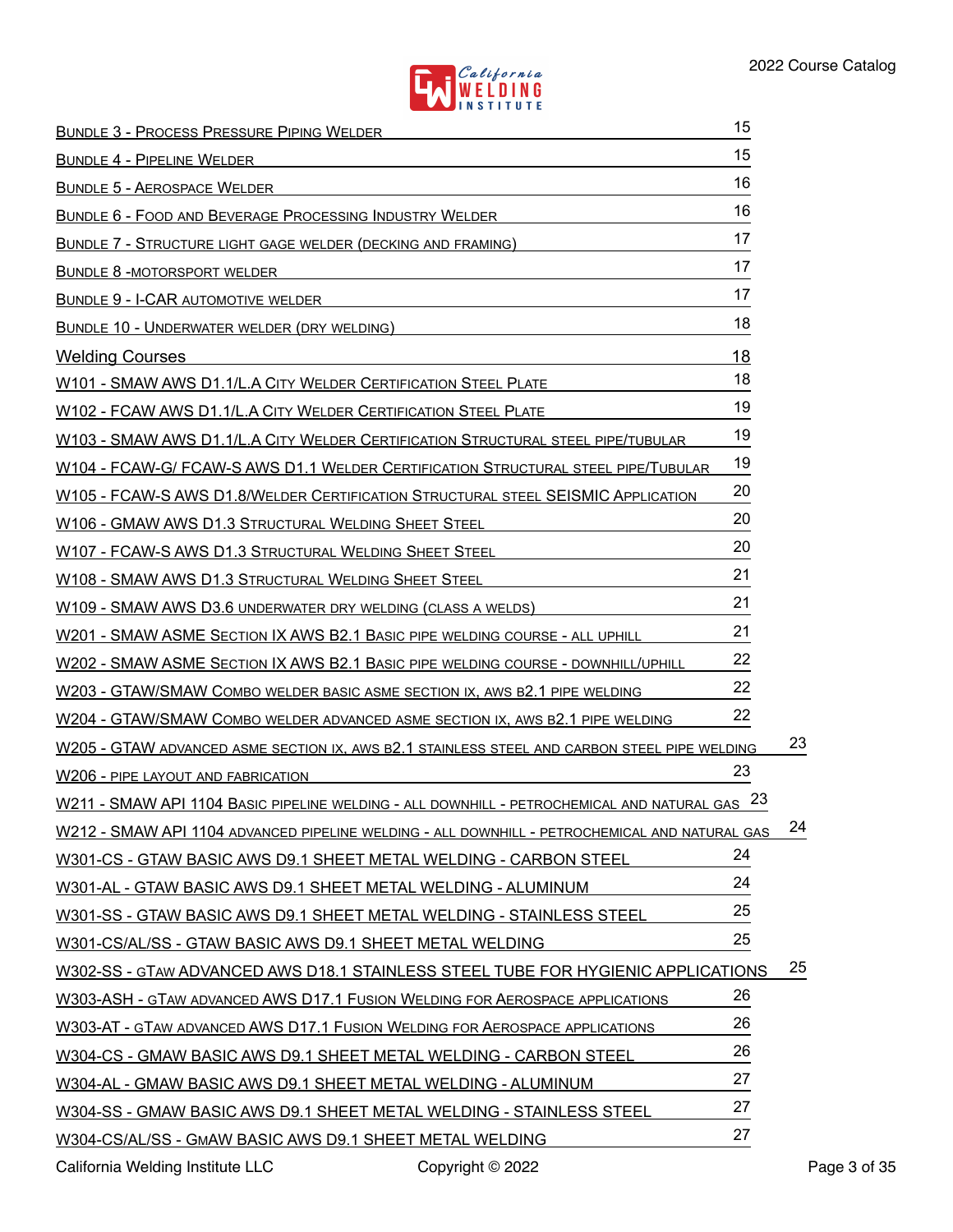

| W305-CM/AL GTAW ADVANCED AWS D8.8 AUTOMOTIVE WELDING - CHROME MOLY/ALUMINUM | 28 |
|-----------------------------------------------------------------------------|----|
| W306-CS/AL/SS - GMAW I-CAR WELDING                                          | 28 |
| <b>Professional Development Courses</b>                                     | 28 |
| PDH-LAWC - L.A CITY WELDER CERTIFICATION WRITTEN EXAM PREPARATION CLASS     | 28 |
| PDH-CWI - CWI EXAM PREPARATION COURSE                                       | 29 |
| <b>PDH-CWI INDIVIDUAL CLASS</b>                                             | 29 |
| PDH WPS/PQR/WPQR CLASS                                                      | 30 |
| <b>PDH- DESTRUCTIVE TESTING CLASS</b>                                       | 30 |

PDH-L.A CITY DEPUTY [INSPECTOR/ICC SPECIAL INSPECTOR S1 STRUCTURAL STEEL](#page-29-2) AND BOLTING SPECIAL INSPECTOR CLASS 30

PDH-L.A CITY DEPUTY [INSPECTOR/ICC SPECIAL INSPECTOR S2 STRUCTURAL](#page-29-3) WELDING SPECIAL INSPECTOR CLASS 30

[List of Welding gear and hand tools for All welding courses](#page-30-0) 31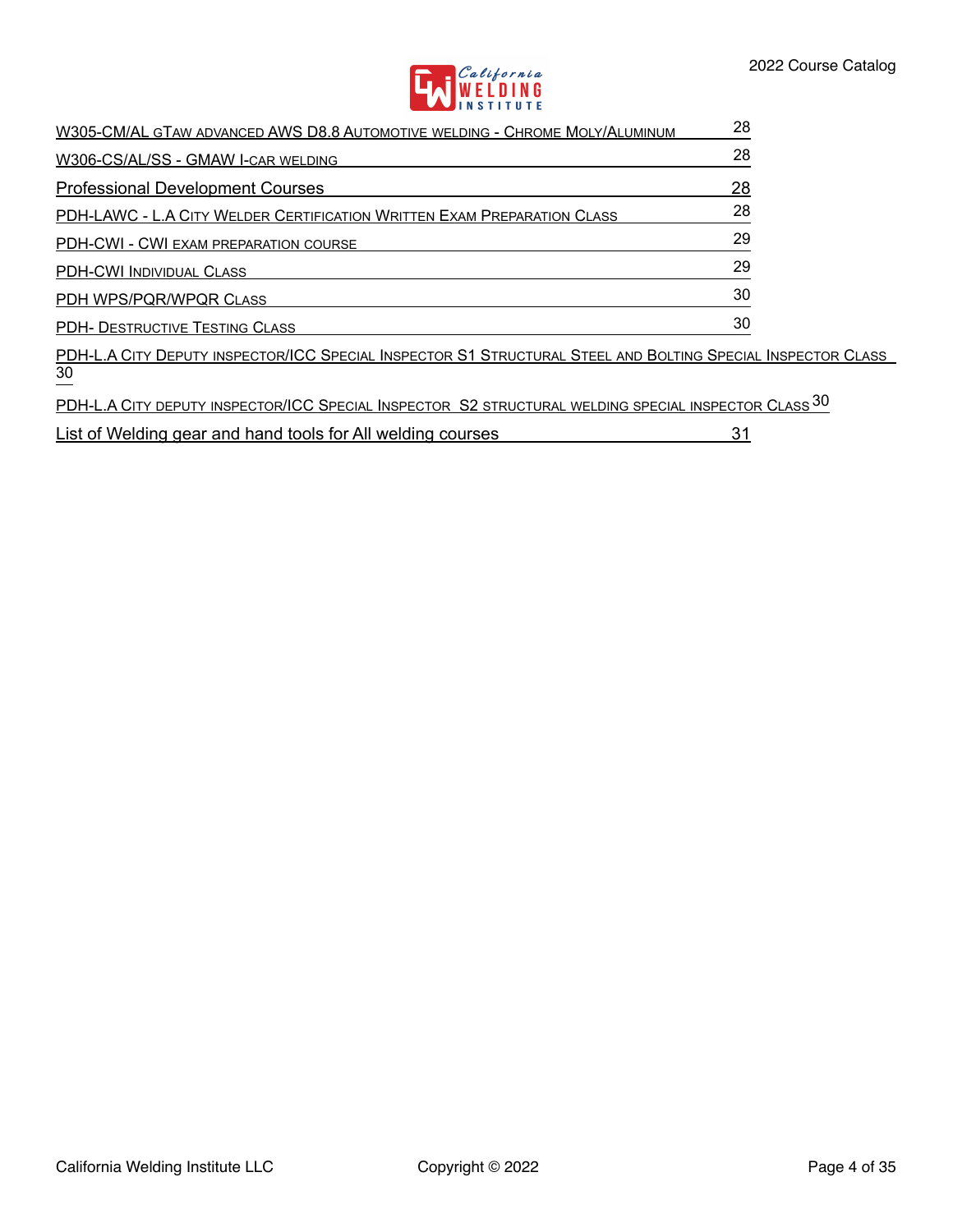

As a prospective student, you are encouraged to review this catalog prior to signing an enrollment agreement. You are also encouraged to review the School Performance Fact Sheet, which must be provided to you prior to signing an enrollment agreement.

## <span id="page-4-0"></span>**GENERAL**

## <span id="page-4-1"></span>**Our Mission & Objectives**

California Welding Institute LLC is a dedicated occupational skills center, developing a highly skilled workforce in the field of welding to help breach the increasing gap found in the industry. Time is of the essence, and therefore, the school has developed a unique and specialized training program designed to bring students to the skill level needed to become a certified welder in a short time, producing a high quality, skilled workforce capable of meeting the industry's weld quality standards.

## <span id="page-4-2"></span>**Our History**

The welder training program was started in 2007 by George Rolla, founder and CEO of California Welding Institute. George graduated in 1975 from Algonquin College with a certificate in welding, and he's been dedicated to welding ever since. He started his welding career as a pipe welder in Canada, then embarked on an adventurous business trip to the arctic, where he performed maintenance on equipment as a welder. From there, he moved to North Dakota, where he worked as a pipe welder in the petrol-chemical industry. Finally, George reached his dream home, California, where he worked as a welder in the gas industry and in the construction industry. Throughout his career, George has also been dedicated to training welding personnel for contractors he worked for. In 2006, George became an American Welding Society Certified Welding Inspector and a Certified Welding Educator, and expanded his business operations to include consulting, training, certification and inspection services. In 2007, George, who had been actively involved in the American Welding Society as an Executive Board Member of the Los Angeles/ Inland Empire Section, saw the need to develop a new generation of highly skilled welders, who are very much lacking in the industry, worldwide, and started the welder training and certification program that, to this day, has a unique and very successful training method**.** 

## <span id="page-4-3"></span>**Faculty**

**Administration:** Mariana Ludmer, Operations Manager & Instructor **Faculty:** George Rolla, Chief Academic Instructor, Mariana Ludmer, Operations Manager & Instructor.

Our staff is composed of three faculty members, a chief academic instructor and an instructor. Our staff has over 50 years of experience combined. Our Chief Academic Instructor is an AWS Senior Certified Welding Inspector, an AWS Certified Welding Engineer, AWS Certified Welding Educator and a Certified Welder. He has been in the welding industry since 1975 and holds numerous certifications, recognitions and awards from industry, along with an excellent reputation. Our instructor is an AWS Certified Welding Inspector, AWS Certified Welding Educator and a Certified Welder. She holds a bachelor's degree in Economics from UC Berkeley, a Master's in Engineering Management from National University, as well as numerous welding certifications and industry recognition.

## <span id="page-4-4"></span>**Affiliations**

California Welding Institute is an American Welding Society Educational Institution Member, and AWS Accredited Testing Facility (ATF) and an approved Welder Testing Agency for the Los Angeles Dept. of Building & Safety (LADBS).

## <span id="page-4-5"></span>**Approval & Status**

California Welding Institute LLC is a private institution, approved to operate by the Bureau for Private Postsecondary Education (BPPE) since April 2018. The Bureau's approval means that the institution has complied with the standards set forth by the Bureau. The bureau does not endorse any programs and approval does not mean that the institution exceeds minimum state standards.

Per Ed. Code §94909(a), "Any questions a student may have regarding this catalog that have not been satisfactorily answered by the institution may be directed to the Bureau for Private Postsecondary Education at 1747 North Market Blvd Suite 225, Sacramento, CA 95834, www.bppe.ca.gov, toll-free telephone number (888) 370-7589 or by fax (916) 263-1897, or (916) 574-8900 or by fax (916) 263-1897."

Per Ed. Code §94909(a), "A student or any member of the public may file a complaint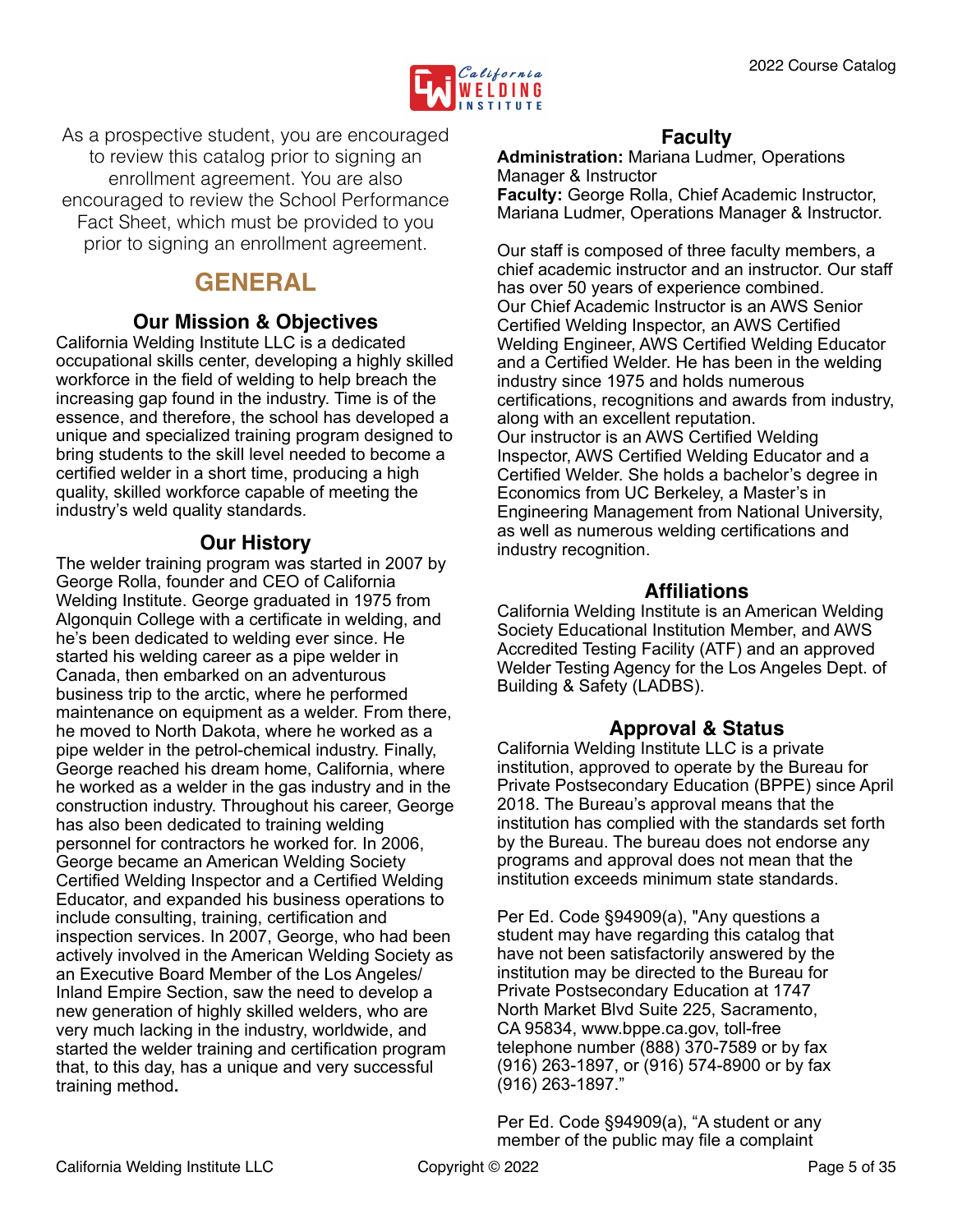

about this institution with the Bureau for Private Postsecondary Education by calling (888) 370-7589 toll-free or by completing a complaint form, which can be obtained on the bureau's internet web site www.bppe.ca.gov."

California Welding Institute has no pending petition in bankruptcy, is not operating as a debtor in possession, has not filed a petition within the preceding five years, or has not had a petition in bankruptcy filed against it within the preceding five years that resulted in reorganization under Chapter 11 of the United States Bankruptcy Code (11 U.S.C. Sec. 1101 et seq.).

California Welding Institute is a nonaccredited institution and does not offer a degree program; licensure is not required in the welding trades.

## <span id="page-5-0"></span>**Program Description and Training Method**

California Welding Institute offers Welding courses and Professional Development courses.

All classes are held at 32081 Corydon St, Lake Elsinore, CA 92530.

#### **Professional Development Courses** are

designed to teach welding related subjects to further knowledge and skills of professionals in the field of welding, such as welding personnel and quality control personnel. These are lecture-based classes that do not involve hands-on welding. These courses vary in duration; most of the courses are less than 6 days long.

#### **Welding Career Course Bundles and Welding**

**Courses** are designed to prepare students for employment in specific industries requiring welding skills. The courses are designed to help students develop the skills level needed to become a certified welder. Having a welder certification has become one of the most important elements for obtaining a good paying job as a welder in any industry.

Training is vey intensive, military bootcamp-style, hard core, all hands-on and requires physical contact from instructor to student. Physical contact includes but is not limited to holding, pushing, moving, tapping student's hands, arms and/or upper body to show, demonstrate and/or help student

during instruction. Sexual harassment as defined by law is strictly prohibited as per Code of Conduct.

Students are lectured while welding. During the course of instruction, occasional foul language may be used by instructor and/or students, as it is commonly used in the welding industry.

Each course is broken down into modules. Each module consists of an exercise that the student must successfully perform to move on the next module and progress through the course. Welding courses vary in duration.

All students enrolling in courses are in agreement with the Training Method described here.

#### **Welding Career Course Bundles and Welding Courses Student Evaluation and Course Completion:**

Students will receive a certificate of course completion when achieving an average score of 3.5 or higher. Students will be graded for each exercise performed in class and during the final test for each course.

## <span id="page-5-1"></span>**Class size**

For the **Welding Courses & Welding Career Course Bundles,** the maximum class size is 16 students. For new students, the maximum class size is 2 students per instructor for the first class.

For **Professional Development Courses**, the maximum class size is 20 attendees.

## <span id="page-5-2"></span>**Calendar**

California Welding Institute offers open enrollment. When a student enrolls, start date and projected completion date are documented in the enrollment form. Holidays Observed: New Year's Day Memorial Day Independence Day Labor Day **Thanksgiving** Christmas

## <span id="page-5-3"></span>**Notice Concerning Transferability of Credits and Credentials Earned at Our Institution**

The transferability of credits you earn at California Welding Institute is at the complete discretion of an institution to which you may seek to transfer. Acceptance of the Course Completion Certificate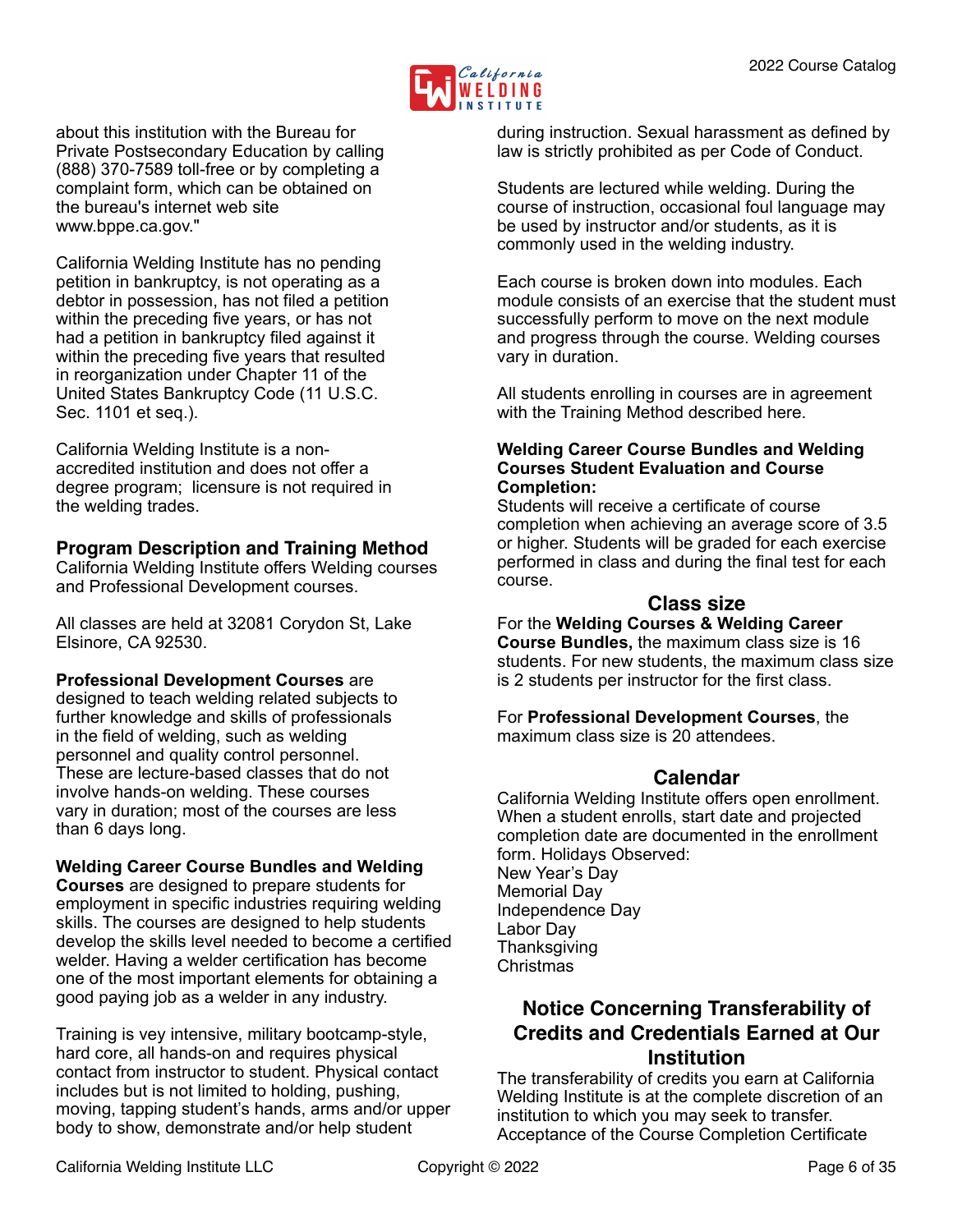

you earn in Welder Training Courses, Career Course Bundles, and Professional Development Courses, is also at the complete discretion of the institution to which you may seek to transfer. If the Certificates that you earn at this institution are not accepted at the institution to which you seek to transfer, you may be required to repeat some or all of your coursework at that institution. For this reason, you should make certain that your attendance at this institution meets your educational goals. This may include contacting an institution to which you may seek to transfer after attending California Welding Institute to determine if your certificate will transfer.

## <span id="page-6-0"></span>**Facilities & Equipment**

The facility is approximately 2,000 sq. ft., located at 32081 Corydon St, Lake Elsinore, California, in a one acre of land. All classes are held in this location.

It has a lecture room that accommodates up to 20 students, twelve workstations for welding and two workstations for oxyacetylene cutting & welding.

Each workstation has a welding machine and welding prop set up for welding in all positions.

The lab also features a torch-cutting machine, as well as metal shears and saws that students will learn to use to cut metal needed throughout the course.

## <span id="page-6-1"></span>**Languages**

All courses are taught in English. Student must show English proficiency by providing a High School Diploma or GED from the United States, or by taking the Ability-to-Benefit Exam and achieving a passing score, as listed in the Admissions section. English language services (ESL) are not provided by California Welding Institute.

## <span id="page-6-2"></span>**Employment Assistance**

California Welding Institute offers assistance to graduates and students looking for work. This assistance helps the student develop an appropriate job-seeking approach and provides him/her with a list of companies that are or may be hiring welders at the time.

## <span id="page-6-3"></span>**Student Services**

California Welding Institute offers the following student services:

- (1) Admissions
- (2) Records
- (3) Career advise
- (4) Financial Aid
- (5) Library

California Welding Institute LLC Copyright © 2022 Copyright Context Context Context Context Context Context Context Context Context Context Context Context Context Context Context Context Context Context Context Context Co

California Welding Institute does not provide international student services (such as obtaining a student visa), job placement, housing and meals services, distance education courses or any other type of services that were excluded from the list above.

The following hotels are located within 5 miles of the facility: Quality Inn Lake Elsinore and Holiday Inn Express & Suites Lake Elsinore. Students are responsible for making their own accommodations. Prices per hotel vary. In general, the cost of a hotel is \$100 per night. Hotel information, including prices, can be found on the internet.

California Welding Institute has no dormitory facilities under control, does not provide any type of living accommodations, and has no responsibility to find or assist a student in finding housing.

#### <span id="page-6-4"></span>**Library**

Students have access to California Welding Institute's library during training days only. To check out a publication, students must request permission from the Operations/Administrative Manager or Chief Academic Instructor. Publications are for use only at the library and may not be taken out of the library. Students may not make copies of any pages of any publication. For a copy of the Library Catalog & Policy, please ask one of our faculty members.

## <span id="page-6-5"></span>**Admissions**

Individuals who meet the following criteria are eligible to enroll in the **Welder Training Courses & Career Course Bundles, and Professional Development Courses:**

- (6) Must have high school diploma or its equivalent, or must have passed the Ability-to-Benefit Exam Wonderlic Basic Skills Test (WBST) and achieve a passing score of 200 for the Verbal test and 210 for the Quantitative test
- (7) Diplomas from other countries are not accepted. In such cases, an Ability-to-Benefit Exam is required.
- (8) Must be at least 16 years of age. If under age of 18, parent/guardian written consent is required. High school diploma, equivalent or Ability-to-Benefit exam is required.

In addition to the general requirements listed above, students enrolling in the **Welding Courses & Welding Career Course Bundles,** must meet the following requirements to be eligible for enrollment in welding courses:

(1) Must have a good close-up vision, at a distance of 16 inches, with or without corrective lenses.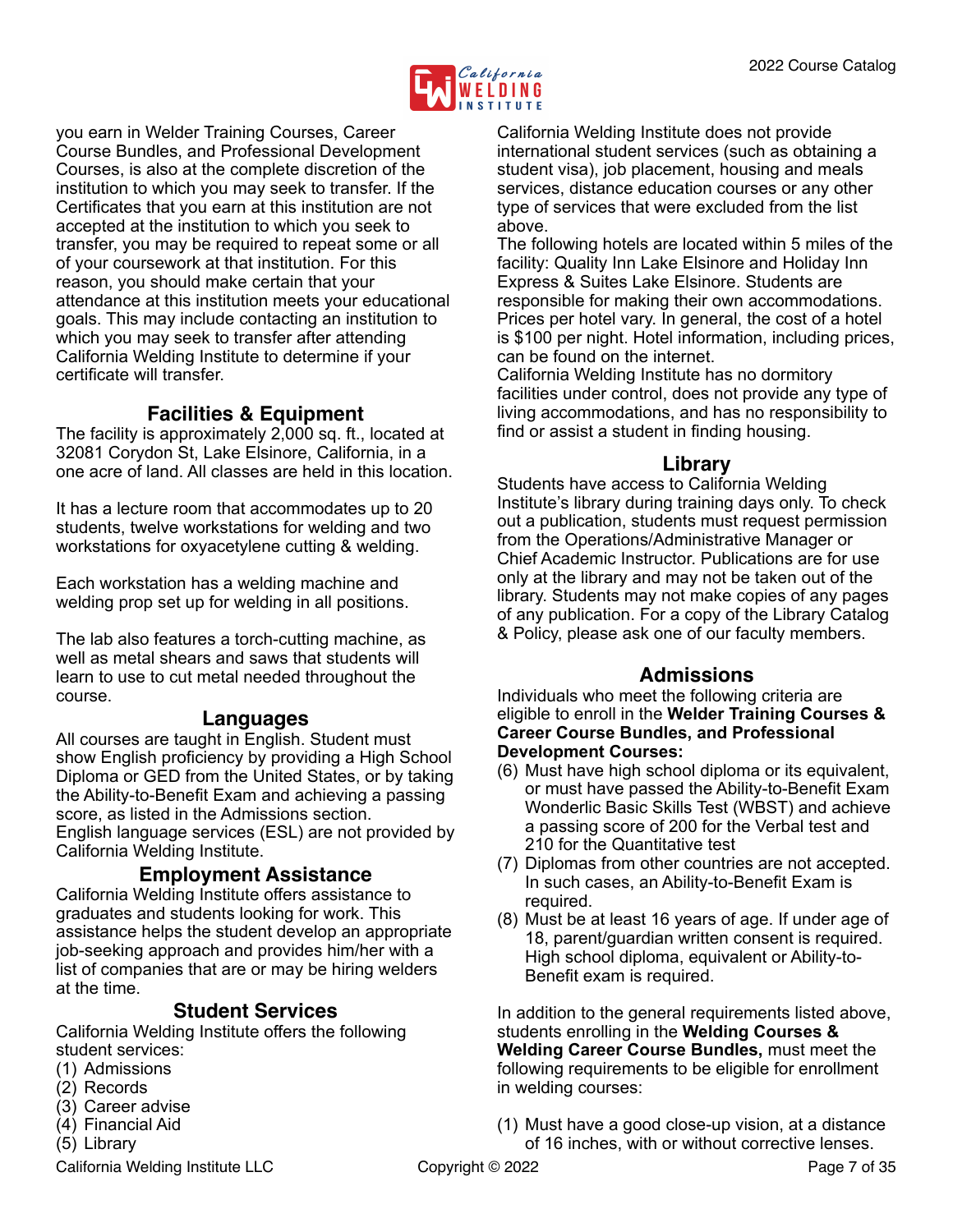

- (2) Must have a steady hand
- (3) Must have dexterity with the right hand, left hand, or both
- (4) Must have good hand to eye coordination

Prospective students are required to do an in-person interview with California Welding Institute staff to be accepted to the school. California Welding Institute staff reserves the right to accept or not accept prospective students based on interview assessment.

California Welding Institute does not accept any credits earned at other institutions or through challenge examinations and achievement tests. This institution has not entered into an articulation or transfer agreement with any other college or university. It only accepts welder qualification test records from its affiliate, Advanced Weldtec, Inc to satisfy course pre-requisites.

California Welding Institute will review, evaluate and keep on record student's transcripts from prior institutions attended.

California Welding Institute does not award credit for prior experiential learning.

California Welding Institute does not admit International Students. No visa related services are offered by the institution.

## <span id="page-7-0"></span>**Academic Records**

California Welding Institute keeps student transcripts and Certificate of Completion permanently. All other student records will be kept on file for 5 years. Students who need to obtain academic records must contact the office to obtain a copy of the Training Records Policy and Procedure.

#### <span id="page-7-1"></span>**Attendance Requirements** For the **Welding Courses & Welding Career Course Bundles,** students must adhere to the following class attendance requirements:

- (1) Welding Classes are held every Tuesday and Thursday, from 7 AM to 3:30 PM, unless it falls on an observed holiday.
- (2) Students must attend class as scheduled every Tuesday and Thursday from 7 AM to 3:30 PM (no exceptions).
- (3) Students who are not in class by 7:15 AM are considered to be late to class and will not be allowed in after 7:15 AM. In that event, class is forfeited.
- (4) Interruptions for unsatisfactory attendance: Students are not allowed to miss class or be late to class. A student who is late or misses more than one class per course for any reason, may be permanently dismissed, and subject to the refund policy listed in this catalog. Missed classes are forfeited, no credits given for later use or make-up work.

For **Professional Development Courses**, students must adhere to the following class attendance requirements:

- (1) Students must attend on the scheduled date
- (2) Students are not allowed to reschedule once given and accepted a date
- (3) Missed classes are forfeited, no credits given for later use.

**Leave of absence policy:** California Welding Institute does not offer leave-of-absence. Students who withdraw from the course enrolled in are not allowed to reschedule missed classes. Missed classes are forfeited, no credits given for later use.

#### <span id="page-7-2"></span>**Class Equipment & Materials** For the **Welder Training Courses & Career Course Bundles,** California Welding Institute provides students with workstations and equipment. Students are required to purchase welding rod and material for certain courses, as specified in the course description.

Students are responsible for purchasing their own welding gear and hand tools. A list is provided for each course.

For **Professional Development Courses**, study material (books) must be obtained if required for the class.

## <span id="page-7-3"></span>**Student Personal Property**

The school bears no responsibility or obligation for any student's personal belongings that are lost, stolen or damaged on or off the school's premises. Students are responsible for taking all of their personal belongings with them at the end of each class.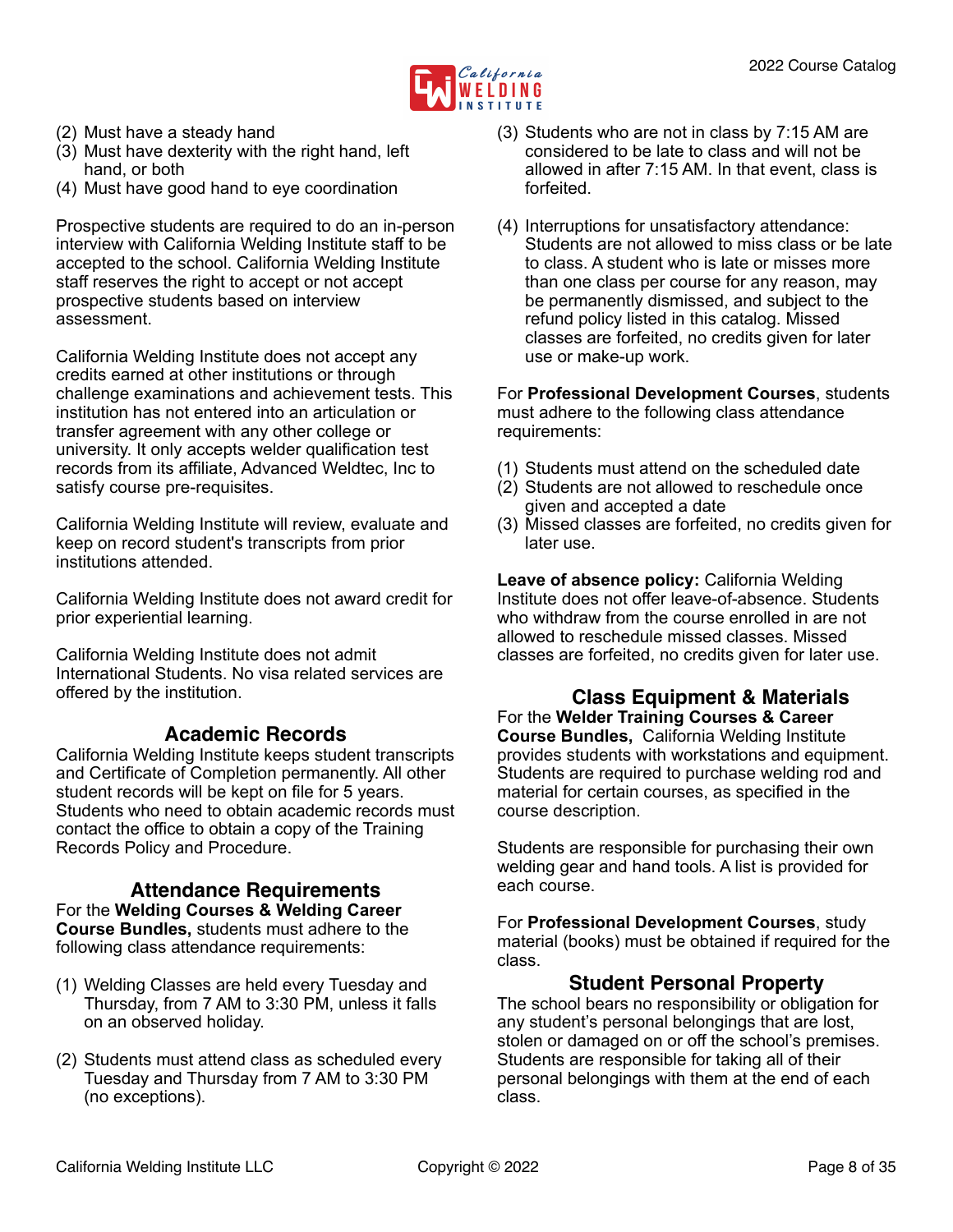

## <span id="page-8-0"></span>**Standard Academic Progress, Probation and Dismissal**

Students will be evaluated on each exercise performed, using a scale of 1 to 5. The following describes the grading system:

1=Unacceptable 

 $2=$  Poor

3= Needs improvement

- $3.5 =$  Acceptable
- 4= Proficient
- $4.5 =$  Very good
- $5 =$  Excellent

Students are required to maintain a minimum average of 3.5 at all times during the course, and must have a minimum average of 3.5 to successfully complete the course.

Should the student's average fall below 3.5 for four consecutive classes, he/she will be notified verbally and in writing, placed on probation and reevaluated for the next four classes. Should the required minimum average of 3.5 not be attained during the probationary period, student will be dismissed.

Student will also be notified verbally and in writing when attendance requirements are violated and student will be placed on probation for the remainder of the course. Student may be dismissed after missing another class at any time during the probationary period.

We reserve the right to dismiss any student from the course for not strictly abiding by the Code of Conduct, Class Attendance Requirements, Safe Work Practices, or any other section of this Catalog.

Students who are dismissed may re-apply to the school and admission will be subject to approval from Chief Academic Instructor.

## <span id="page-8-1"></span>**Code of Conduct**

California Welding Institute established procedures for the imposition of discipline on students in accordance with the requirements for due process of the federal and state law and regulations.

Students will be immediately dismissed for any of the following:

1. Not abiding by the Safe Work Practices at all times.

- 2. Drawing/painting/writing graffitis anywhere on the premises
- 3. Causing, attempting to cause, or threatening to cause physical injury to another person.
- 4. Insulting or threatening a person
- 5. Possession, sale or otherwise furnishing any firearm, knife, explosive or other dangerous object, including, but not limited to, any facsimile firearm, knife or explosive.
- 6. Unlawful possession, use, sale, offer to sell, or furnishing, or being under the influence of, any controlled substance listed in Chapter 2 (commencing with Section 11053) of Division 10 of the California Health and Safety Code, an alcoholic beverage, or an intoxicant of any kind; or unlawful possession of, or offering, arranging or negotiating the sale of any drug paraphernalia, as defined in California Health and Safety Code Section 11014 .5 . It is also unlawful under federal law, to possess, use, sell, offer to sell, furnish or be under the influence of any controlled substance, including medical marijuana.
- 7. Committing or attempting to commit robbery or extortion.
- 8. Causing or attempting to cause damage to California Welding Institute's property or to private property on the facility. Student is responsible for replacing or paying for damaged property, such as equipment, parts, or any other damages caused, whether intentionally or not.
- 9. Stealing or attempting to steal property on the premises, or knowingly receiving stolen property on the premises.
- 10. Willful or persistent smoking in any area on the premises. No tobacco (including chewing tobacco) or e-cigarettes of any type, including vapors.
- 11. Committing sexual harassment as defined by law
- 12. Engaging in harassing or discriminatory behavior toward an individual or group based on ethnic group identification, national origin, religion, age, sex or gender, race, color, ancestry, sexual orientation, physical or mental disability, or any characteristic listed or defined in Section 11135 of the Government Code of any characteristic that is contained in the prohibition of hate crimes set forth in subdivision (1) of section 422 .6 of the Penal Code, or any other status protected by law .
- 13. Willful misconduct which results in injury or death to a student or to personnel or which results in cutting, defacing, or other injury to any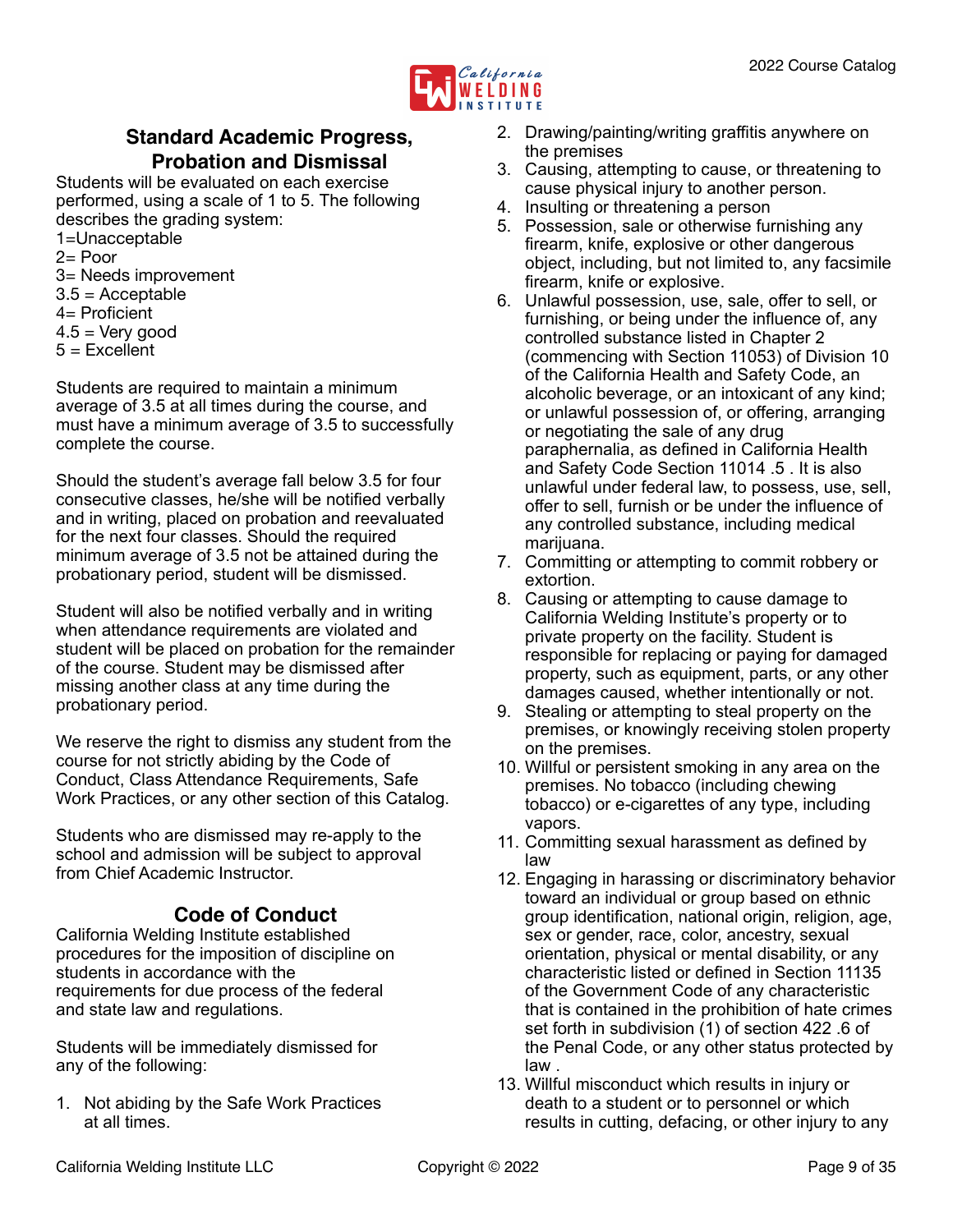

real or personal property owned by California Welding Institute or on the premises.

- 14. Disruptive behavior, willful disobedience, habitual profanity or vulgarity, or the open and persistent defiance of the authority of, or persistent abuse of, personnel.
- 15. Furnishing false information to California Welding Institute, for purposes such as admission, enrollment, or alteration of official documents .
- 16. Dishonesty; forgery; alteration or misuse of documents, records or identification; or knowingly furnishing false information to California Welding Institute.
- 17. Cell phone use inside the welding shop during class hours, unless instructor asked student to use it to look up information about a machine or electrode.
- 18. Unauthorized entry upon or use of the facility and equipment.
- 19. Lewd, indecent or obscene conduct on the premises.
- 20. Engaging in expression which is obscene; libelous or slanderous; or which so incites students as to create a clear and present danger of the commission of unlawful acts on college premises, or the violation of lawful administrative procedures, or the substantial disruption of the orderly operation of California Welding Institute.
- 21. Persistent, serious misconduct where other means of correction have failed to bring about proper conduct .
- 22. Use, possession, distribution or being under the influence of alcoholic beverages, controlled substance(s) or poison(s). A . In accordance with Section 67385 .7 of the Education Code and in an effort to encourage victims to report assaults, the following exception will be made: The victim of a sexual assault will not be disciplined for the use, possession, or being under the influence of alcoholic beverages or controlled substances at the time of the incident if the assault occurred on property.
- 23. Bringing pets inside the facility. Service animals are allowed on the property and must be kept at least 30 feet away from the building.
- 24. Flyers or any other literature may not be placed on anywhere on the premises . The riding/use of bicycles, motorcycles, or motorized vehicles

(except for authorized police bicycles or motorized vehicles) is limited to thoroughfares normally used for vehicular traffic . In addition, the riding/use of all types of skates, skateboards, scooters, or other such conveyances is prohibited on property.

25. The presence inside the facility of non-enrolled individuals is prohibited without the approval of a faculty member.

## <span id="page-9-0"></span>**Ability to Safely Participate**

Students must be free from any injury or physical impairment that may cause them to be unable to properly operate any of the equipment in a safe manner, and without causing injury to others or themselves. Students are required to inform faculty and staff of any physical or mental limitation that may interfere with safe use and operation of any tools and equipment so that an evaluation of the situation can be conducted to determine if an accommodation can be made.

## <span id="page-9-1"></span>**Student Grievance Process**

The purpose of the Student Grievance Procedure is to provide a means by which a student may pursue a complaint for an alleged violation of policy concerning instruction. A student has 3 calendar days from the date of the incident giving rise to the grievance to initiate the informal consultation process. Student must contact the Chief Academic Instructor California Welding Institute to resolve the concern.

If the concern is not resolved through the Student Grievance Procedure, and if deemed necessary, the resolution of all disputes related to services rendered by California Welding Institute LLC shall be resolved by binding arbitration according to the rules of the American Arbitration Association (AAA) and that the only proper venue of any action or suit shall be in the County of Riverside, City of Temecula, California. Student agrees to waive the right to a trial, whether by judge or jury, to resolve any dispute. While attending classes at California Welding Institute LLC are to be held absolutely free from all claims for injury that may be sustained by the student while on the premises.

## <span id="page-9-2"></span>**Safe Work Practices**

For the **Welding Courses & Welding Career Course Bundles,** all students must adhere to the following safe work practices: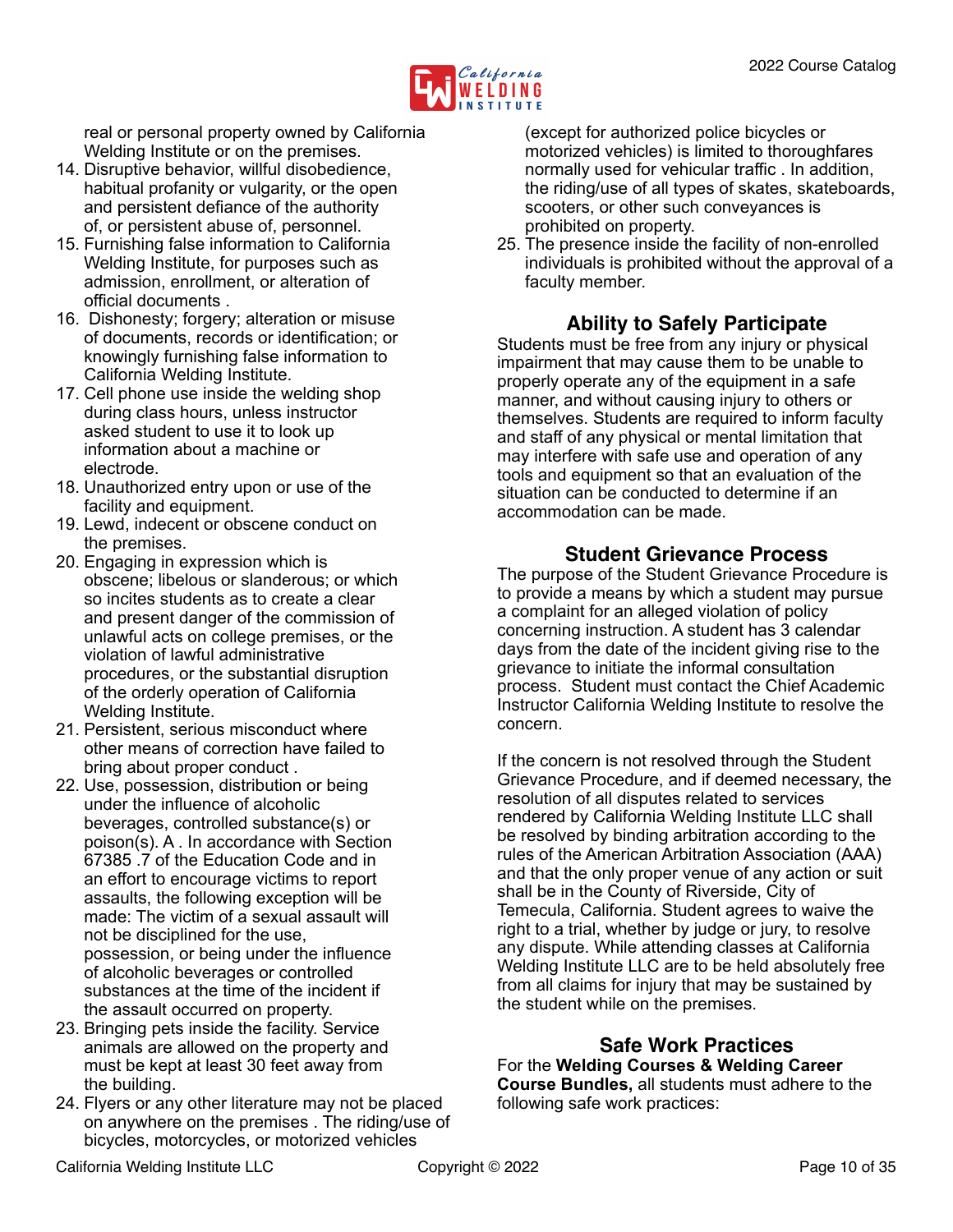

1.Students must sign in and sign out each time they attend class.

2. An OSHA approved welding helmet must be worn when welding.

3. Welding helmet must have proper filter lens shade (minimum shade #9 when welding).

4. Safety Glasses must be worn at all times.

5. Earplugs must be worn when welding, grinding or using a torch.

6. #5 shade safety glasses or goggles must be worn when using a gas torch.

7. Face shields must be worn when grinding.

8. All grinders must have guards.

9. Student must be instructed for the safe use of hand held grinders, other power tools & equipment before using these tools and equipment.

10. If student notices anything unsafe (including but not limited to welding on the tables and props) or someone else conducting themselves in an unsafe manner or performing work in an unsafe manner, it is everyone's responsibility to ask that person to stop work at once, and notify the instructor immediately.

11. Must wear cotton welding hat under helmet (no baseball caps).

12.Must wear proper welding jacket (leather, combination leather & cotton, or fire retardant cotton).

13. Must wear 100% cotton pants (jeans ok, no Dickies type polyester clothing).

14.Must wear safety toe work boots.

15.Must wear leather welding gloves when welding.

16.Must wear insulated leather work gloves whenever grinding, using a gas torch, using any tools or handling metal.

17.No short sleeves shirts allowed in facility.

18.No shorts allowed in facility.

19.No running shoes, sneakers or sandals allowed.

20. No earphones or earbuds of any type are allowed at any time during training.

21. No audio or audio-visual recording of classes is permitted

In addition, students must read ANSI/AWS Z49.1 Safety In Welding & Cutting and Allied Processes before starting the course. A free copy of this publication is provided by the American Welding Society (AWS) and can be found here: [https://](https://pubs.aws.org/t/FreeDownloads) [pubs.aws.org/t/FreeDownloads](https://pubs.aws.org/t/FreeDownloads) Students will be required to read this publication by the first day of class.

## <span id="page-10-0"></span>**Enrollment Procedure**

Students can enroll for **Welding Courses & Welding Career Course Bundles** any time during the year.

Course are offered year-round. The start date will be scheduled at the time of enrollment. Students may enroll for all courses online at

www.socalwelding.com

#### <span id="page-10-1"></span>**Fees**

The following fees are subject to change without notice. At time of payment, students will be charged in accordance to the following fee schedule:

- (1) All courses have a non-refundable registration fee of \$250 or \$10 for Military personnel using VA benefits
- (2) All courses have a non-refundable student tuition recovery fund fee of \$0.50 per \$1,000 of total charges
- (3) All welding courses and bundles have a nonrefundable \$450 fee for textbook
- (4) Professional Development Courses have nonrefundable required publications fee (fee varies per course. see course description).
- (5) Welding rod 10 lb bundle non-refundable fee: \$32
- (6) Welding TIG rod 10 lb carbon steel and stainless steel 1/8" dia non-refundable fee \$75
- (7) Welding wire spool non-refundable fee: \$100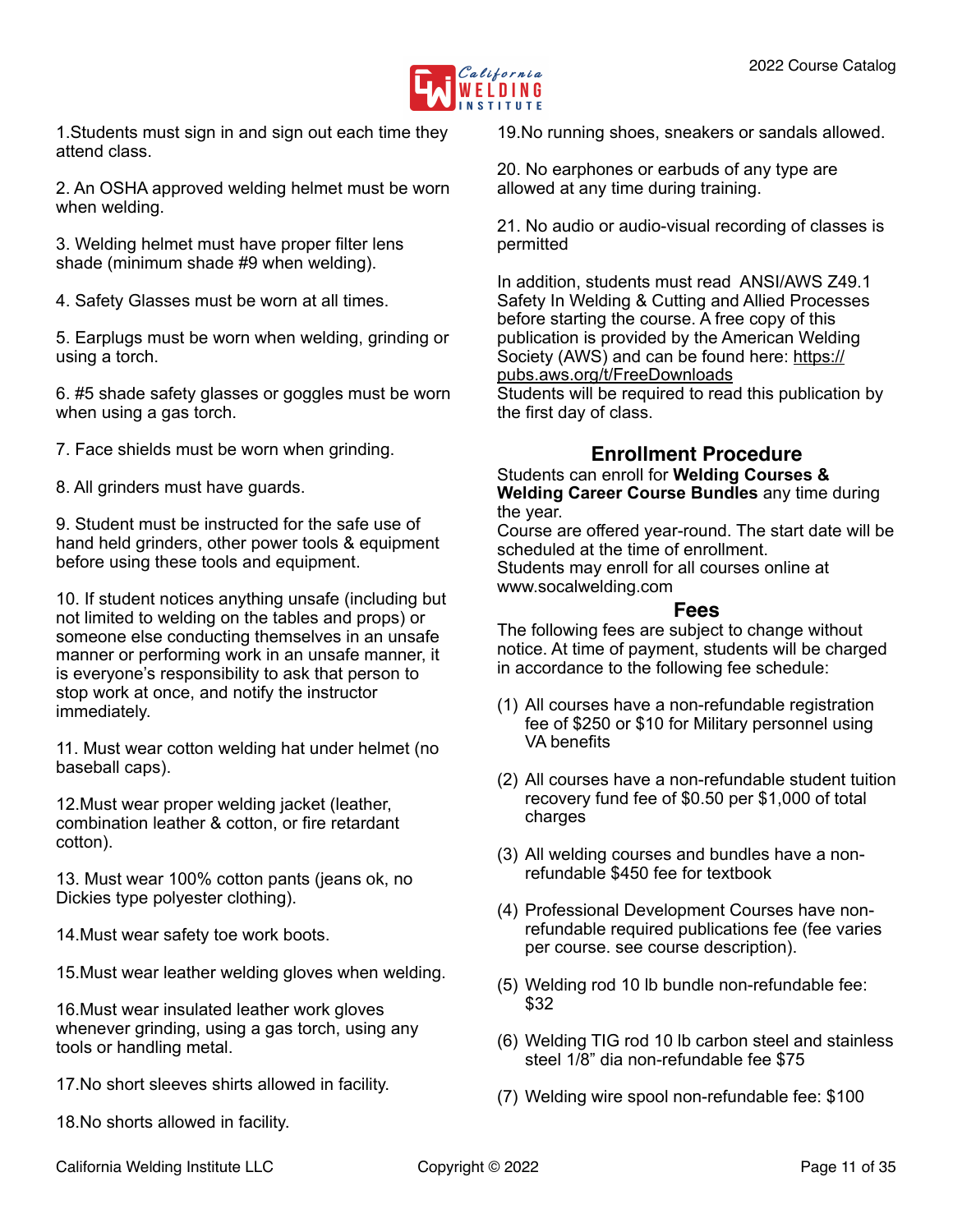

- (8) Material bundle non-refundable fee: \$50 Bundle descriptions:
	- a. Bundle of 10 gage aluminum consists of 10 sheets cut to specification for course
	- b. Bundle of 14 gage aluminum consists of 20 sheets cut to specification for course
	- c. Bundle of 18 gage aluminum consists of 30 sheets cut to specification for course
	- d. Bundle of 0.063" 6061 aluminum consists of 40 sheets cut to specification for course
	- e. Bundle of 0.040" 6061 aluminum consists of 40 sheets cut to specification for course
	- f. Aluminum Tube bundle consist of 2 Ft of 1/2" OD, 2 Ft of 3/4" OD, and 25 sheets of 0.063"
	- g. Bundle of 10 gage galvanized steel consists of 10 sheets cut to specification for course
	- h. Bundle of 14 gage galvanized steel consists of 12 sheets cut to specification for course
	- i. Bundle of 18 gage galvanized steel consists of 30 sheets cut to specification for course
	- j. Bundle of 10 gage carbon steel consists of 10 sheets cut to specification for course
	- k. Bundle of 14 gage carbon steel consists of 12 sheets cut to specification for course
	- l. Bundle of 18 gage carbon steel consists of 30 sheets cut to specification for course
	- m. Bundle of 10 gage stainless steel consists of 8 sheets cut to specification for course
	- n. Bundle of 14 gage stainless steel consists of 12 sheets cut to specification for course
	- o. Bundle of 18 gage stainless steel consists of 20 sheets cut to specification for course
	- p. Stainless Steel Tube bundle consists of 1 ft of 2"O.D

(9) For specific course fees, see course description.

## <span id="page-11-0"></span>**Cancellation & Refund Policy**

## **Student's Right to Cancel**

#### Refund Policy:

Students can obtain a full refund of charges paid through attendance at the first class session or the seventh day after enrollment, whichever is later. A pro rata refund is applied; the amount owed by the student equals the daily charge for the program (total charge for period of attendance divided by the number of hours in the program), prior to withdrawal. No refunds are issued after the student has received 60 percent of the clock hours of instruction. Nonrefundable charges will not be refunded.

For purposes of determining a refund, a student shall be considered to have withdrawn from an California Welding Institute LLC Copyright © 2022 Page 12 of 35

education program when he or she cancels following the Cancellation Procedure or is permanently dismissed in accordance with the policies stated in the institution's catalog.

If the student has received federal student financial aid funds, the student is entitled to a refund of moneys not paid from federal student financial aid program funds.

#### Refund Policy for Military Personnel using VA benefits:

Students can obtain a full refund of charges paid through attendance at the first class session or the seventh day after enrollment, whichever is later. A 100% pro rata refund is applied; the amount owed by the student equals the daily charge for the program (total charge for period of attendance divided by the number of hours in the program), prior to withdrawal. Non-refundable fees will not be refunded.

For purposes of determining a refund, a student shall be considered to have withdrawn from an education program when he or she cancels following the Cancellation Procedure or is permanently dismissed in accordance with the policies stated in the institution's catalog.

#### Cancellation Procedure:

Student must sign and date the cancellation form, provided by the school.

The following fees are not refundable:

- (1) Registration
- (2) Student Tuition Recovery Fund
- (3) Promotional welding gear and tools
- (4) Welding Rod bundle
- (5) Welding Wire Spool
- (6) Material bundle
- (7) Books
- (8) Required publications

## <span id="page-11-1"></span>**Student Tuition Recovery Fund (STRF)**

In accordance with 5 CCR §76215(a), "The State of California established the Student Tuition Recovery Fund (STRF) to relieve or mitigate economic loss suffered by a student in an educational program at a qualifying institution, who is or was a California resident while enrolled, or was enrolled in a residency program, if the student enrolled in the institution, prepaid tuition, and suffered an economic loss. Unless relieved of the obligation to do so, you must pay the state-imposed assessment for the STRF, or it must be paid on your behalf, if you are a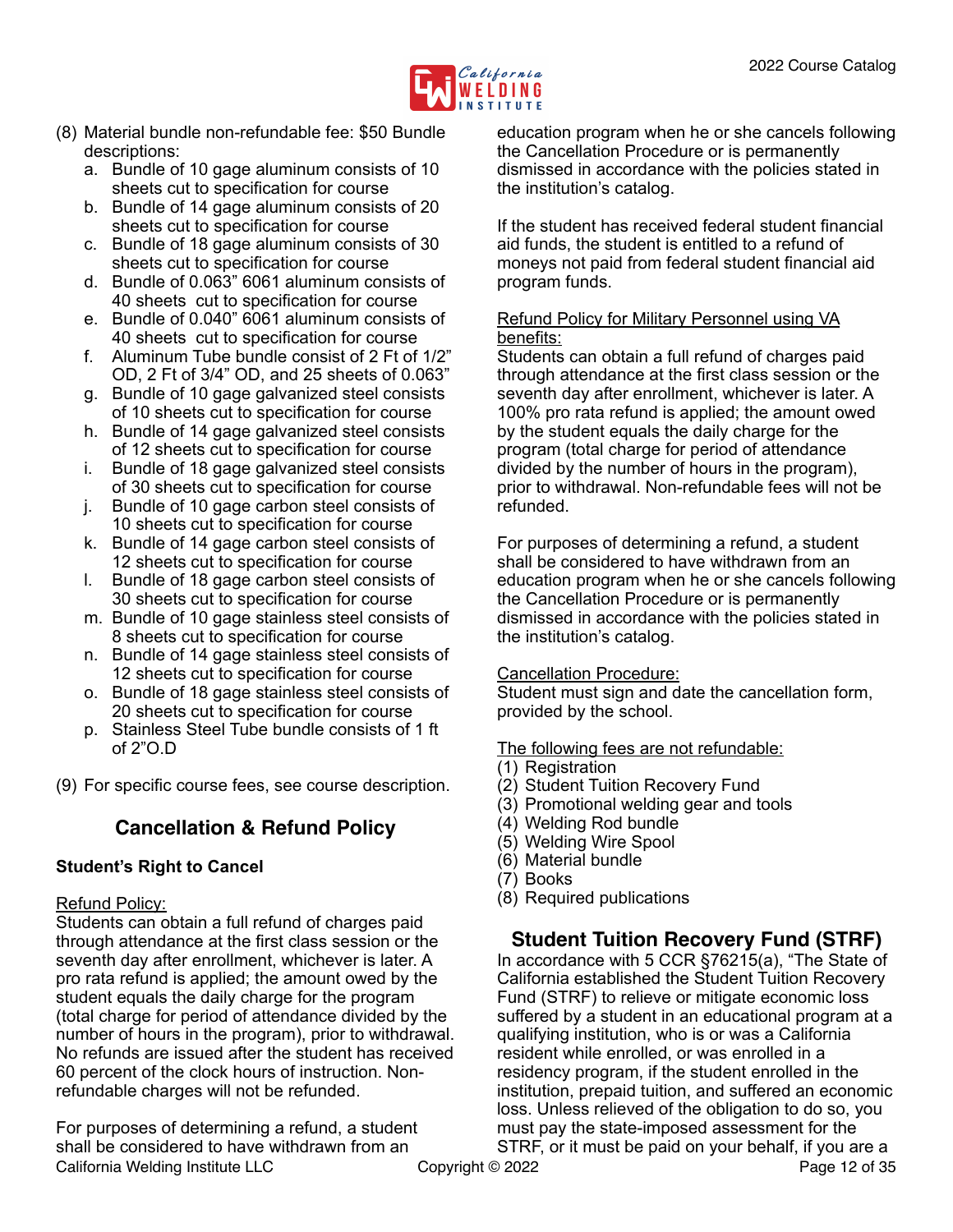

student in an educational program, who is a California resident, or are enrolled in a residency program, and prepay all or part of your tuition. You are not eligible for protection from the STRF and you are not required to pay the STRF assessment, if you are not a California resident, or are not enrolled in a residency program."

In accordance with 5 CCR §76215(b), ""It is important that you keep copies of your enrollment agreement, financial aid documents, receipts, or any other information that documents the amount paid to the school. Questions regarding the STRF may be directed to the Bureau for Private Postsecondary Education, 1747 North Market Blvd, Suite 225, Sacramento, CA 95833, (916) 431-6959 or (888) 370-7589.

To be eligible for STRF, you must be a California resident or are enrolled in a residency program, prepaid tuition, paid or deemed to have paid the STRF assessment, and suffered an economic loss as a result of any of the following:

1. The institution, a location of the institution, or an educational program offered by the institution was closed or discontinued, and you did not choose to participate in a teach-out plan approved by the Bureau or did not complete a chosen teach-out plan approved by the Bureau.

2. You were enrolled at an institution or a location of the institution within the 120 day period before the closure of the institution or location of the institution, or were enrolled in an educational program within the 120 day period before the program was discontinued.

3. You were enrolled at an institution or a location of the institution more than 120 days before the closure of the institution or location of the institution, in an educational program offered by the institution as to which the Bureau determined there was a significant decline in the quality or value of the program more than 120 days before closure.

4. The institution has been ordered to pay a refund by the Bureau but has failed to do so.

5. The institution has failed to pay or reimburse loan proceeds under a federal student loan program as required by law, or has failed to pay or reimburse proceeds received by the institution in excess of tuition and other costs.

6. You have been awarded restitution, a refund, or other monetary award by an arbitrator or court, based on a violation of this chapter by an institution or representative of an institution, but have been unable to collect the award from the institution. 7. You sought legal counsel that resulted in the

cancellation of one or more of your student loans California Welding Institute LLC Copyright © 2022 Page 13 of 35

and have an invoice for services rendered and evidence of the cancellation of the student loan or loans.

To qualify for STRF reimbursement, the application must be received within four (4) years from the date of the action or event that made the student eligible for recovery from STRF.

A student whose loan is revived by a loan holder or debt collector after a period of noncollection may, at any time, file a written application for recovery from STRF for the debt that would have otherwise been eligible for recovery. If it has been more than four (4) years since the action or event that made the student eligible, the student must have filed a written application for recovery within the original four (4) year period, unless the period has been extended by another act of law.

However, no claim can be paid to any student without a social security number or a taxpayer identification number."

## <span id="page-12-0"></span>**Financial Aid & Scholarships**

(1) Student Loans:

California Welding Institute does not offer student loans.

If a student obtains a loan to pay for the course(s), the student will have to repay the full amount of the loan plus interest, less the amount of any refund, and if the student receives federal student financial aid funds, the student is entitled to a refund of the moneys not paid from federal financial aid funds, in accordance to the cancellation and refund policy stated in this catalog.

(2) Veteran's benefits: California Welding Institute LLC accepts Veteran's Benefits.

(3) Financial aid: California Welding Institute does not participate in any federal financial aid programs, such as FAFSA.

(4) Scholarships:

Student enrolled or wishing to enroll can apply for the following scholarships offered by the American Welding Society:

## [AWS Welder Training Scholarship](http://www.aws.org/library/doclib/Welder-Training-Scholarship-Application-1.pdf)

#### [AWS LA/IE Section 08 Gene E. Lawson/George](https://1drv.ms/w/s!Aic7wlo82MjhjDlXz646MAqPj6XB)  [Rolla Scholarship Application](https://1drv.ms/w/s!Aic7wlo82MjhjDlXz646MAqPj6XB)

#### [AWS Los Angeles/Inland Empire Section](https://1drv.ms/w/s!Aic7wlo82MjhjDgM2SYb2G2RMxSS)  [Scholarship Application](https://1drv.ms/w/s!Aic7wlo82MjhjDgM2SYb2G2RMxSS)

A link to each of the scholarship applications can be found on our website.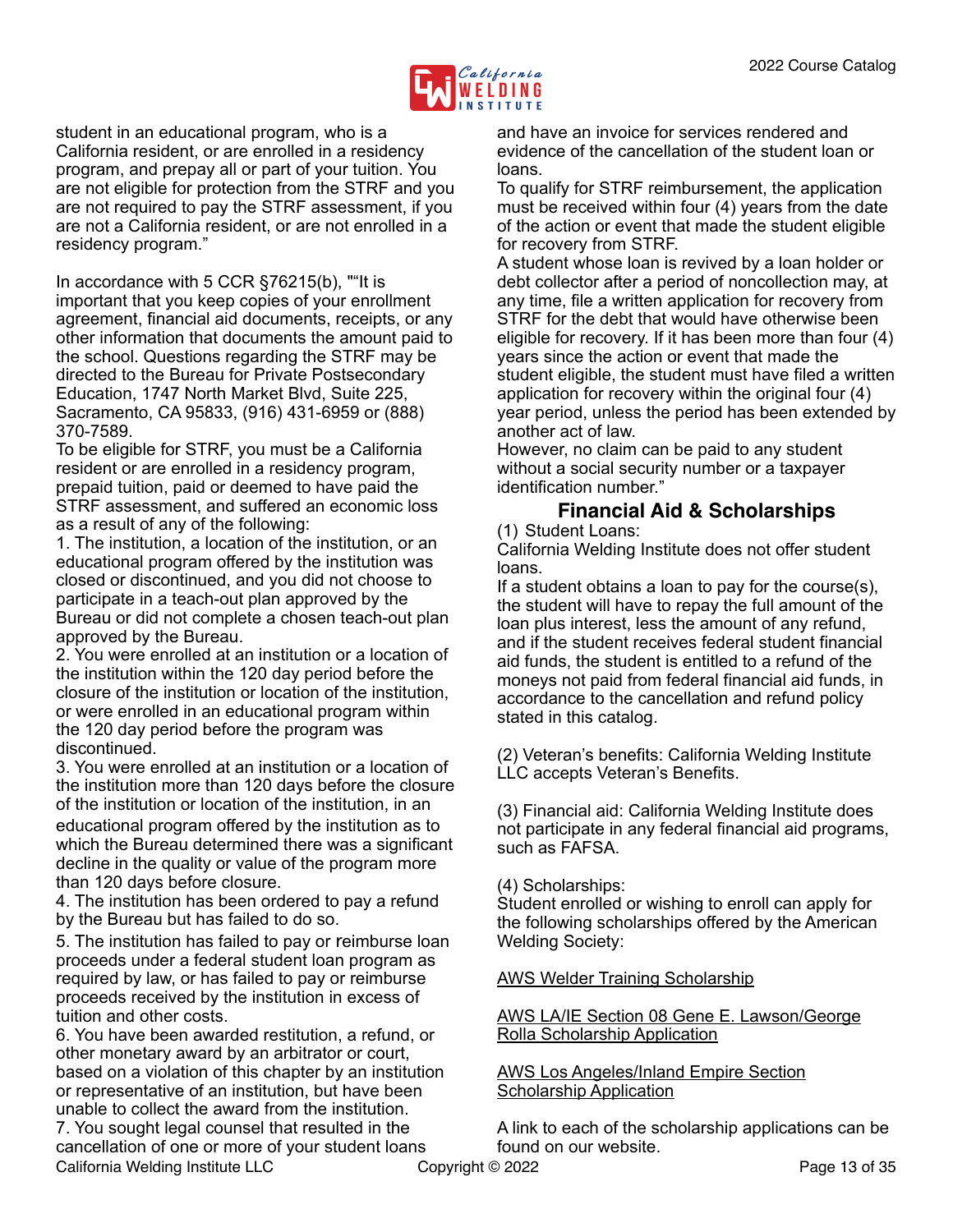

## <span id="page-13-0"></span>**Courses**

California Welding Institute offers Welding Courses, Welding Career Course Bundles, which is a series of welding courses bundled together, and Professional Development Courses.

The following is the training schedule for Welding Courses and Welding Career Course Bundles:

Class days: Tuesday and Thursday

Time: 7 AM to 3:30 PM

Class schedule: 7 AM to 7:15 AM - Sign-in & Set-up 7:15 AM to 9:30 AM - Training 9:30 AM to 9:40 AM - Break 9:40 AM to 11 AM - Training 11 AM- 11:30 AM - Lunch Break 11:30 PM to 1:30 PM - Training 1:30 PM to 1:40 PM - Break 1:40 PM to 3:15 PM Training 3:15 PM to 3:30 PM - Clean up & Sign out

For Professional Development Courses, the class days and schedule varies throughout the year. For current schedule, visit our website [www.socalwelding.com](http://www.socalwelding.com)

## <span id="page-13-1"></span>**Welding Career Course Bundles**

Career course bundles are a series of courses and certification tests grouped together in a bundle.

**Student Evaluation and Course Completion:**

Students will receive a certificate of course completion when achieving an average score of 3.5 or higher. Students will be graded for each exercise performed in class and during the final test for each course.

#### <span id="page-13-2"></span>**BUNDLE 1 - ALL AROUND WELDER: STRUCTURAL AND PRESSURE PIPING**

This course bundle is the foundation for a more versatile welding career.

**Description**: This career builder bundle includes the following courses, which must be completed in the sequence shown:

- 1) W101 SMAW AWS D1.1/L.A City Welder Certification Structural Steel Plate
- 2) W102 FCAW AWS D1.1/L.A City Welder Certification Structural Steel Plate
- 3) W201 SMAW ASME Section 9 AWS B2.1 Basic Pipe Welding Course

4) PDH-LAWC - L.A City Welder Certification Written Exam Preparation Class

**Objective**: The objective of this career builder bundle is for students who want to develop skills for a more versatile welding career. Successful completion of this bundle gives students the skills necessary for employment in structural welding and pipe welding and be well versed in two different welding processes (SMAW and FCAW).

**Certifications**: At the end of each course included in the bundle, students will take the corresponding certification test, as follows: AWS D1.1 Structural Steel certification with SMAW and FCAW, ASME Section IX Certification. L.A City Written Welder Certification Written Exam (administered by the City of Los Angeles Department of Building and Safety).

**Occupational Classification Code:** 51-4120 Welding, Soldering and Brazing Workers **Bundle 1 Duration:** up to 49 classes, 394 hours of welding training

**Registration fee:** \$250 **Textbook fee:** \$450 **Bundle 1 Fee**: \$18,300 **STRF:** \$47.50

**Welding Rod\***: \$32 per 10 lb bundle **Welding Wire\***:\$100 per spool

\*purchased as need throughout the course

#### **Total charges for period of attendance for Bundle 1:** \$250+\$450+\$18,300+\$47.50= \$19,047.50

**Estimated schedule of total charges for Bundle 1**: \$19,047.50 + 10\*\$32+2\*\$100= \$19,567.50

#### <span id="page-13-3"></span>**BUNDLE 2 - IRONWORKER WELDING CAREER**

**Description**: This career builder bundle includes the following courses, which must be completed in the sequence shown:

- 1) W101 SMAW AWS D1.1/L.A City Welder Certification Structural Steel Plate
- 2) W102 FCAW AWS D1.1/L.A City Welder Certification Structural Steel Plate
- 3) W105 FCAW AWS D1.8/Welder Certification Structural Steel Seismic Application
- 4) PDH-LAWC L.A City Welder Certification Written Exam Preparation Class

**Objective**: The objective of this career builder bundle is to give students the skills necessary for employment in structural welding, including welding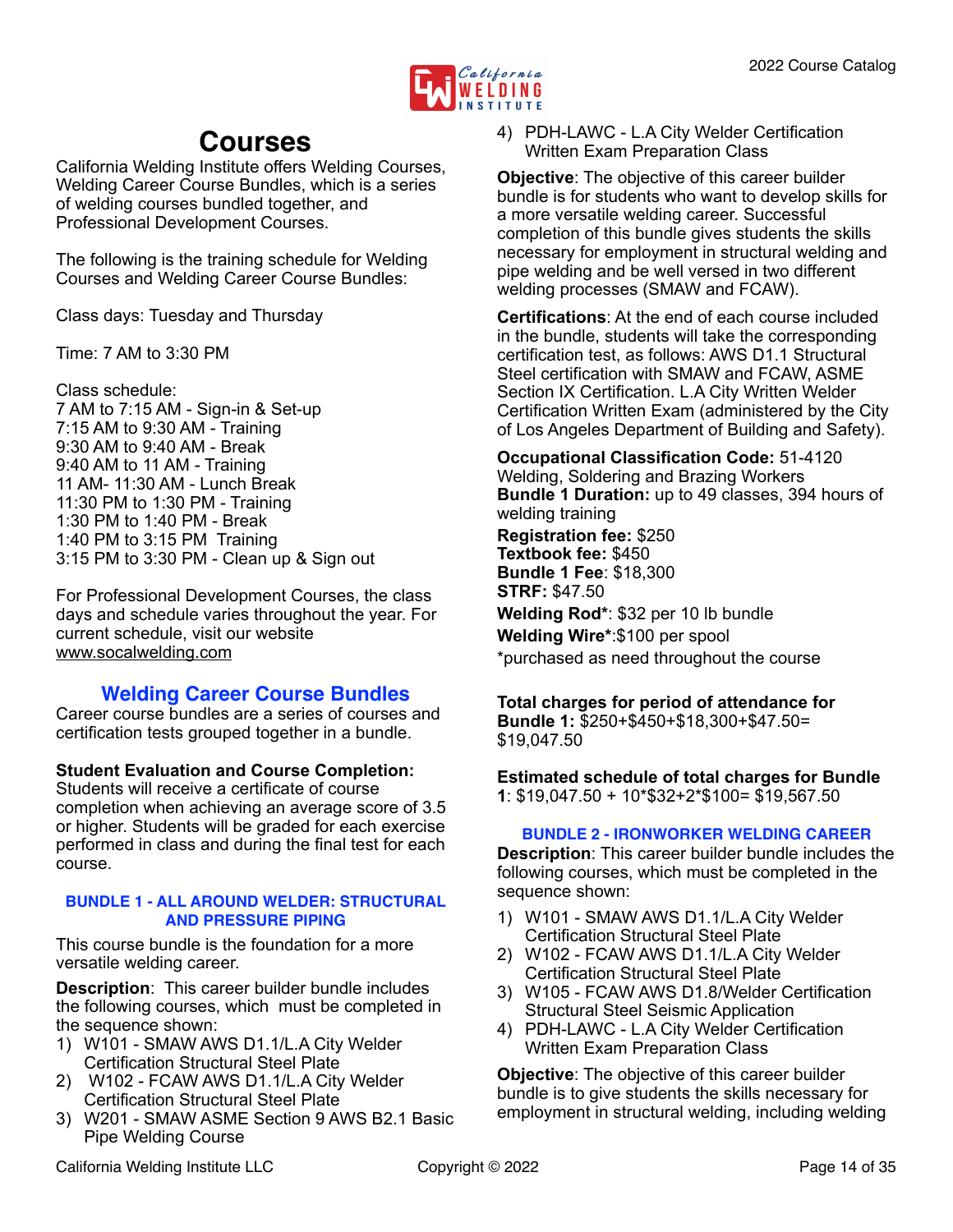

in moment connections (Seismic applications) and fabrication.

**Certifications**: At the end of each course included in the bundle, students will take the corresponding certification test, as follows: AWS D1.1 Structural Steel certification with SMAW and FCAW, and AWS D1.8 Seismic Supplement with FCAW.L.A City Written Welder Certification Written Exam (administered by the City of Los Angeles Department of Building and Safety).

**Occupational Classification Code:** 51-4120 Welding, Soldering and Brazing Workers

**Bundle 2 Duration:** 49 classes, 394 hours of welding training.

**Registration fee:** \$250 **Textbook fee:** \$450 **Bundle 2 Fee**: \$18,300 **STRF:** \$47.50

**Welding Rod\***: \$32 per 10 lb bundle

**Welding Wire\***:\$100 per spool

\*purchased as need throughout the course

**Total charges for period of attendance for Bundle 2:** \$250+\$450+\$18,300+\$47.50= \$19,047.50

**Estimated schedule of total charges for Bundle 2**: \$19,047.50 + 10\*\$32+4\*\$100= \$19,767.50

<span id="page-14-0"></span>**BUNDLE 3 - PROCESS PRESSURE PIPING WELDER**

**Description**: This career builder bundle includes the following courses, which must be completed in the sequence shown:

- 1) W201 SMAW ASME Section IX AWS B2.1 Basic pipe welding course - all uphill
- 2) W203 GTAW/SMAW Combo Welder Basic ASME Section IX, AWS B2.1 or W203 - GTAW/ FCAW-G
- 3) W206 Pipe Layout and Fabrication

**Objective**: The objective of this career builder bundle is to give students the skills necessary for employment in process pressure piping such as oil refineries, chemical plants or other processing plants.

**Certifications**: At the end of each course included in the bundle, students will take the corresponding certification test in accordance to ASME Section IX **Certification** 

**Occupational Classification Code:** 51-4120 Welding, Soldering and Brazing Workers

**Bundle 3 Duration:** 48 classes, 384 hours of welding training. **Registration fee:** \$250 **Textbook fee:** \$450 **Bundle 3 Fee**: \$18,300 **STRF:** \$47.50

**Welding Rod\***: \$32 per 10 lb bundle

**TIG Welding Rod\*:** \$75 per 10 lb bundle \*purchased as need throughout the course

**Total charges for period of attendance for Bundle 3:** \$250+\$450+\$18,300+\$47.50=\$19,047.50

**Estimated schedule of total charges for Bundle 3**: \$19,047.50 + 10\*\$32+2\*\$75= \$19,517.50

#### <span id="page-14-1"></span>**BUNDLE 4 - PIPELINE WELDER**

**Description**: This career builder bundle includes the following courses, which must be completed in the sequence shown:

- 1) W211 SMAW API 1104 Basic Pipeline Welding - Petrochemical and Natural Gas
- 2) W212 SMAW API 1104 Advanced Pipeline Welding - Petrochemical and Natural Gas
- 3) W206 Pipe Layout and Fabrication

**Objective**: The objective of this career builder bundle is to give students the skills necessary for employment as a pipeline welder (water, gas, oil and other pipelines)

**Certifications**: At the end of each course included in the bundle, students will take the corresponding certification test in accordance to API 1104. **Occupational Classification Code:** 51-4120 Welding, Soldering and Brazing Workers

**Bundle 4 Duration:** 48 classes, 384 hours of welding training. **Registration fee:** \$250 **Textbook:** \$450 **Bundle 4 Fee**: \$18,300 **STRF:** \$47.50 **Welding Rod\***: \$32 per 10 lb bundle \*purchased as need throughout the course **Total charges for period of attendance for Bundle 4:** \$250+\$450+\$18,300+\$47.50=\$19,047.50 **Estimated schedule of total charges for Bundle 4:** \$19,047.50 + 15\*\$32= \$19,527.50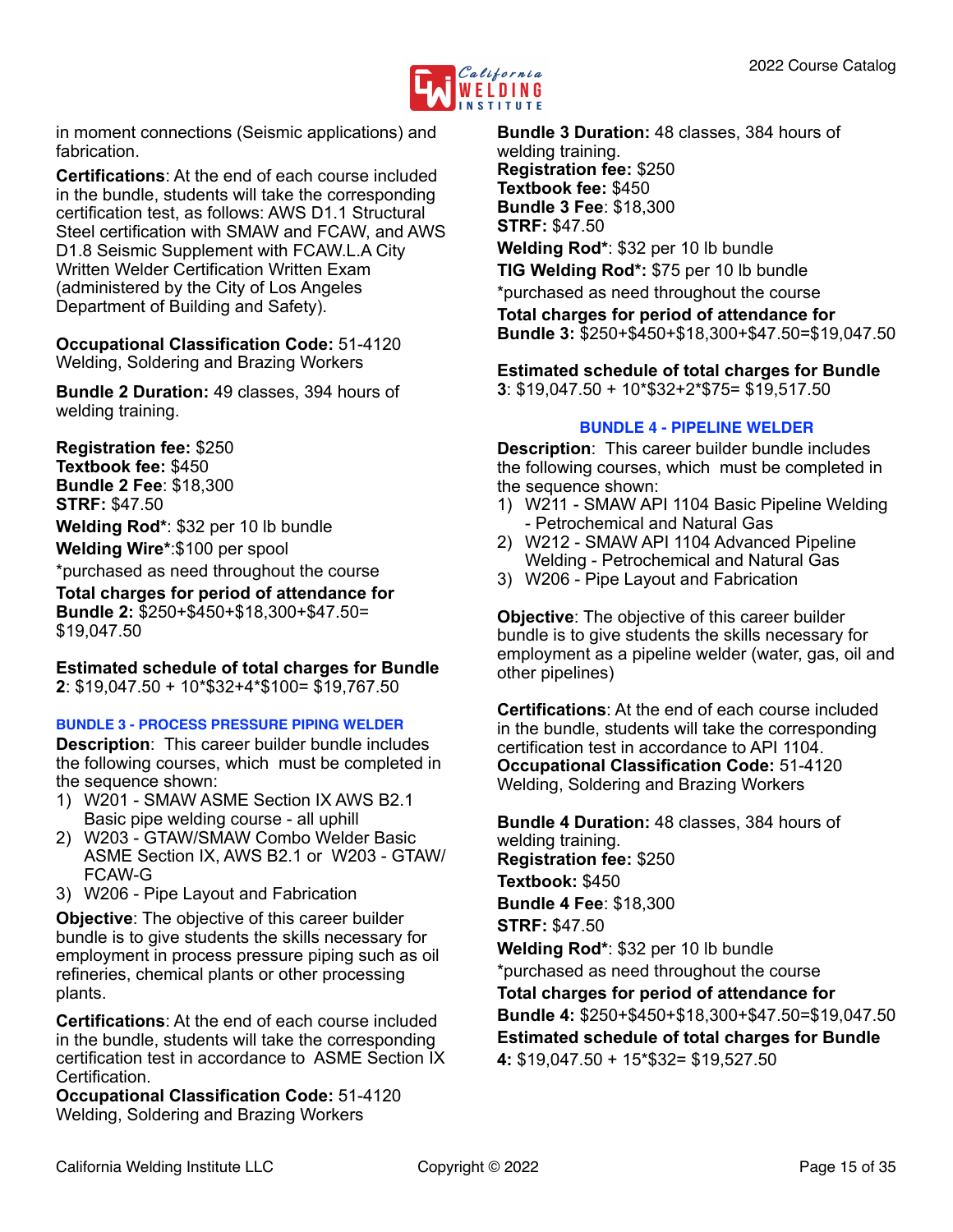

#### <span id="page-15-0"></span>**BUNDLE 5 - AEROSPACE WELDER**

**Description**: This career builder bundle includes the following courses, which must be completed in the sequence shown:

- 1) W301 CS/SS/AL GTAW Basic AWS D9.1 Sheet Metal Welding
- 2) W303 ASH GTAW Advanced AWS D17.1 Fusion Welding for Aerospace Applications
- 3) W303 AT GTAW Advanced AWS D17.1 Fusion Welding for Aerospace Applications

**Objective:** The objective of this career builder bundle is to give students the skills necessary for employment as a welder in the aerospace industry.

**Certifications**: At the end of each course included in the bundle, students will take the corresponding certification test, as follows: AWS D9.1 Sheet Metal Welding Code, AWS D17.1 Fusion Welding for Aerospace Applications

**Occupational Classification Code:** 51-4120 Welding, Soldering and Brazing Workers

**Bundle 5 Duration:** 48 classes, 384 hours of welding training. **Registration fee:** \$250 **Textbook fee:** \$450 **Bundle 5 Fee**: \$18,300 **STRF:** \$47.50

**Material Bundle\*** \$50 per bundle \*purchased as need throughout the course

**Total charges for period of attendance for Bundle 5:** \$250+\$450+\$18,300+\$47.50= \$19,047.50

**Estimated schedule of total charges for Bundle 5**: \$19,047.50 + 20\*50= \$20,047.50

#### <span id="page-15-1"></span>**BUNDLE 6 - FOOD AND BEVERAGE PROCESSING INDUSTRY WELDER**

**Description**: This career builder bundle includes the following courses, which must be completed in the sequence shown:

- 1) W301-SS GTAW Basic AWS D9.1 Sheet Metal Welding - Stainless Steel
- 2) AWS W302-SS GTAW Advanced AWS D18.1 Stainless Steel Tube & Pipe For Hygienic Applications

**Objective**: The objective of this career builder bundle is to give students the skills necessary for employment as a welder in the food and beverage processing industry.

**Certifications**: At the end of each course included in the bundle, students will take the corresponding certification test, as follows: AWS D9.1 Sheet Metal Welding Code, AWS D18.1 Specification for Welding of Austenitic Stainless Steel Tube and Pipe Systems for Sanitary (Hygienic) Applications.

**Occupational Classification Code:** 51-4120 Welding, Soldering and Brazing Workers

**Bundle 6 Duration:** 32 classes, 256 hours of welding training. **Registration fee:** \$250 **Textbook fee:** \$450 **Bundle 6 Fee**: \$12,200 **STRF:** \$30 **TIG Welding Rod\*:** \$75 per 10 lb bundle **Material Bundle\*** \$50 per bundle

\*purchased as need throughout the course

**Total charges for period of attendance for Bundle 6:** \$250+\$450+\$12,200+\$30= \$12,930

**Estimated schedule of total charges for Bundle 6**: \$12,930+ 10\*50+\$75= \$13,505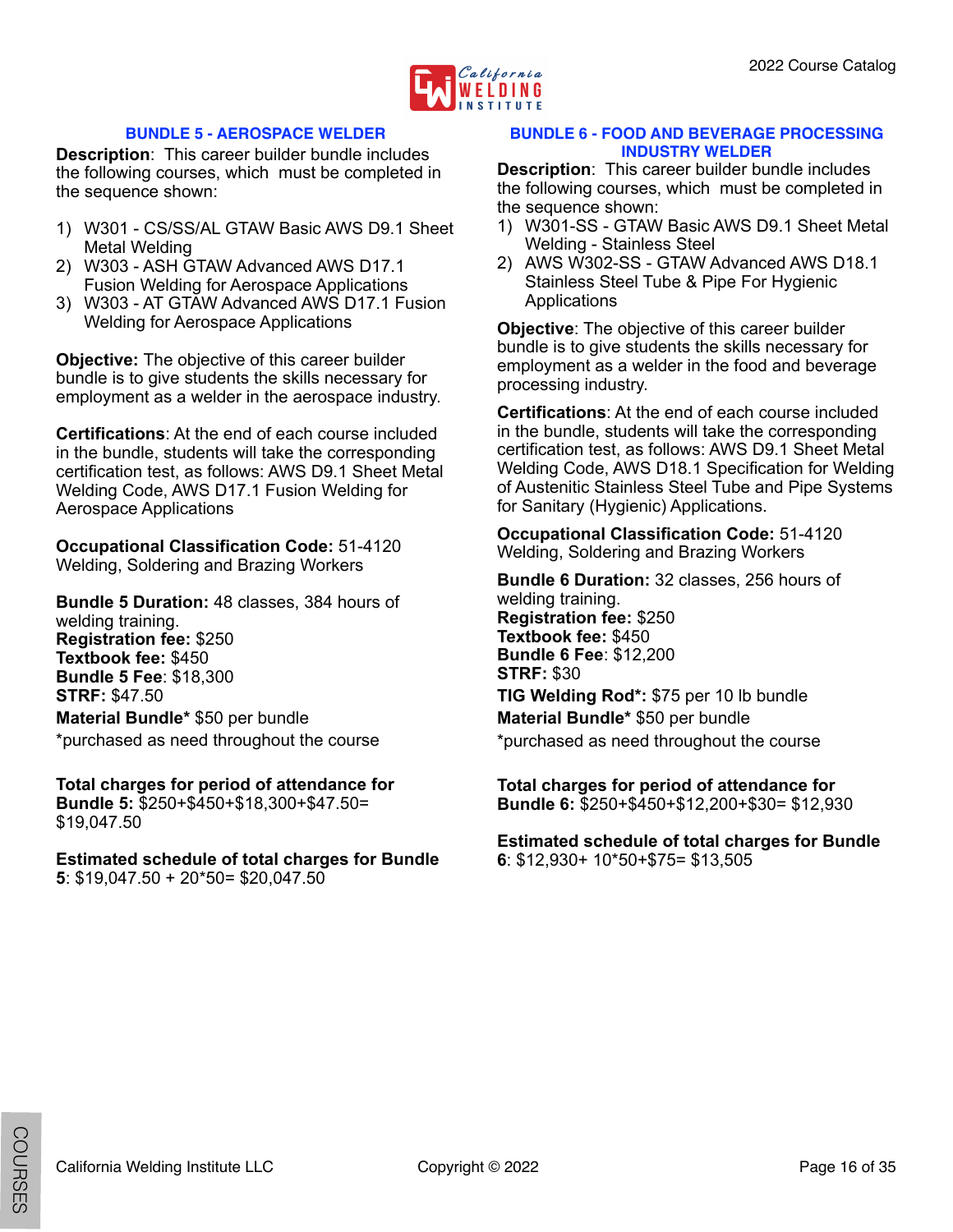

#### <span id="page-16-0"></span>**BUNDLE 7 - STRUCTURE LIGHT GAGE WELDER (DECKING AND FRAMING)**

**Description**: This career builder bundle includes the following courses, which must be completed in the sequence shown:

- 1) W106 GMAW AWS D1.3 Structural Welding Sheet Steel
- 2) W107 FCAW-S AWS D1.3 Structural Welding Sheet Steel
- 3) W108 SMAW AWS D1.3/L.A City Structural Welding Sheet Steel

**Objective**: The objective of this career builder bundle is to give students the skills necessary for employment as welder for light gage fabrication. **Certifications**: At the end of each course included in the bundle, students will take the corresponding certification test, as follows: AWS D1.3 Structural Welding Sheet Steel Code.

**Occupational Classification Code:** 51-4120 Welding, Soldering and Brazing Workers

**Bundle 7 Duration:** 48 classes, 384 hours of welding training.

**Registration fee:** \$250 **Textbook fee:** \$450 **Bundle 7 Fee**: \$18,300 **STRF:** \$47.50

**Material Bundle\*** \$50 per bundle

\*purchased as need throughout the course

**Total charges for period of attendance for Bundle 7:** \$250+\$450+\$18,300+\$47.50= \$19,047.50

**Estimated schedule of total charges for Bundle 7**: \$19,047.50 + 20\*50= \$19,547.50

#### <span id="page-16-1"></span>**BUNDLE 8 -MOTORSPORT WELDER**

**Description**: This career builder bundle includes the following courses, which must be completed in the sequence shown:

- 1) W304-CS/Al/SS GMAW Basic AWS D9.1 Sheet Metal Welding
- 2) W301-CS/Al/SS GTAW Basic AWS D9.1 Sheet Metal Welding
- 3) W305- CM/Al- GTAW/GMAW Advanced AWS D8.8 Automotive Welding - Chrome Moly/ Aluminum

**Objective**: The objective of this career builder bundle is to give students the skills necessary for employment as a welder in the motorsports industry. **Certifications**: At the end of each course included in the bundle, students will take the corresponding certification test, as follows: AWS D9.1 Sheet Metal Welding Code and AWS D8.8 Automotive welding

**Occupational Classification Code:** 51-4120 Welding, Soldering and Brazing Workers **Bundle 8 Duration:** 48 classes, 384 hours of welding training. **Registration fee:** \$250 **Textbook fee:** \$450 **Bundle 8 Fee**: \$18,300 **STRF:** \$47.50

**TIG Welding Rod\*:** \$75 per 10 lb bundle **Material Bundle\*** \$50 per bundle

\*purchased as need throughout the course

**Total charges for period of attendance for Bundle 8:** \$250+\$450+\$18,300+\$47.50= \$19,047.50

#### **Estimated schedule of total charges for Bundle 5**: \$19,047.50 + 20\*50+\$75= \$19,622.50

#### <span id="page-16-2"></span>**BUNDLE 9 - I-CAR AUTOMOTIVE WELDER**

**Description**: This career builder bundle includes the following courses, which must be completed in the sequence shown:

- 1) W304-CS/AL/SS GMAW BASIC AWS D9.1 SHEET METAL WELDING
- 2) W301-CS/AL/SS GTAW BASIC AWS D9.1 SHEET METAL WELDING
- 3) W306-CS/AL/SS GMAW OR GTAW I-Car **Welding**

**Objective**: The objective of this career builder bundle is to give students the skills necessary for employment as a welder in the automotive industry. **Certifications**: At the end of each course included in the bundle, students will take the corresponding certification test, as follows: AWS D9.1 Sheet Metal Welding Code

**Occupational Classification Code:** 51-4120 Welding, Soldering and Brazing Workers

**Bundle 9 Duration:** 48 classes, 384 hours of welding training. **Registration fee:** \$250 **Textbook fee:** \$450 **Bundle 9 Fee**: \$18,300 **STRF:** \$47.50 **Material Bundle\*** \$50 per bundle

\*purchased as need throughout the course

**Total charges for period of attendance for Bundle 9:** \$250+\$450+\$18,300+\$47.50= \$19,047.50

**Estimated schedule of total charges for Bundle 9**: \$19,047.50 + 20\*50= \$19,147.50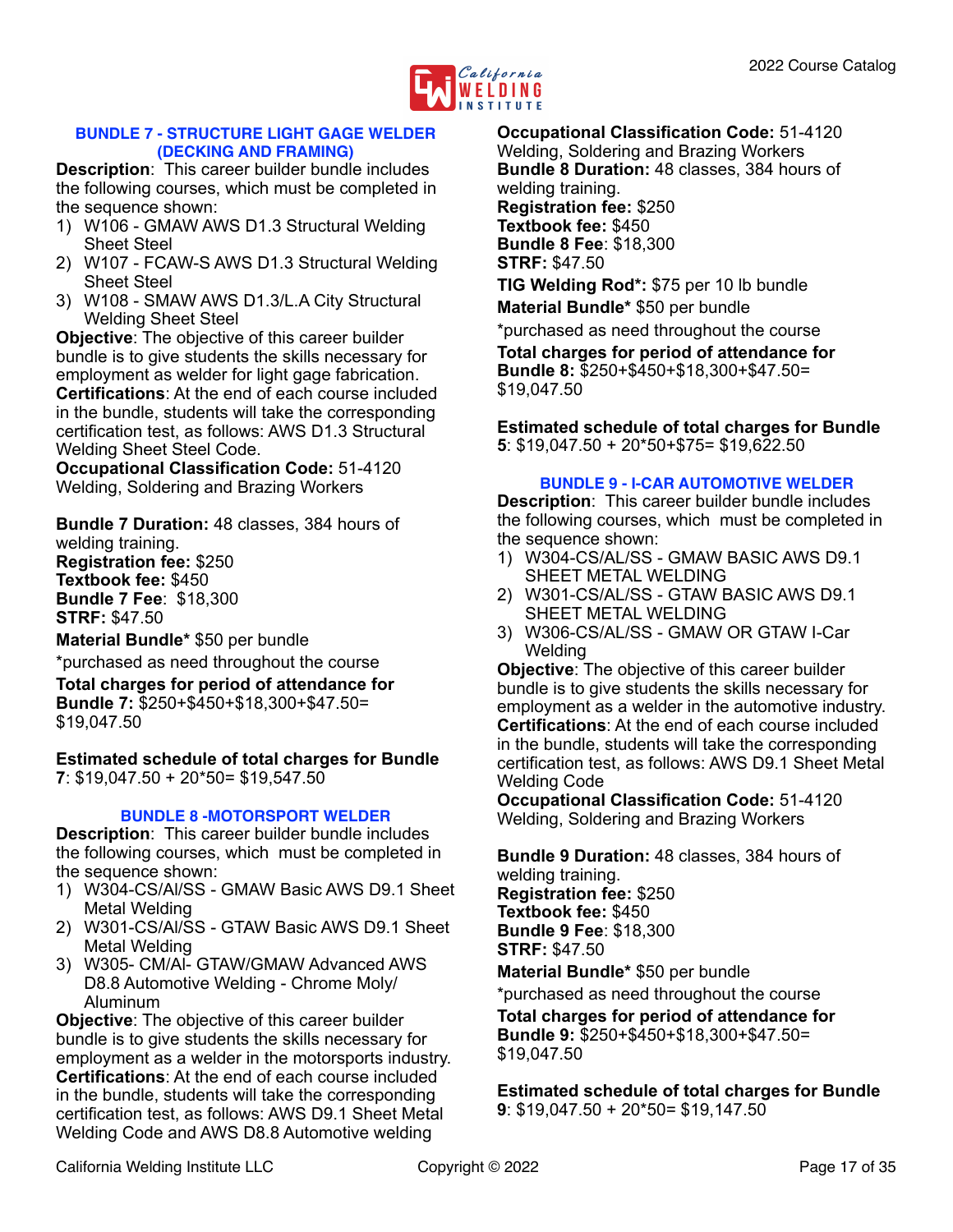

#### <span id="page-17-0"></span>**BUNDLE 10 - UNDERWATER WELDER (DRY WELDING)**

**Description**: This career builder bundle includes the following courses, which must be completed in the sequence shown:

- 1) W109 SMAW AWS D3.6 Underwater Dry Welding (class A welds)
- 2) W103 SMAW AWS D1.1/L.A City Welder Certification Structural steel pipe/tubular
- 3) W205 GTAW Advanced ASME Section IX, AWS B2.1 Stainless Steel and Carbon Steel Pipe Welding

**Objective**: The objective of this career builder bundle is to give students the skills necessary for employment as an underwater welder. Additional training in wet welding environment is necessary to become an underwater welder and wet welding training is not offered by the California Welding Institute.

**Certifications**: At the end of each course included in the bundle, students will take the corresponding certification test, as follows: AWS D3.6, D1.1, ASME Section IX.

**Occupational Classification Code:** 51-4120 Welding, Soldering and Brazing Workers

**Bundle 10 Duration:** 48 classes, 384 hours of welding training. **Registration fee:** \$250 **Textbook:** \$450 **Bundle 10 Fee**: \$18,300 **STRF:** \$47.50 **TIG Welding Rod\*:** \$75 per 10 lb bundle **Welding Rod\***: \$32 per 10 lb bundle \*purchased as need throughout the course

#### **Total charges for period of attendance for Bundle 10:** \$250+\$450+\$18,300+\$47.50= \$19,047.50

#### **Estimated schedule of total charges for Bundle 10:** \$19,047.50 + 10\*\$32+\$75= \$19,442.50

## <span id="page-17-1"></span>**Welding Courses**

The following information applies to all courses listed below:

#### **Student Evaluation and Course Completion:**

Students will receive a certificate of course completion when achieving an average score of 3.5 or higher. Students will be graded for each exercise performed in class and during the final test for each course.

#### **Occupational Classification Code:** 51-4120

Welding, Soldering and Brazing Workers

#### <span id="page-17-2"></span>**W101 - SMAW AWS D1.1/L.A CITY WELDER CERTIFICATION STEEL PLATE**

#### **Pre-requisite**: None.

**Description**: This course is intended for novice, beginner and intermediate level skill welders. The course begins with instruction on oxyacetylene welding and cutting and safety procedures for gas welding, followed by SMAW surfacing welds in flat and horizontal positions, and fillet welds in multiple positions, with two different types of electrode. Towards completion of the course, the student will weld a series of mock tests in multiple position groove welds.

**Objective**: Successful completion of this bundle gives students the skills necessary for employment in structural welding, general maintenance and repairs and fabrication shops. Students who successfully complete the course will also be eligible to apply to take the certification test.

**Course Duration:** 16 classes, 128 hours of welding training.

**Registration fee:** \$250 **Textbook fee:** \$450 **Course Fee**: \$6,100 **STRF:** \$17.5

**Welding Rod\***: \$32 per 10 lb bundle \*purchased as needed throughout the course

**Total charges for period of attendance:** \$250+  $$450+ $6,100+ $17.5 = $6,817.50$ 

**Estimated schedule of total charges:** \$6,817.50+ 5\*\$32= \$6,977.50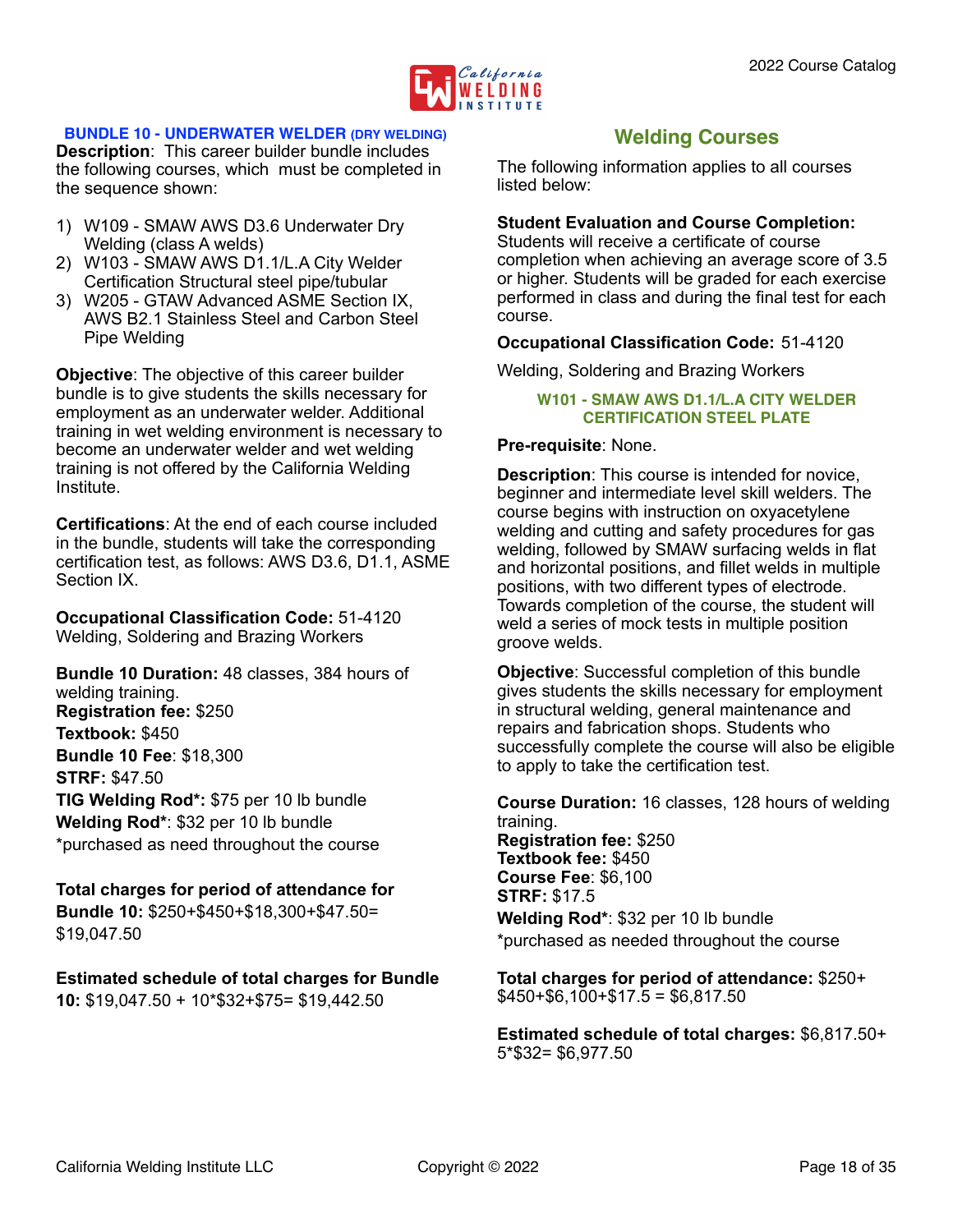

#### <span id="page-18-0"></span>**W102 - FCAW AWS D1.1/L.A CITY WELDER CERTIFICATION STEEL PLATE**

**Pre-requisite**: W101 or equivalent Welder Qualification Test Record.

**Description**: This course is intended for novice, beginner and intermediate level skill welders. The course begins with instruction FCAW-G surfacing welds in flat and horizontal positions, and fillet welds in multiple positions, followed by similar exercises using FCAW-S. Towards completion of the course, the student will weld a series of mock tests in multiple position groove welds.

**Objective**: Successful completion of this course gives students the skills necessary for employment in structural welding, general maintenance and repairs and fabrication shops. Students who successfully complete the course will also be eligible to apply to take the certification test.

**Course Duration:** 16 classes, 128 hours of welding training. **Registration fee:** \$250 **Textbook or online material fee:** \$450 **Course Fee**: \$6,100

**STRF:** \$17.5

**Welding Wire\***:\$100 per spool \*purchased as needed throughout the course

**Total charges for period of attendance:** \$250+  $$450+$6,100+$17.5 = $6,817.50$ 

**Estimated schedule of total charges:** \$6,817.50+ 2\*\$100= \$7,017.50

<span id="page-18-1"></span>**W103 - SMAW AWS D1.1/L.A CITY WELDER CERTIFICATION STRUCTURAL STEEL PIPE/TUBULAR**

**Pre-requisite**: W101 or W108 or equivalent Welder Qualification Test Record.

**Description**: This course is intended for intermediate level skill welders. The course begins with instruction on oxyacetylene cutting and pipe fitting, followed by SMAW exercises involving open roots welds (without backing) on simulated TYK branch joints on structural pipe or tubing to plate in the 6GR position, using F4 electrodes. Towards completion of the course, the student will weld a series of mock tests in multiple position groove welds.

**Objective**: Successful completion of this course gives students the skills necessary for employment in structural steel building welding and fabrication.

Students who successfully complete the course will also be eligible to apply to take the certification test.

**Course Duration:** 16 classes, 128 hours of welding training.

**Registration fee:** \$250 **Textbook or online material fee:** \$450 **Course Fee**: \$6,100 **STRF:** \$17.50 **Welding Rod\***: \$32 per 10 lb bundle

\*purchased as needed throughout the course

**Total charges for period of attendance:** \$250+  $$450+$6,100+$17.5 = $6,817.50$ 

**Estimated schedule of total charges:** \$6,817.50 + 15\*\$32= \$6,977.50

<span id="page-18-2"></span>**W104 - FCAW-G/ FCAW-S AWS D1.1 WELDER CERTIFICATION STRUCTURAL STEEL PIPE/TUBULAR**

**Pre-requisite**: W102 or equivalent Welder Qualification Test Record.

**Description**: This course is intended for intermediate level skill welders. The course begins with instruction on oxyacetylene cutting and pipe fitting, followed by welding on structural steel pipe using FCAW-S or FCAW-G. Exercises involve open roots welds (without backing) on simulated TYK branch joints on structural pipe to plate in the 6GR position, using E71T-8 welding wire. Towards completion of the course, the student p[will weld a series of mock tests in multiple position groove welds.

**Objective**: Successful completion of this bundle gives students the skills necessary for employment in structural steel building welding and fabrication. Students who successfully complete the course will also be eligible to apply to take the certification test. **Course Duration:** 16 classes, 128 hours of welding training.

**Registration fee:** \$250 **Textbook or online material fee:** \$450 **Course Fee**: \$6,100 **STRF:** \$17.50 **Welding Wire\***:\$100 per spool

\*purchased as needed throughout the course

**Total charges for period of attendance:**\$250+  $$450+ $6,100+ $17.5 = $6,817.50$ 

**Estimated schedule of total charges:** \$6,817.50+ 2\*\$100= \$7,017.50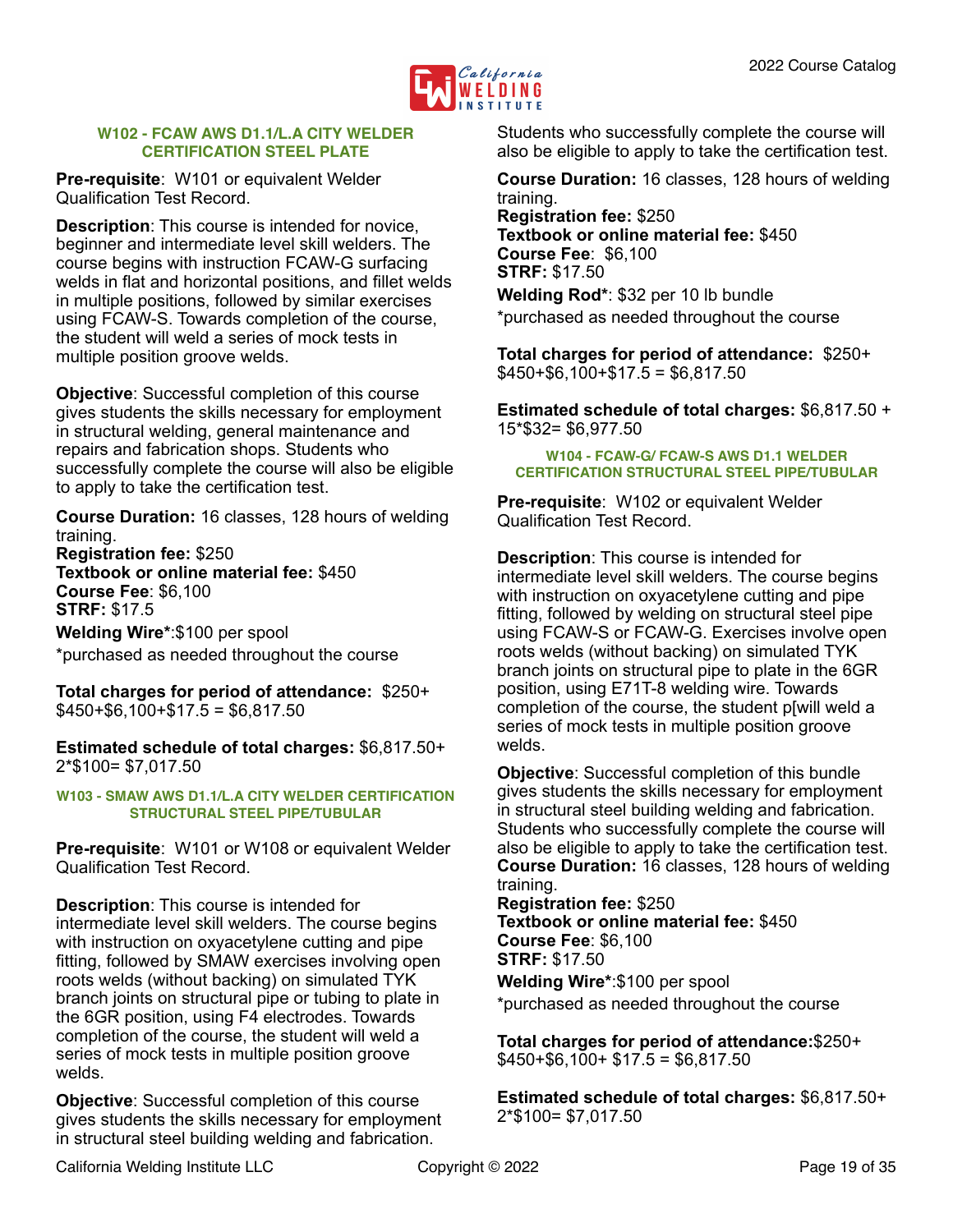

#### <span id="page-19-0"></span>**W105 - FCAW-S AWS D1.8/WELDER CERTIFICATION STRUCTURAL STEEL SEISMIC APPLICATION**

**Pre-requisite**: W102 or equivalent Welder Qualification Test Record.

**Description**: This course is intended for intermediate level skill welders who will work on moment connections, where welding is Demand Critical, the weld joins the bottom beam flange to the column flange and the weld must be made through a beam web weld access hole. The course begins with instruction on oxyacetylene cutting with the track torch, followed by exercises welding on simulated moment connections in the flat position, using E71T-6 welding wire. Throughout the course, the student will weld a series of mock tests.

**Objective**: Successful completion of this course gives students the skills necessary for employment in structural welding and fabrication. Students who successfully complete the course will also be eligible to apply to take the certification test.

**Course Duration:** 16 classes, 128 hours of welding training. **Registration fee:** \$250

**Textbook or online material fee:** \$450 **Course Fee**: \$6,100 **STRF:** \$17.50 **Welding Wire\***:\$100 per spool \*purchased as needed throughout the course

**Total charges for period of attendance:** \$250+  $$450+ $6,100+ $17.5 = $6,817.50$ 

**Estimated schedule of total charges:** \$6,817.50+ 2\*\$100= \$7,017.50

#### <span id="page-19-1"></span>**W106 - GMAW AWS D1.3 STRUCTURAL WELDING SHEET STEEL**

#### **Pre-requisite**: None.

**Description**: This course is intended for all skill levels, including novice. The course begins safety procedures for arc welding, followed by GMAW surfacing welds in all positions, and butt joins on 10 gage and 18 gage carbon steel and galvanized steel. Towards completion of the course, the student will weld a series of mock tests in the same material and thickness.

**Objective**: Successful completion of this bundle gives students the skills necessary for employment

in decking and framing. Students who successfully complete the course will also be eligible to apply to take the certification test.

**Course Duration:** 16 classes, 128 hours of welding training.

**Registration fee:** \$250 **Textbook or online material fee:** \$450 **Course Fee**: \$6,100 **STRF:** \$17.50 M**aterial bundle\*** \$50 per bundle \*purchased as needed throughout the course

**Total charges for period of attendance:**\$250+  $$450+ $6,100+ $17.5 = $6,817.50$ 

**Estimated schedule of total charges:**  \$6,817.50+15\*\$50= \$7,567.50

#### <span id="page-19-2"></span>**W107 - FCAW-S AWS D1.3 STRUCTURAL WELDING SHEET STEEL**

#### **Pre-requisite**: None.

**Description**: This course is intended for all skill levels, including novice. The course begins safety procedures for arc welding, followed by FCAW-S (self shielded) surfacing welds in all positions, and butt joins on 10 gage and 18 gage carbon steel and galvanized steel. Towards completion of the course, the student will weld a series of mock tests in the same material and thickness.

**Objective**: Successful completion of this bundle gives students the skills necessary for employment in decking and framing. Students who successfully complete the course will also be eligible to apply to take the certification test.

**Course Duration:** 16 classes, 128 hours of welding training.

**Registration fee:** \$250 **Textbook or online material fee:** \$450 **Course Fee**: \$6,100 **STRF:** \$17.50 M**aterial bundle\*** \$50 per bundle \*purchased as needed throughout the course

**Total charges for period of attendance:** \$250+  $$450+$6,100+$17.5 = $6,817.50$ 

**Estimated schedule of total charges:**  \$6,817.50+15\*\$50= \$7,567.50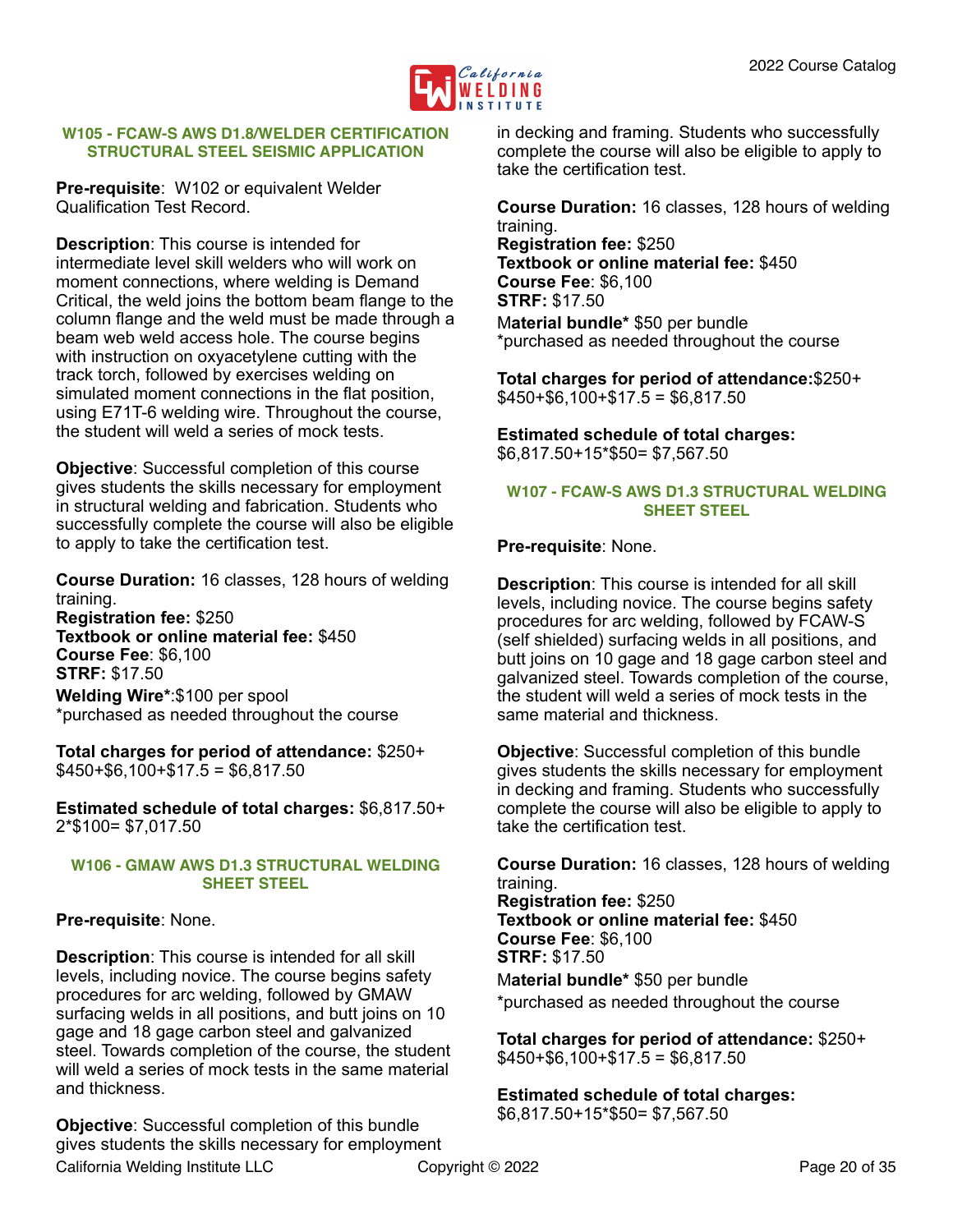

#### <span id="page-20-0"></span>**W108 - SMAW AWS D1.3 STRUCTURAL WELDING SHEET STEEL**

#### **Pre-requisite**: None.

**Description**: This course is intended for all skill levels, including novice. The course begins safety procedures for arc welding, followed by SMAW surfacing welds in all positions, and butt joins on 10 gage and 18 gage carbon steel and galvanized steel. Towards completion of the course, the student will weld a series of mock tests in the same material and thickness.

**Objective**: Successful completion of this bundle gives students the skills necessary for employment in decking and framing. Students who successfully complete the course will also be eligible to apply to take the certification test.

**Course Duration:** 16 classes, 128 hours of welding training.

**Registration fee:** \$250 **Textbook or online material fee:** \$450 **Course Fee**: \$6,100 **STRF:** \$17.50

 M**aterial bundle\*** \$50 per bundle \*purchased as needed throughout the course

**Total charges for period of attendance:** \$250+  $$450+$6.100+$17.5 = $6.817.50$ 

**Estimated schedule of total charges:**  \$6,817.50+10\*\$32= \$7,137.50

#### <span id="page-20-1"></span>**W109 - SMAW AWS D3.6 UNDERWATER DRY WELDING (CLASS A WELDS)**

#### **Pre-requisite**: None.

**Description**: This course is intended for novice, beginner and intermediate level skill welders that want to pursue a career in underwater welding. This is preliminary training for underwater welding (wet welding). The course begins with instruction on oxyacetylene welding and cutting and safety procedures for gas welding, followed by SMAW surfacing welds in flat and horizontal positions, and fillet welds in multiple positions, with two different types of electrode. Towards completion of the course, the student will weld a series of mock tests in multiple position groove welds.

**Objective:** Successful completion of this bundle gives students the skills necessary for employment in structural welding, general maintenance and repairs and fabrication shops. Students who successfully complete the course will also be eligible to apply to take the certification test.

**Course Duration:** 16 classes, 128 hours of welding training. **Registration fee:** \$250 **Textbook or online material fee:** \$450 **Course Fee**: \$6,100 **STRF:** \$17.50 **Welding Rod\***: \$32 per 10 lb bundle

\*purchased as needed throughout the course

**Total charges for period of attendance:** \$250+  $$450+ $6,100+ $17.5 = $6,817.50$ 

**Estimated schedule of total charges:** \$6,817.50+10\*\$32= \$7,137.50

#### <span id="page-20-2"></span>**W201 - SMAW ASME SECTION IX AWS B2.1 BASIC PIPE WELDING COURSE - ALL UPHILL**

**Pre-requisite**: W101 or equivalent Welder Qualification Test Record.

**Description**: This course is intended for intermediate level skill welders who want to work in oil refineries and other process pressure piping. This course involves welding on 6" schedule 40 or 6" schedule 80 carbon steel pipe - all uphill welding. Exercises involve open roots welds on plate in the 3G and 4G positions, followed by welding on pipe in the 2G, 5G and 6G positions, using E6010 for uphill root and and E7018 for all other weld passes. Towards completion of the course, the student will weld a series of mock tests in multiple position groove welds on pipe.

**Objective**: Successful completion of this bundle gives students the skills necessary for employment in process pressure piping applications (such as in oil refineries). Students who successfully complete the course will also be eligible to apply to take the certification test.

**Course Duration:** 16 classes, 128 hours of welding training.

**Registration fee:** \$250 **Textbook or online material fee:** \$450 **Course Fee**: \$6,100 **STRF:** \$17.50 **Welding Rod\***: \$32 per 10 lb bundle

\*purchased as needed throughout the course

**Total charges for period of attendance:** \$250+  $$450+$6,100+$17.5 = $6,817.50$ 

**Estimated schedule of total charges:** \$6,817.50+10\*\$32= \$7,137.50

California Welding Institute LLC Copyright © 2022 Page 21 of 35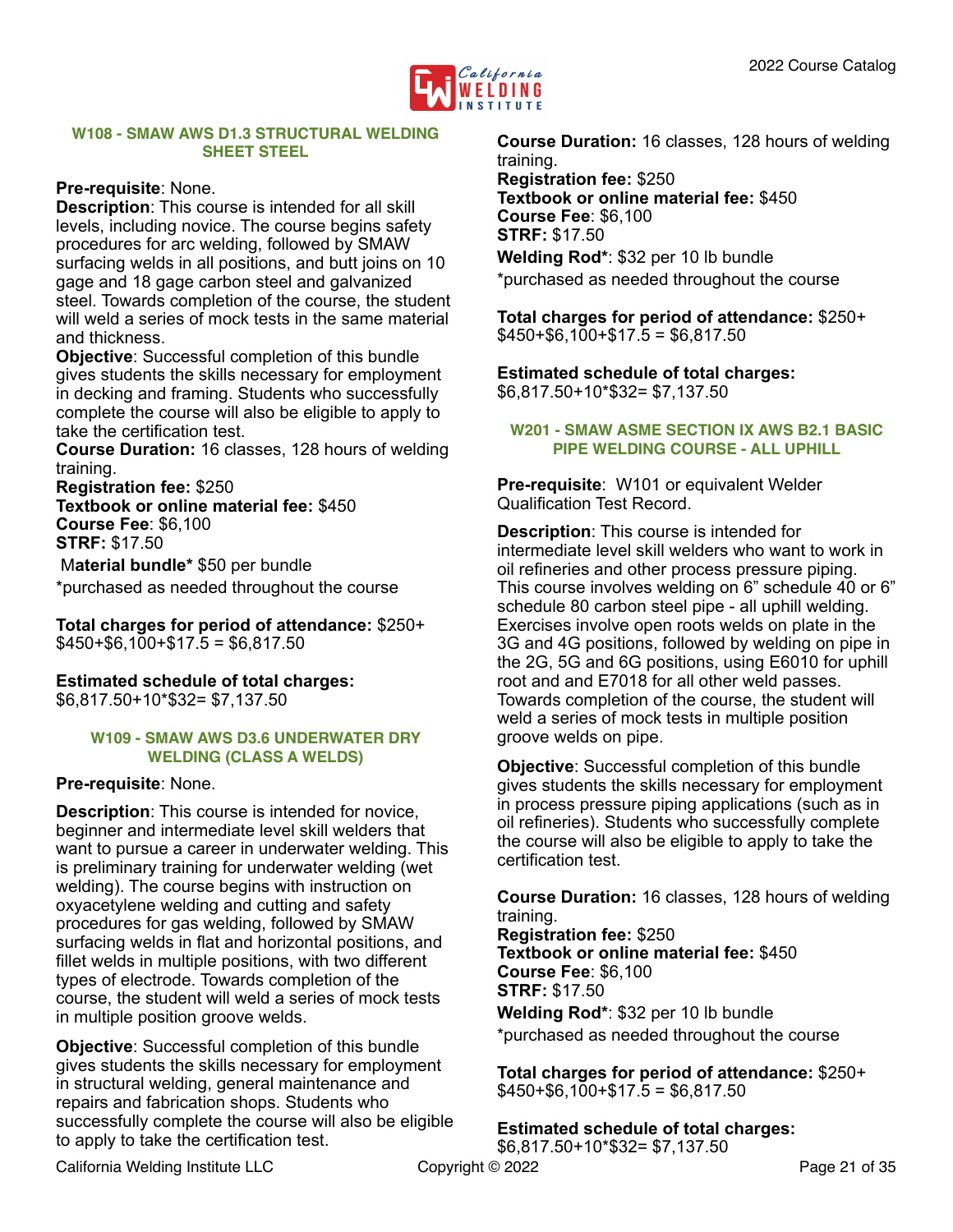

#### <span id="page-21-0"></span>**W202 - SMAW ASME SECTION IX AWS B2.1 BASIC PIPE WELDING COURSE - DOWNHILL/UPHILL**

**Pre-requisite**: W101 or equivalent Welder Qualification Test Record.

**Description**: This course is intended for intermediate level skill welders who want to work in utility services piping, oil refineries and other process pressure piping. This course involves welding on 6" schedule 40 or 6" schedule 80 carbon steel pipe - downhill root pass, uphill passes. Exercises involve open roots welds on plate in the 3G and 4G positions, followed by welding on pipe in the 2G, 5G and 6G positions, using E6010 for downhill root and and E7018 for all other weld passes, uphill. Towards completion of the course, the student will weld a series of mock tests in multiple position groove welds on pipe.

**Objective**: Successful completion of this bundle gives students the skills necessary for employment in utility service piping, process pressure piping applications (such as in oil refineries). Students who successfully complete the course will also be eligible to apply to take the certification test.

**Course Duration:** 16 classes, 128 hours of welding training.

**Registration fee:** \$250 **Textbook or online material fee:** \$450 **Course Fee**: \$6,100 **STRF:** \$17.50

**Welding Rod\***: \$32 per 10 lb bundle

\*purchased as needed throughout the course **Total charges for period of attendance:** \$250+  $$450+$6,100+$17.5 = $6,817.50$ **Estimated schedule of total charges:** \$6,817.50+10\*\$32= \$7,137.50

#### <span id="page-21-1"></span>**W203 - GTAW/SMAW COMBO WELDER BASIC ASME SECTION IX, AWS B2.1 PIPE WELDING**

**Pre-requisite**: W201 or equivalent Welder Qualification Test Record. **Description**: This course is intended for intermediate level skill welders who want to work in oil refineries and other process pressure piping. This course involves welding on 2" schedule 80 XXH carbon steel pipe - all uphill welding. Exercises involve open roots welds on plate in the 3G and 4G positions, followed by welding on pipe in the 2G, 5G and 6G positions. GTAW is used for root and hot pass using ER70S-2 and SMAW E7018 for all other weld passes. Towards completion of the course, the student will weld a series of mock tests in multiple position groove welds on pipe.

**Objective**: Successful completion of this bundle gives students the skills necessary for employment

in process pressure piping applications (such as in oil refineries). Students who successfully complete the course will also be eligible to apply to take the certification test.

**Course Duration:** 16 classes, 128 hours of welding training.

**Registration fee:** \$250 **Textbook or online material fee:** \$450 **Course Fee**: \$6,100 **STRF:** \$17.50

**Welding Rod\***: \$32 per 10 lb bundle **TIG Welding Rod\*:** \$75 per 10 lb bundle \*purchased as needed throughout the course **Total charges for period of attendance:** \$250+  $$450+ $6,100+ $17.5 = $6,817.50$ **Estimated schedule of total charges:** \$6,817.50+10\*\$32+\$75= \$7,212.50

#### <span id="page-21-2"></span>**W204 - GTAW/SMAW COMBO WELDER ADVANCED ASME SECTION IX, AWS B2.1 PIPE WELDING**

**Pre-requisite**: W203 or equivalent Welder Qualification Test Record.

**Description**: This course is intended for intermediate level skill welders who want to work in oil refineries and other process pressure piping. This course involves welding on 2–3/4" O.D. x 5/8″ WT x 4 carbon steel pipe - all uphill welding using GTAW for the root and hot pass, and SMAW for filler and cap. Exercises involve welding in 6G and 6GR positions. GTAW is used for root and hot pass using ER70S-2 and SMAW E7018 for all other weld passes. Towards completion of the course, the student will weld a series of mock tests in multiple position groove welds on pipe.

**Objective**: Successful completion of this bundle gives students the skills necessary for employment in process pressure piping applications (such as in oil refineries). Students who successfully complete the course will also be eligible to apply to take the certification test.

**Course Duration:** 16 classes, 128 hours of welding training.

**Registration fee:** \$250

**Textbook or online material fee:** \$450 **Course Fee**: \$6,100 **STRF:** \$17.50

**Welding Rod\***: \$32 per 10 lb bundle

**TIG Welding Rod\*:** \$75 per 10 lb bundle

\*purchased as needed throughout the course **Total charges for period of attendance:** \$250+  $$450+$6,100+$17.5 = $6,817.50$ **Estimated schedule of total charges:** \$6,817.50+10\*\$32+\$75= \$7,212.50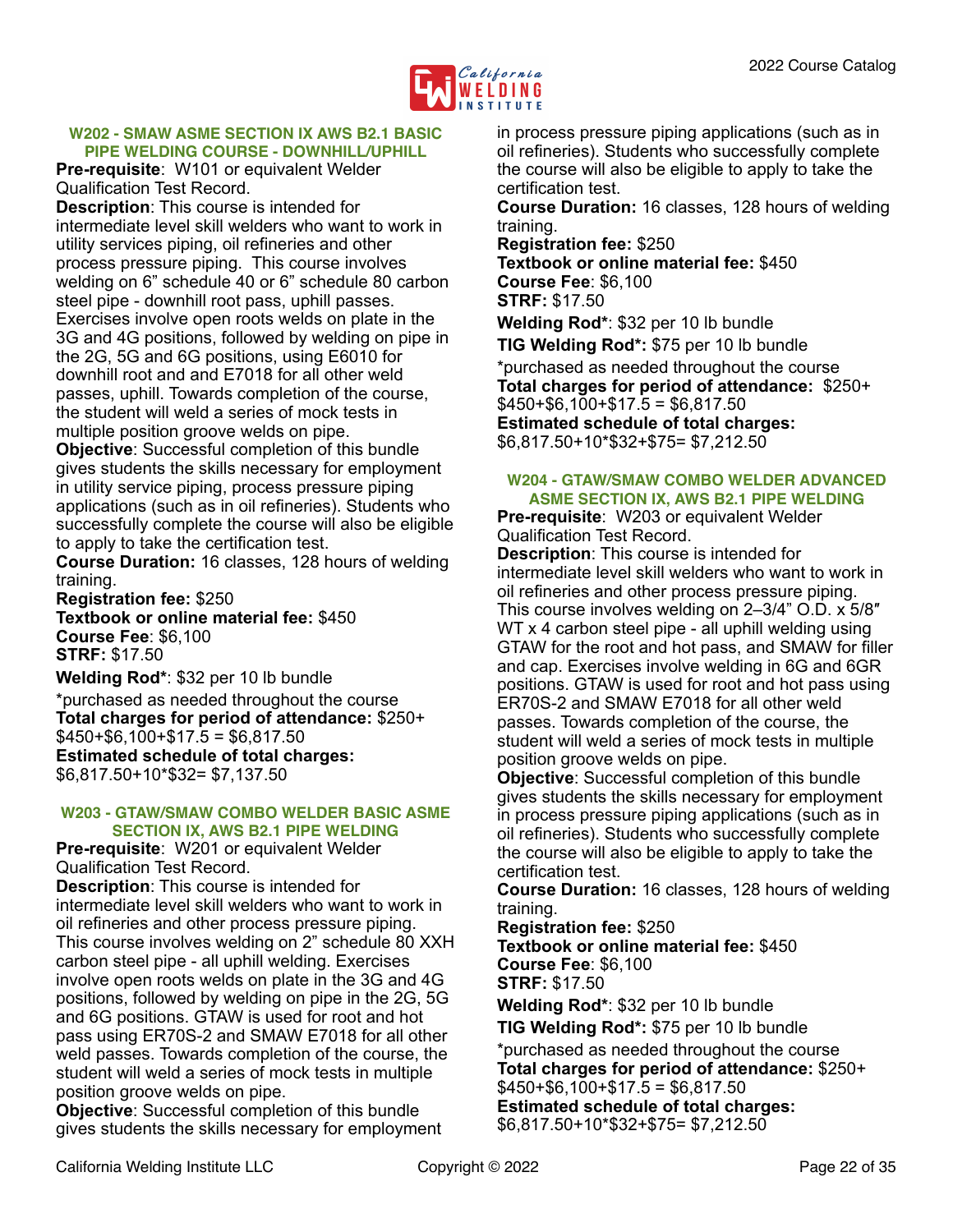

<span id="page-22-0"></span>**W205 - GTAW ADVANCED ASME SECTION IX, AWS B2.1** 

**STAINLESS STEEL AND CARBON STEEL PIPE WELDING Pre-requisite**: W301-SS or W302-CS/SS/Al or equivalent Welder Qualification Test Record.

**Description**: This course is intended for intermediate level skill welders who want to work in oil refineries, fuel lines, water desalination plants, and other pressure piping. This course involves welding on 2" schedule 40 stainless steel pipe and 2" XXH carbon steel pipe- all uphill welding using GTAW. Towards completion of the course, the student will weld a series of mock tests in multiple position groove welds on stainless steel and carbon steel pipe.

**Objective**: Successful completion of this course gives students the skills necessary for employment in process pressure piping applications (such as in oil refineries). Students who successfully complete the course will also be eligible to apply to take the certification test.

**Course Duration:** 16 classes, 128 hours of welding training.

**Registration fee:** \$250 **Textbook or online material fee:** \$450 **Course Fee**: \$6,100 **STRF:** \$17.50

**TIG Welding Rod\*:** \$75 per 10 lb bundle \*purchased as needed throughout the course

**Total charges for period of attendance:** \$250+  $$450+ $6,100+ $17.5 = $6,817.50$ 

**Estimated schedule of total charges:** \$6,817.50+2\*\$75= \$6,967.50

<span id="page-22-1"></span>**W206 - PIPE LAYOUT AND FABRICATION**

**Pre-requisite**: W201 or equivalent Welder Qualification Test Record.

**Description**: This course is intended for advanced skill level pipe welders and pipe fitters. For layouts, this course takes students through the basics of blue print reading of piping systems, measuring elevations, calculating offsets using trigonometry tables, calculating travels and runs, calculating fitting take offs. For fabrication, this course takes students through actual hands on cutting of pipe with a torch pipe beveler, tacking fittings and welding rolled out welds and fixed position welds in accordance to piping blue print.

**Objective**: Successful completion of this course gives students the skills necessary for employment in natural gas and petrochemical pipelines.

**Course Duration:** 16 classes, 128 hours of welding training.

**Registration fee:** \$250 **Textbook or online material fee:** \$450 **Course Fee**: \$6,100 **STRF:** \$17.50 **Welding Rod\***: \$32 per 10 lb bundle \*purchased as needed throughout the course

**Total charges for period of attendance:** \$250+  $$450+$6,100+$17.5 = $6,817.50$ 

**Estimated schedule of total charges:** \$6,817.50+10\*\$32= \$7,137.50

#### <span id="page-22-2"></span>**W211 - SMAW API 1104 BASIC PIPELINE WELDING - ALL DOWNHILL - PETROCHEMICAL AND NATURAL GAS Pre-requisite**: None.

**Description**: This course is intended for intermediate level skill welders who want to work on natural gas and petrochemical pipelines and related facilities. This course involves welding on 4" to 6" or bigger carbon steel pipe - all downhill welding using SMAW. Exercises involve open roots welds on plate in the flat, vertical and overhead positions, followed by welding on pipe in the 2G and 5G positions, using E6010. Towards completion of the course, the student will weld a series of mock tests in multiple position groove welds on carbon steel pipe.

**Objective**: Successful completion of this bundle gives students the skills necessary for employment in natural gas and petrochemical pipelines. Students who successfully complete the course will also be eligible to apply to take the certification test.

**Course Duration:** 16 classes, 128 hours of welding training.

**Registration fee:** \$250 **Textbook or online material fee:** \$450 **Course Fee**: \$6,100 **STRF:** \$17.50 **Welding Rod\***: \$32 per 10 lb bundle \*purchased as needed throughout the course

**Total charges for period of attendance:** \$250+  $$450+ $6,100+ $17.5 = $6,817.50$ 

**Estimated schedule of total charges:** \$6,817.50+10\*\$32= \$7,137.50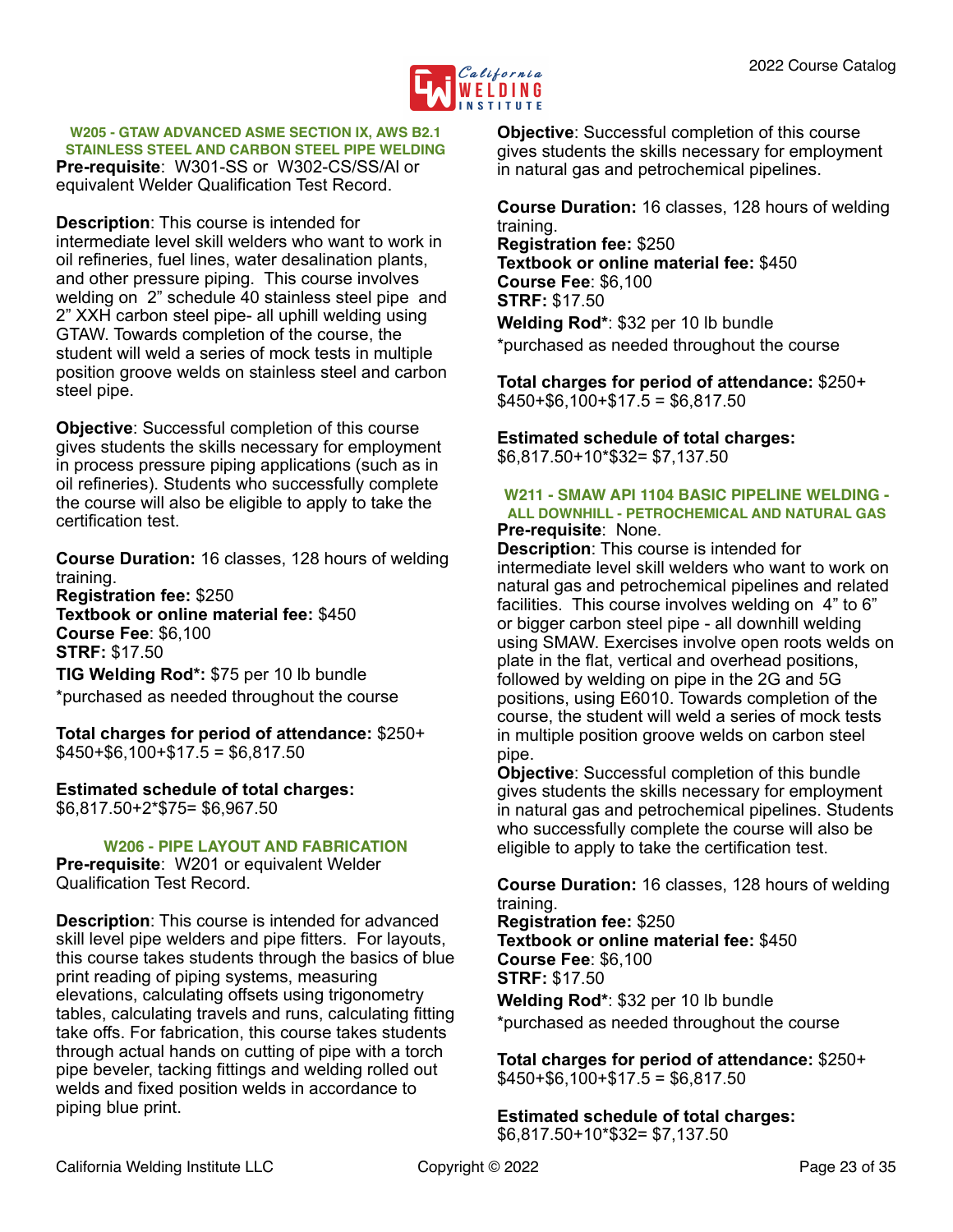

<span id="page-23-0"></span>**W212 - SMAW API 1104 ADVANCED PIPELINE WELDING - ALL DOWNHILL - PETROCHEMICAL AND NATURAL GAS Pre-requisite**: W211 or equivalent Welder Qualification Test Record.

**Description**: This course is intended for advanced level skill welders who want to work on natural gas and petrochemical pipelines and related facilities. This course involves welding on 10" , 12" or bigger carbon steel pipe - all downhill welding using SMAW. Exercises involve welding butt joints, using E6010, all downhill passes, and also downhill root and low hydrogen electrode uphill fill and cap .Towards completion of the course, the student will weld a series of mock tests in multiple position groove welds on carbon steel pipe.

**Objective:** Successful completion of this bundle gives students the skills necessary for employment in process natural gas and petrochemical pipelines. Students who successfully complete the course will also be eligible to apply to take the certification test.

**Course Duration:** 16 classes, 128 hours of welding training.

**Registration fee:** \$250 **Textbook or online material fee:** \$450 **Course Fee**: \$6,100 **STRF:** \$17.50 **Welding Rod\***: \$32 per 10 lb bundle

\*purchased as needed throughout the course

**Total charges for period of attendance:** \$250+  $$450+ $6,100+ $17.5 = $6,817.50$ 

**Estimated schedule of total charges:** \$6,817.50+10\*\$32= \$7,137.50

#### <span id="page-23-1"></span>**W301-CS - GTAW BASIC AWS D9.1 SHEET METAL WELDING - CARBON STEEL**

**Pre-requisite**: None

**Description**: This course is intended for novice, beginner and intermediate level skill welders who want to work in filming studios, automative or other work involving non-structural sheet metal. Exercises involve welding butt and T-joints in the flat, horizontal, vertical and overhead positions, using GTAW, on 10 gage and 18 gage sheet steel.

**Objective**: Successful completion of this bundle gives students the skills necessary for employment in filming studios, automative or other work involving non-structural sheet metal. Students who

successfully complete the course will also be eligible to apply to take the certification test.

**Course Duration:** 16 classes, 128 hours of welding training.

**Registration fee:** \$250 **Textbook or online material fee:** \$450 **Course Fee**: \$6,100 **STRF:** \$17.50 M**aterial bundle\*** \$50 per bundle \*purchased as needed throughout the course

**Total charges for period of attendance:** \$250+  $$450+$6,100+$17.5 = $6,817.50$ 

**Estimated schedule of total charges:**  \$6,817.50+10\*\$50= \$7,317.50

## <span id="page-23-2"></span>**W301-AL - GTAW BASIC AWS D9.1 SHEET METAL WELDING - ALUMINUM**

**Pre-requisite**: None

**Description**: This course is intended for novice, beginner and intermediate level skill welders who want to work in filming studios, automative or other work involving non-structural sheet metal. Exercises involve welding butt and T-joints in the flat, horizontal, vertical and overhead positions, using GTAW, on 10 gage and 18 gage aluminum.

**Objective**: Successful completion of this bundle gives students the skills necessary for employment in filming studios, automative or other work involving non-structural sheet metal. Students who successfully complete the course will also be eligible to apply to take the certification test. **Course Duration:** 16 classes, 128 hours of welding training. **Registration fee:** \$250

**Textbook or online material fee:** \$450 **Course Fee**: \$6,100 **STRF:** \$17.50

M**aterial bundle\*** \$50 per bundle \*purchased as needed throughout the course

**Total charges for period of attendance:** \$250+  $$450+$6,100+$17.5 = $6,817.50$ 

**Estimated schedule of total charges:**  \$6,817.50+10\*\$50= \$6,917.50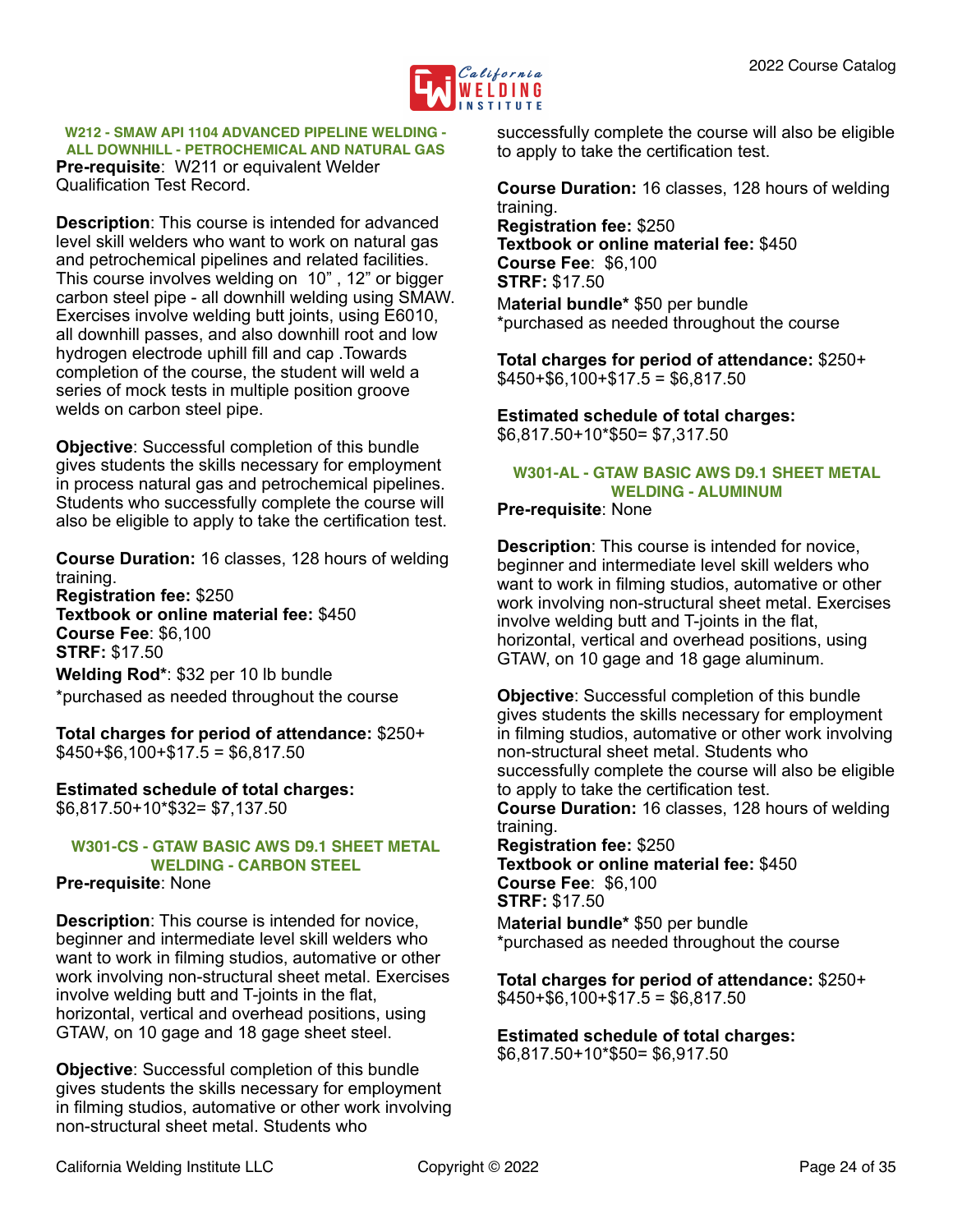

#### <span id="page-24-0"></span>**W301-SS - GTAW BASIC AWS D9.1 SHEET METAL WELDING - STAINLESS STEEL**

#### **Pre-requisite**: None

**Description**: This course is intended for novice, beginner and intermediate level skill welders who want to work in filming studios, automative or other work involving non-structural sheet metal. Exercises involve welding butt and T-joints in the flat, horizontal, vertical and overhead positions, using GTAW, on 10 gage and 18 gage stainless steel.

**Objective**: Successful completion of this bundle gives students the skills necessary for employment in filming studios, automative or other work involving non-structural sheet metal. Students who successfully complete the course will also be eligible to apply to take the certification test.

**Course Duration:** 16 classes, 128 hours of welding training.

**Registration fee:** \$250 **Textbook or online material fee:** \$450 **Course Fee**: \$6,100 **STRF:** \$17.50 M**aterial bundle\*** \$50 per bundle

\*purchased as needed throughout the course

**Total charges for period of attendance:** \$250+  $$450+$6,100+$17.5 = $6,817.50$ 

**Estimated schedule of total charges:**  \$6,817.50+10\*\$50= \$6,917.50

#### <span id="page-24-1"></span>**W301-CS/AL/SS - GTAW BASIC AWS D9.1 SHEET METAL WELDING**

#### **Pre-requisite**: None

**Description**: This course is intended for novice, beginner and intermediate level skill welders who want to work in filming studios, commercial kitchen equipment, automative or other work involving nonstructural sheet metal. Exercises involve welding butt and T-joints in the flat, horizontal, vertical and overhead positions, using GTAW, on 14 gage stainless steel, aluminum and carbon steel.

**Objective**: Successful completion of this bundle gives students the skills necessary for employment in filming studios, automative or other work involving non-structural sheet metal. Students who successfully complete the course will also be eligible to apply to take the certification test.

**Course Duration:** 16 classes, 128 hours of welding training. **Registration fee:** \$250

**Textbook or online material fee:** \$450 **Course Fee**: \$6,100 **STRF:** \$17.50 M**aterial bundle\*** \$50 per bundle \*purchased as needed throughout the course

**Total charges for period of attendance:** \$250+  $$450+$6,100+$17.5 = $6,817.50$ 

**Estimated schedule of total charges:**  \$6,817.50+10\*\$50= \$6,917.50

#### <span id="page-24-2"></span>**W302-SS - GTAW ADVANCED AWS D18.1 STAINLESS STEEL TUBE FOR HYGIENIC APPLICATIONS**

**Pre-requisite**: W301-SS or -W301-CS/SS/AL or equivalent Welder Qualification Test Record.

**Description**: This course is intended for intermediate level skill welders who want to work in hygienic applications. Exercises involve welding butt joints using GTAW, on 2 inch diameter austenitic stainless steel tube or pipe.

**Objective**: Successful completion of this bundle gives students the skills necessary for employment in hygienic applications (for example, food processing plants, water purification systems, pharmaceutical industry). Students who successfully complete the course will also be eligible to apply to take the certification test.

**Course Duration:** 16 classes, 128 hours of welding training. **Registration fee:** \$250 **Textbook or online material fee:** \$450 **Course Fee**: \$6,100 **STRF:** \$17.50 **TIG Welding Rod\*:** \$75 per 10 lb bundle M**aterial bundle\*** \$50 per bundle \*purchased as needed throughout the course

**Total charges for period of attendance:** \$250+  $$450+$6,100+$17.5 = $6,817.50$ 

**Estimated schedule of total charges:** \$6,817.50+\$75+4\*\$50= \$7,092.50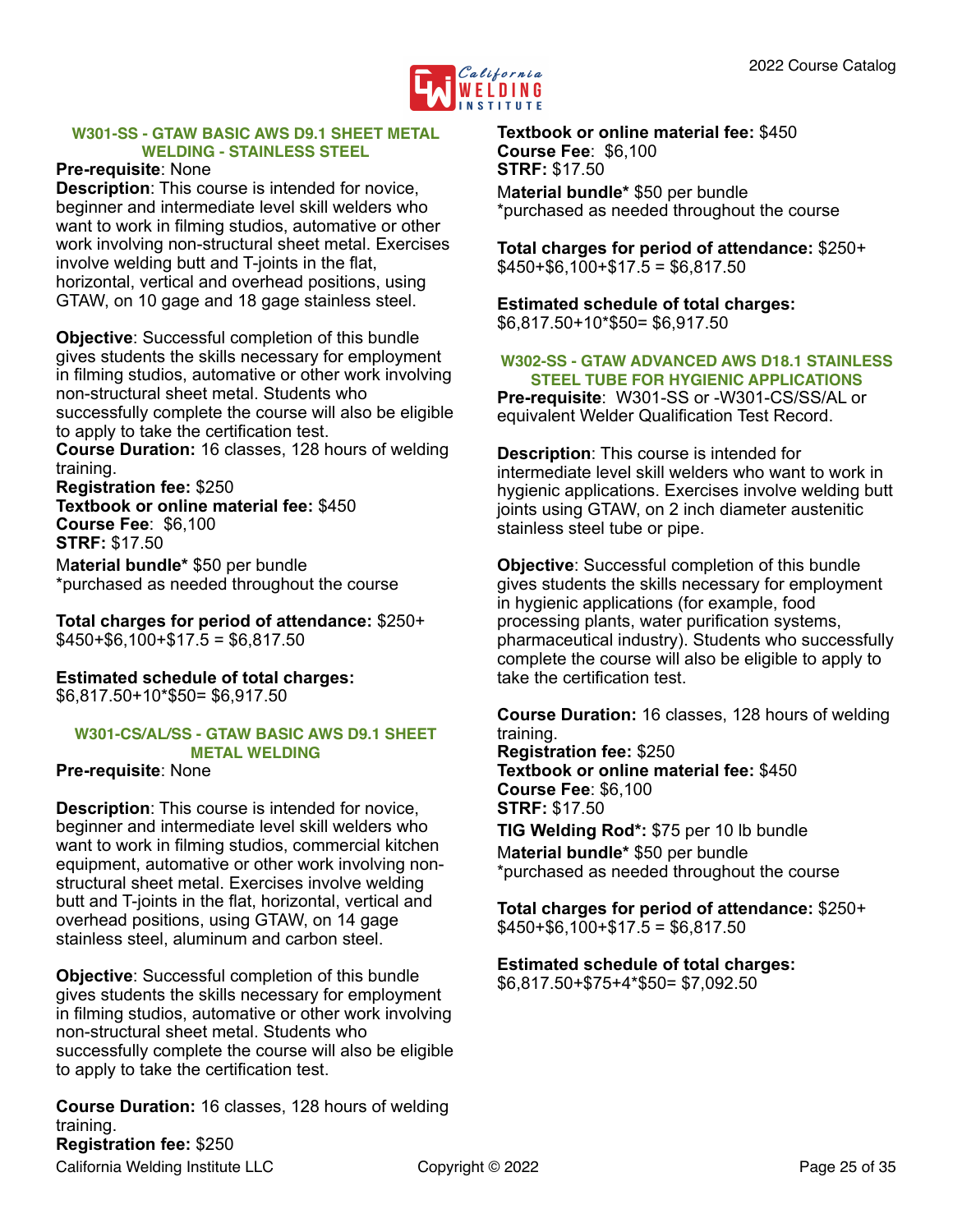

#### <span id="page-25-0"></span>**W303-ASH - GTAW ADVANCED AWS D17.1 FUSION WELDING FOR AEROSPACE APPLICATIONS**

**Pre-requisite**: W301-AL or -W301-CS/SS/AL or equivalent Welder Qualification Test Record.

**Description**: This course is intended for intermediate level skill welders who want to work in aerospace applications. Exercises involve welding butt joints and T-joints using GTAW, on 16 gage and 10 gage sheet aluminum for Class A welds.

**Objective**: Successful completion of this bundle gives students the skills necessary for employment the aerospace industry. Students who successfully complete the course will also be eligible to apply to take the certification test.

**Course Duration:** 16 classes, 128 hours of welding training.

**Registration fee:** \$250 **Textbook or online material fee:** \$450 **Course Fee**: \$6,100 **STRF:** \$17.50 M**aterial bundle\*** \$50 per bundle \*purchased as needed throughout the course

**Total charges for period of attendance:** \$250+  $$450+$6,100+$17.5 = $6,817.50$ 

**Estimated schedule of total charges:**  \$6,817.50+10\*\$50= \$6,917.50

#### <span id="page-25-1"></span>**W303-AT - GTAW ADVANCED AWS D17.1 FUSION WELDING FOR AEROSPACE APPLICATIONS**

**Pre-requisite**: W303-ASH or equivalent Welder Qualification Test Record.

**Description**: This course is intended for advanced level skill welders who want to work in aerospace applications. Exercises involve welding butt joints and T-joints using GTAW, on 0.051 inch and 0.040 inch aluminum sheet, and 3/4" and 1/2" OD aluminum tube for Class A welds.

**Objective**: Successful completion of this bundle gives students the skills necessary for employment the aerospace industry. Students who successfully complete the course will also be eligible to apply to take the certification test.

**Course Duration:** 16 classes, 128 hours of welding training. **Registration fee:** \$250 **Textbook or online material fee:** \$450 **Course Fee**: \$6,100 California Welding Institute LLC Copyright © 2022 Page 26 of 35

**STRF:** \$17.50 M**aterial bundle\*** \$50 per bundle \*purchased as needed throughout the course

**Total charges for period of attendance:** \$250+  $$450+$6,100+$17.5 = $6,817.50$ 

**Estimated schedule of total charges:**  \$6,817.50+10\*\$50= \$6,917.50

#### <span id="page-25-2"></span>**W304-CS - GMAW BASIC AWS D9.1 SHEET METAL WELDING - CARBON STEEL**

#### **Pre-requisite**: None

**Description**: This course is intended for novice, beginner and intermediate level skill welders who want to work in HVAC, filming studios, automative or other work involving non-structural sheet metal. Exercises involve welding butt and T-joints in the flat, horizontal, vertical and overhead positions, using GMAW, on 10 gage and 18 gage coated (galvanized) and non-coated carbon steel.

**Objective**: Successful completion of this bundle gives students the skills necessary for employment in n HVAC, filming studios, automative or other work involving non-structural sheet metal. Students who successfully complete the course will also be eligible to apply to take the certification test.

**Course Duration:** 16 classes, 128 hours of welding training.

**Registration fee:** \$250 **Textbook or online material fee:** \$450 **Course Fee**: \$6,100

**STRF:** \$17.50

M**aterial bundle\*** \$50 per bundle \*purchased as needed throughout the course

**Total charges for period of attendance:** \$250+  $$450+$6,100+$17.5 = $6,817.50$ 

**Estimated schedule of total charges:**  \$6,817.50+10\*\$50= \$6,917.50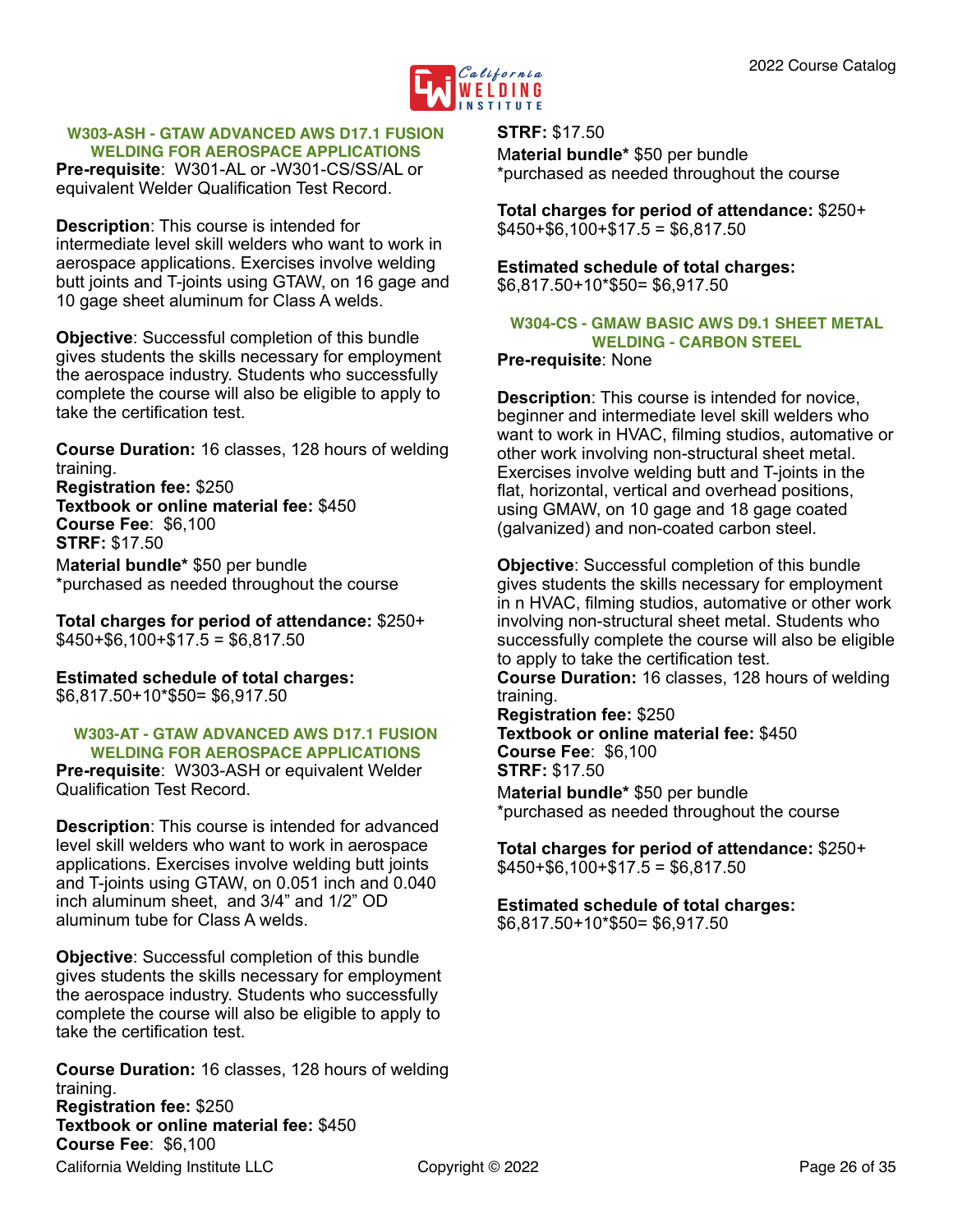

## <span id="page-26-0"></span>**W304-AL - GMAW BASIC AWS D9.1 SHEET METAL WELDING - ALUMINUM**

#### **Pre-requisite**: None

**Description**: This course is intended for novice, beginner and intermediate level skill welders who want to work in HVAC, filming studios, automative or other work involving non-structural sheet metal. Exercises involve welding butt and T-joints in the flat, horizontal, vertical and overhead positions, using GMAW, on 10 gage and 18 gage aluminum.

**Objective**: Successful completion of this bundle gives students the skills necessary for employment in n HVAC, filming studios, automative or other work involving non-structural sheet metal. Students who successfully complete the course will also be eligible to apply to take the certification test.

**Course Duration:** 16 classes, 128 hours of welding training. **Registration fee:** \$250 **Textbook or online material fee:** \$450 **Course Fee**: \$6,100 **STRF:** \$17.50 M**aterial bundle\*** \$50 per bundle

\*purchased as needed throughout the course

**Total charges for period of attendance:** \$250+  $$450+$6,100+$17.5 = $6,817.50$ 

**Estimated schedule of total charges:**  \$6,817.50+10\*\$50= \$6,917.50

#### <span id="page-26-1"></span>**W304-SS - GMAW BASIC AWS D9.1 SHEET METAL WELDING - STAINLESS STEEL**

#### **Pre-requisite**: None

**Description**: This course is intended for novice, beginner and intermediate level skill welders who want to work in HVAC, filming studios, automative or other work involving non-structural sheet metal. Exercises involve welding butt and T-joints in the flat, horizontal, vertical and overhead positions, using GMAW, on 10 gage and 18 gage stainless steel.

**Objective**: Successful completion of this bundle gives students the skills necessary for employment in n HVAC, filming studios, automative or other work involving non-structural sheet metal. Students who successfully complete the course will also be eligible to apply to take the certification test.

**Course Duration:** 16 classes, 128 hours of welding training. **Registration fee:** \$250 **Textbook or online material fee:** \$450 **Course Fee**: \$6,100 **STRF:** \$17.50 M**aterial bundle\*** \$50 per bundle \*purchased as needed throughout the course

**Total charges for period of attendance:** \$250+  $$450+ $6,100+ $17.5 = $6,817.50$ 

**Estimated schedule of total charges:**  \$6,817.50+10\*\$50= \$6,917.50

#### <span id="page-26-2"></span>**W304-CS/AL/SS - GMAW BASIC AWS D9.1 SHEET METAL WELDING**

**Pre-requisite**: None

**Description**: This course is intended for novice, beginner and intermediate level skill welders who want to work in HVAC, filming studios, automative or other work involving non-structural sheet metal. Exercises involve welding butt and T-joints in the flat, horizontal, vertical and overhead positions, using GMAW, on 14 gage stainless steel, aluminum and carbon steel.

**Objective**: Successful completion of this bundle gives students the skills necessary for employment in n HVAC, filming studios, automative or other work involving non-structural sheet metal. Students who successfully complete the course will also be eligible to apply to take the certification test.

**Course Duration:** 16 classes, 128 hours of welding training. **Registration fee:** \$250 **Textbook or online material fee:** \$450 **Course Fee**: \$6,100 **STRF:** \$17.50 M**aterial bundle\*** \$50 per bundle

\*purchased as needed throughout the course

**Total charges for period of attendance:** \$250+  $$450+$6,100+$17.5 = $6,817.50$ 

**Estimated schedule of total charges:**  \$6,817.50+10\*\$50= \$6,917.50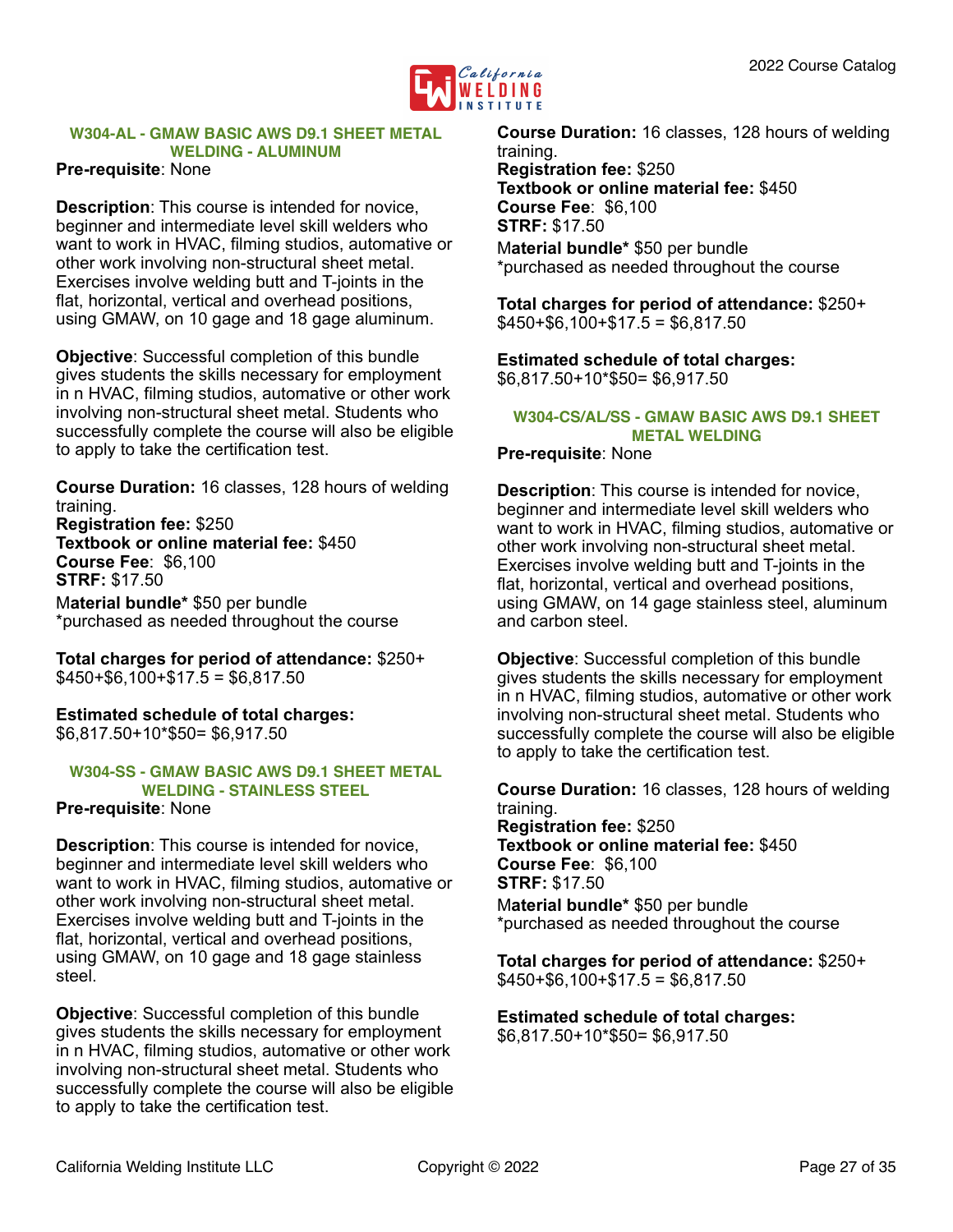

#### <span id="page-27-0"></span>**W305-CM/AL GTAW ADVANCED AWS D8.8 AUTOMOTIVE WELDING - CHROME MOLY/ALUMINUM**

**Pre-requisite**: W301AL or W301 CS/A:/SS or equivalent Welder Qualification Test Record. **Description**: This course is intended for advanced level skill welders who want to work in automotive applications. Exercises involve welding butt joints and branch connections using GTAW on 4130 Chrome Moly tubing and aluminum tubing. **Objective**: Successful completion of this course gives students the skills necessary for employment the automative industry. Students who successfully complete the course will also be eligible to apply to take the certification test.

**Course Duration:** 16 classes, 128 hours of welding training.

**Registration fee:** \$250 **Textbook or online material fee:** \$450 **Course Fee**: \$6,100 **STRF:** \$17.50

**TIG Welding Rod\*:** \$75 per 10 lb bundle M**aterial bundle\*** \$50 per bundle \*purchased as needed throughout the course **Total charges for period of attendance:** \$250+  $$450+$6,100+$17.5 = $6,817.50$ **Estimated schedule of total charges:** \$6,817.50+\$75\$+4\*\$50= \$7,092.50

#### <span id="page-27-1"></span>**W306-CS/AL/SS - GMAW I-CAR WELDING**

**Pre-requisite**: W304-CS/AL/SS or equivalent Welder Qualification Test Record. **Description**: This course is intended for intermediate level skill welders who want to work automotive body shops. Exercises involve welding butt joints open root and also with backing, lap joints and plug welds, using GMAW, on 16 gage stainless steel, carbon steel, and aluminum.

**Objective**: Successful completion of this bundle gives students the skills necessary for employment in automotive body shops.

**Course Duration:** 16 classes, 128 hours of welding training.

**Registration fee:** \$250 **Textbook or online material fee:** \$450 **Course Fee**: \$6,100 **STRF:** \$17.50

M**aterial bundle\*** \$50 per bundle \*purchased as needed throughout the course **Total charges for period of attendance:** \$250+  $$450+$6,100+$17.5 = $6,817.50$ 

**Estimated schedule of total charges:**  \$6,817.50+10\*\$50= \$6,917.50

## <span id="page-27-2"></span>**Professional Development Courses**

Professional development courses are all lecturebased classes. Many of the courses are meant to prepare students for certification testing offered by other organizations, such as the International Code Council and the American Welding Society. Professional development courses do not require student evaluation. The course is considered complete if the student attended class as required.

## <span id="page-27-3"></span>**PDH-LAWC - L.A CITY WELDER CERTIFICATION WRITTEN EXAM PREPARATION CLASS**

#### **Pre-requisite:** None

**Description**: This one day lecture is intended for welders who want to obtain the L.A City Welder Certification. The class consists of a lecture on general welding knowledge and the AWS D1.1 codebook.

**Objective**: Successful completion of this class prepares students to take the L.A City Certified Structural Welder Written Exam, which is administered by the City of Los Angeles Department of Building and Safety.

**Required Publications:** AWS D1.1:2010 and the textbook Welding Principles and Applications by Larry Jeffus, latest edition.

#### **Student Evaluation and Course Completion:**

Students will not be evaluated at the end of the class. The course is considered complete if the student attended class as required.

#### **Occupational Classification Code:** 51-4120

Welding, Soldering and Brazing Workers

**PDH-LAWC Course Duration**: 1 day, 10 hrs of instruction **Registration fee:** \$250 **Course fee:** \$275 **STRF:**\$0 **Required publications fee:** \$450 **Total charges for period of attendance for PDH-LAWC:** \$250 + \$275 = \$525 **Estimated schedule of total charges for PDH-LAWC:** \$525 + \$450 = \$975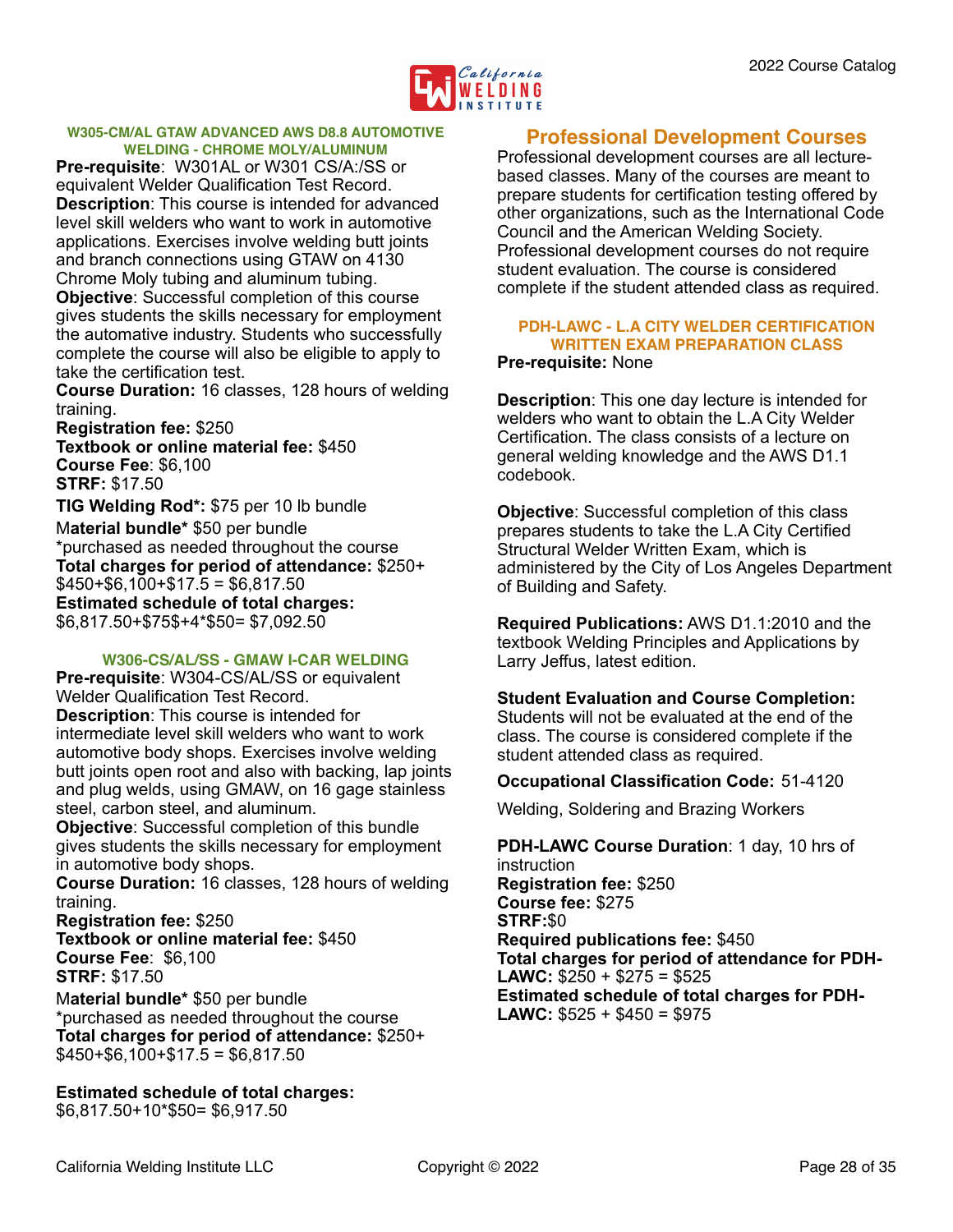

#### <span id="page-28-0"></span>**PDH-CWI - CWI EXAM PREPARATION COURSE**

#### **Pre-requisite:** None

**Description**: This course is intended for those who want to become an American Welding Society Certified Welding Inspector or want to learn about welding inspection. This course is divided into three parts:

- Part A Fundamentals
- Part B Visual Inspection / Practical Workshop
- Part C Codebook

This is a 60 hours course, and each Part is covered in 2 days.

Students can register to attend one, two or all three parts.

**Objective**: Successful completion of this class prepares students to work in welding inspection and quality control. It also prepares students who wish to take the American Welding Society Certified Welding Inspector exam, which is administered by the American Welding Society.

#### **Required Publications:**

For Part A:

- (1) WIT-T Welding Inspection Technology
- (2) WIT-W Welding Inspection Technology Workbook
- (3) AWS A3.0M/A3.0 Standard Welding Terms and Definitions
- (4) AWS A2.4/A2.4M Standard Symbols for Welding, Brazing, and Nondestructive examination
- (5) Official AWS Book of Sample Examination Questions

For Part B: AWS B1.10/B1.10M Guide for the Nondestructive Examination of Welds

For Part C:

- (1) AWS D1.1/D1.1M Structural Welding Code Steel
- (2) CC-RM AWS D1.1 Code Clinic Reference Manual

#### OR

(3) AWS D17.1 Fusion Welding for Aerospace Applications

#### **Student Evaluation and Course Completion:**

Students will not be evaluated at the end of the class. The course is considered complete if the students attended the Parts they registered for.

#### **Occupational Classification Code:** 51-4120

Welding, Soldering and Brazing Workers

**PDH-CWI Course Duration**: 6 days, 60 hours of **instruction** 

**Registration fee:** \$250 **STRF:** \$2.5

**Course fee - all three parts:** \$1,500 **Course fee - two parts**: \$1050 **Course fee - one part**: \$400

#### **Textbook (Required Publications) fee:**

Publications for Part A, Part B and Part C bundle (with AWS D1.1 codebook): \$1,350

Publications for Part A, Part B and Part C bundle (with AWS D17.1 codebook): \$900

**Total charges for period of attendance for all three parts of PDH-CWI:** \$250 + \$1,500+ \$2.5 = \$1,752.50

**Estimated schedule of total charges for all three parts of PDH-CWI:** \$1,752.50 + \$ 1,350 = \$3,102.50

#### <span id="page-28-1"></span>**PDH-CWI INDIVIDUAL CLASS**

#### **Pre-requisite:** None

**Description:** Individual CWI classes consist of 1 day of instruction and are scheduled on an individual basis. Each class can hold maximum of 2 people. Depending on the instruction desired, students may need to purchase the above mentioned publications. The following are the prices for individual classes:

#### **Occupational Classification Code:** 51-4120

Welding, Soldering and Brazing Workers

**PDH-CWI Individual Class Duration:** 1 day, 10 hours of instruction **Registration fee**: \$250 **One-Day class fee:** \$730 **STRF:** \$0 **Total charges for period of attendance for PDH-CWI Individual class:** \$250 + \$410= \$980

Estimated schedule of total charges for PDH-CWI Individual Class: \$980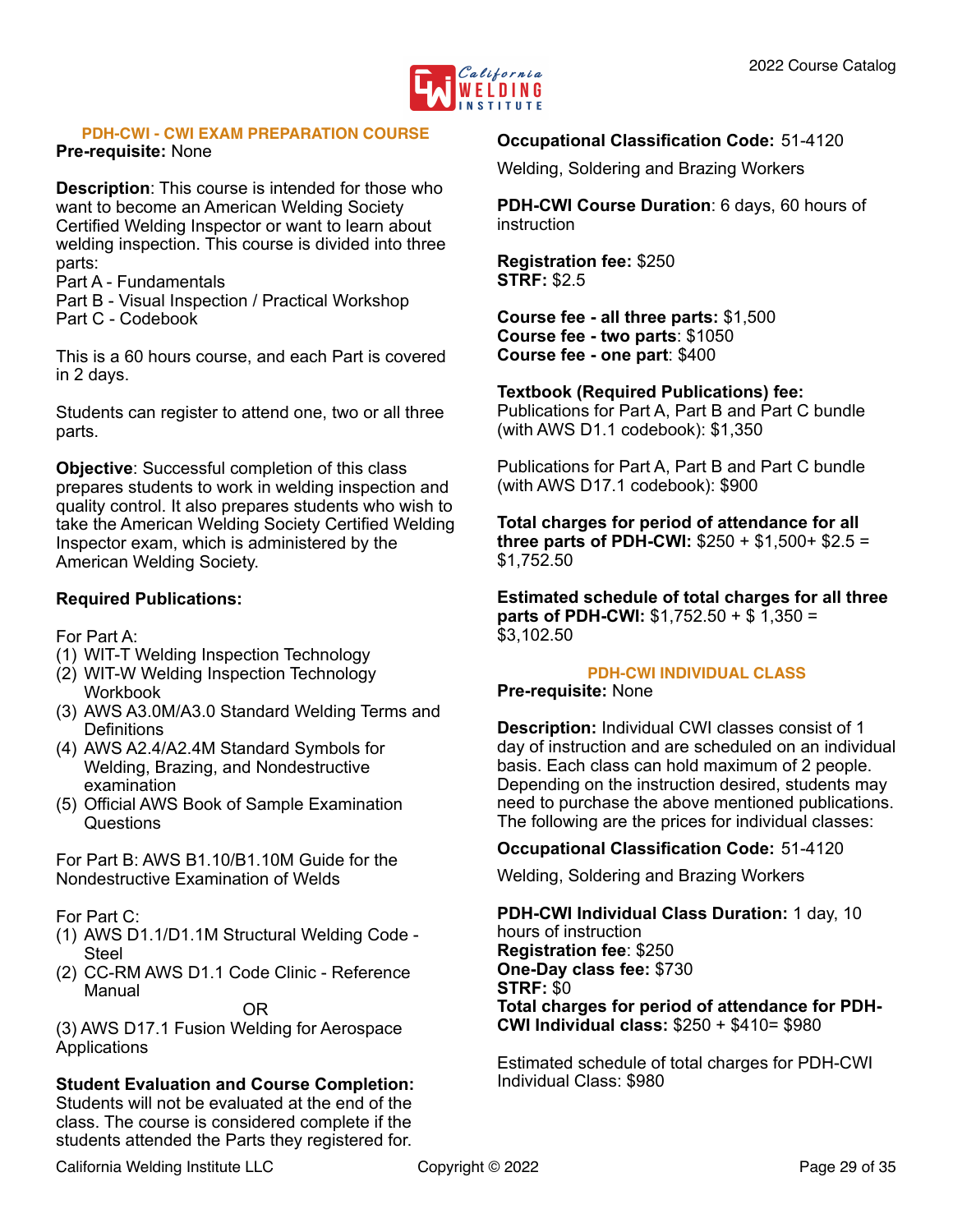

#### <span id="page-29-0"></span>**PDH WPS/PQR/WPQR CLASS**

#### **Pre-requisite:** None

**Description:** This one day class is intended for those who want to learn how to write Welding Procedure Specifications, Procedure Qualification Records and Welder Performance Qualification Records.

#### **Occupational Classification Code:** 51-4120

Welding, Soldering and Brazing Workers

**PDH-WPS/PQR/WPQR Class Duration:** 1 day, up to 10 hours of instruction **Registration fee**: \$250 **One-Day class fee: \$**730 **STRF:** \$0 **Total charges for period of attendance for PDH WPS/PQR/WPQR:**\$250 +\$730 = \$980 **Estimated schedule of total charges for PDH WPS/PQR/WPQR :** \$980

#### <span id="page-29-1"></span>**PDH- DESTRUCTIVE TESTING CLASS**

#### **Pre-requisite:** None

**Description:** This one day class is intended for those who want how to learn about destructive testing techniques. This class will cover the following destructive testing methods: bend test, tension test, metallurgical test, and hardness test. The class will provide an overview of the different destructive testing methods and applications, followed by hands-on training in some of the methods. **PDH-Destructive Testing Class Duration:** 1 day,

10 hours of instruction **Registration fee**: \$250 **One-Day class fee:** \$730 **STRF:** \$0 **Total charges for period of attendance for PDH-Destructive Testing:** \$250 + \$730= \$980 **Estimated schedule of total charges for PDH** 

#### <span id="page-29-2"></span>**PDH-L.A CITY DEPUTY INSPECTOR/ICC SPECIAL INSPECTOR S1 STRUCTURAL STEEL AND BOLTING SPECIAL INSPECTOR CLASS**

#### **Pre-requisite:** None

**Destructive Testing:** \$980

**Description:** This one day class is intended for those who want to work as special inspectors and/or L.A City Deputy Inspectors. Students will learn structural steel and high strength bolting, and reading structural plans/blueprint reading. **Required Publications:** AISC Steel Construction Manual, including AISC Specifications for Structural Joints using High Strength Bolts & IBC 2018 **Required Publication fees:** AISC manual: \$400

IBC: \$250

**Occupational Classification Code:** 51-4120

Welding, Soldering and Brazing Workers

**PDH-L.A City/ICC Special Inspector S1 Class Duration:** 2 days, 16 hours of instruction **Registration fee**: \$250 **STRF:** \$2.5 **PDH-L.A City/ICC Special Inspector S1 Class fee:**  \$1568

**Total charges for period of attendance for PDH-L.A City/ICC Special Inspector S1 Class :** \$250 + \$1568+2.5= \$1,820.5

**Estimated schedule of total charges for PDH-L.A City/ICC Special Inspector S1 Class:** \$1,820.5 + \$400 + \$250= \$2,470.5

#### <span id="page-29-3"></span>**PDH-L.A CITY DEPUTY INSPECTOR/ICC SPECIAL INSPECTOR S2 STRUCTURAL WELDING SPECIAL INSPECTOR CLASS**

#### **Pre-requisite:** None

**Description:** This two day class is intended for those who want to work as special inspectors. Students will learn blueprint reading, welding symbols, the AWS D1.1 Structural Welding Code - Steel and reading plans.

**Required Publications :** AWS D1.1:2015 & AWS  $A24$ 

#### **Required Publications Fees:**

AWS D1.1:2015:\$490 AWS A2.4:\$184

#### **Occupational Classification Code:** 51-4120

Welding, Soldering and Brazing Workers

**PDH-L.A City/ICC Special Inspector S2 Class Duration:** 2 days, up to 16 hours of instruction

**Registration fee**: \$250 C**lass fee:** \$1,300 **STRF:** \$2.5 **Total charges for period of attendance for PDH-L.A City/ICC Special Inspector S2 Course :** \$250  $+$  \$1,300+\$2.50 = \$1,552.50

**Estimated schedule of total charges for PDH-L.A City/ICC Special Inspector S2 Course:** \$1,552.50  $+$  \$490 + \$184 = \$2,226,50

California Welding Institute LLC Copyright © 2022 Page 30 of 35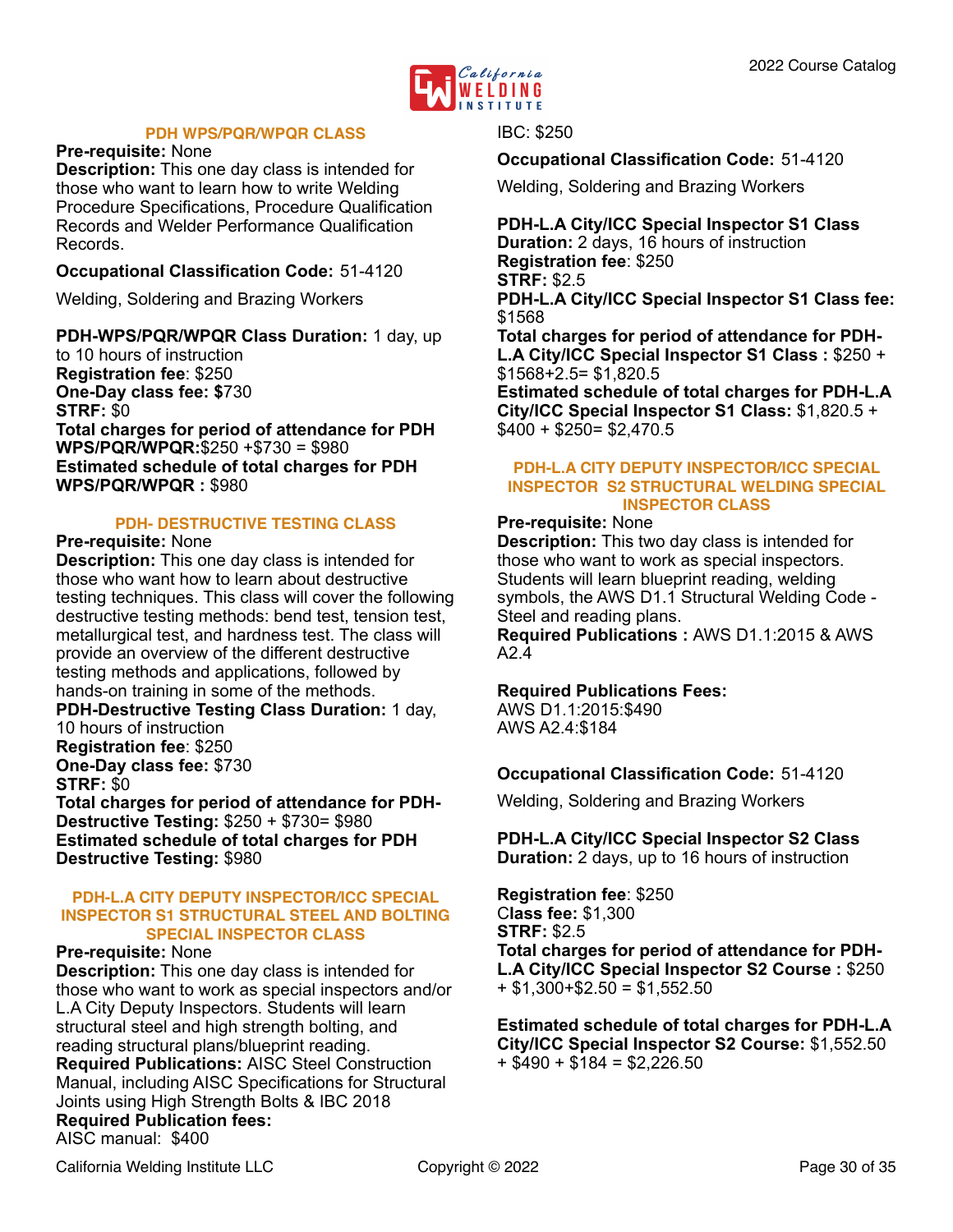

## <span id="page-30-0"></span>**List of Welding gear and hand tools for All welding courses**

Students must purchase the following welding gear and hand tools. California Welding Institute does not sell these items and cannot provide an estimate. This applies to all welder training courses, bundles and one day welding classes:

- 1. ESAB Sentinel or ESAB Savage Welding Helmet ( or Pancake Hood for Bundle 4)
- 2. Clear Plastic Cover Lens Replacements (both inner and outer replacement)
- 3. Welding Jacket 100% Cotton, no leather.
- 4. Cotton FR Pants
- 5. Comeaux Brand Cotton Welding Hat with Beak to pull over your ear when welding overhead
- 6. Safety Toe Work Boots (composite or steel toe)
- 7. Push-in earplugs with cord to hang on neck
- 8. Safety glasses light grey tint
- 9. Clear Face Shield Complete with adjustable head gear
- 10. Work Gloves Tillman 1500YPP Leather Palm with cotton/leather back (qty: 2 pairs)
- 11. Round/Curved Jaw 10" locking vise grip pliers for grabbing hot metal
- 12. Small focused beam LED inspection flashlight
- 13. Bridge Cam Gage Welding Gage (to measure weld undercut & weld bead height)

#### **Additional Welding Gear and Hand Tools for Bundle 10, W101, W103, W109**

- 1. Safety Glasses # 5 Dark Green Tint
- 2. Arc Welding Gloves Tillman 850
- 3. Two Slag Hammers with wood handle:
	- i.Cone & chisel with chisel "hatchet" type ii.Cone & chisel with chisel "cross chisel" type
- 4. 3 vise-grip C Clamps with pads
- 5. Hand Brush (wood handle)

California Welding Institute LLC Copyright © 2022 Copyright Context Context Context Context Context Context Context Context Context Context Context Context Context Context Context Context Context Context Context Context Co

- 6. Chisel for steel (cold chisel 3/4" wide)
- 7. Ball Peen Hammer 24 oz. size with wood handle or fiberglass
- 8. Two grinders:
	- i. DEWALT 4-1/2 in 11 Amp Paddle Switch Corded Angle Grinder (DEWALT # 402W5)
	- ii. DEWALT 7 in 13-Amp Trigger Corded Angle Grinder (DEWALT # DW840)
- 9. Grinding wheels ( Norton brand preferred)
	- 1. 4-1/2" x 1/4" (quantity:2)
	- 2. 4-1/2" x 1/8" (quantity: 2)
	- 3. 7" x 1/4" (quantity:2)
	- 4. 7" x 1/8" (quantity:2)
- 10. Wire Wheels (brush)
	- 1. 4-1/2" Bead Brush (quantity: 2)
	- 2. 6" Bead Brush (quantity:1)
- 11. Striker (to light torch)
- 12. Torch Tip Cleaner sets short and long
- 13. 25ft Stanley tape measure
- 14. Soapstone (chalk) with holder
- 15. Magnetic 9" Torpedo level
- 16. "Rod Guard" Standard Size 10lb capacity
- 17. Fillet Weld Gage Set
- 18. Helmet bags (qty:2) for helmet & face shield
- 19. Two Heavy Duty Canvas Tool Bags:

i.One Leather Bottom Bucket with Connection Points Klein Tools 5104OCTO

ii.One 24 inch canvas tool bag - leather (such as Klein Tools 5102-24)

#### **Additional Welding Gear and Hand Tools for Bundle 1**

- 1. Safety Glasses # 5 Dark Green Tint
- 2. Arc Welding Gloves Tillman 850
- 3. Miller® LPR-100™ Half Face Air Purifying Respirator With 2 P100 Filters
- 4. Two Slag Hammers with wood handle:
	- i. Cone & chisel with chisel "hatchet" type
	- ii. Cone & chisel with chisel "cross chisel" type
- 5. 3 vise-grip C Clamps with pads
- 6. Hand Brush with wood handle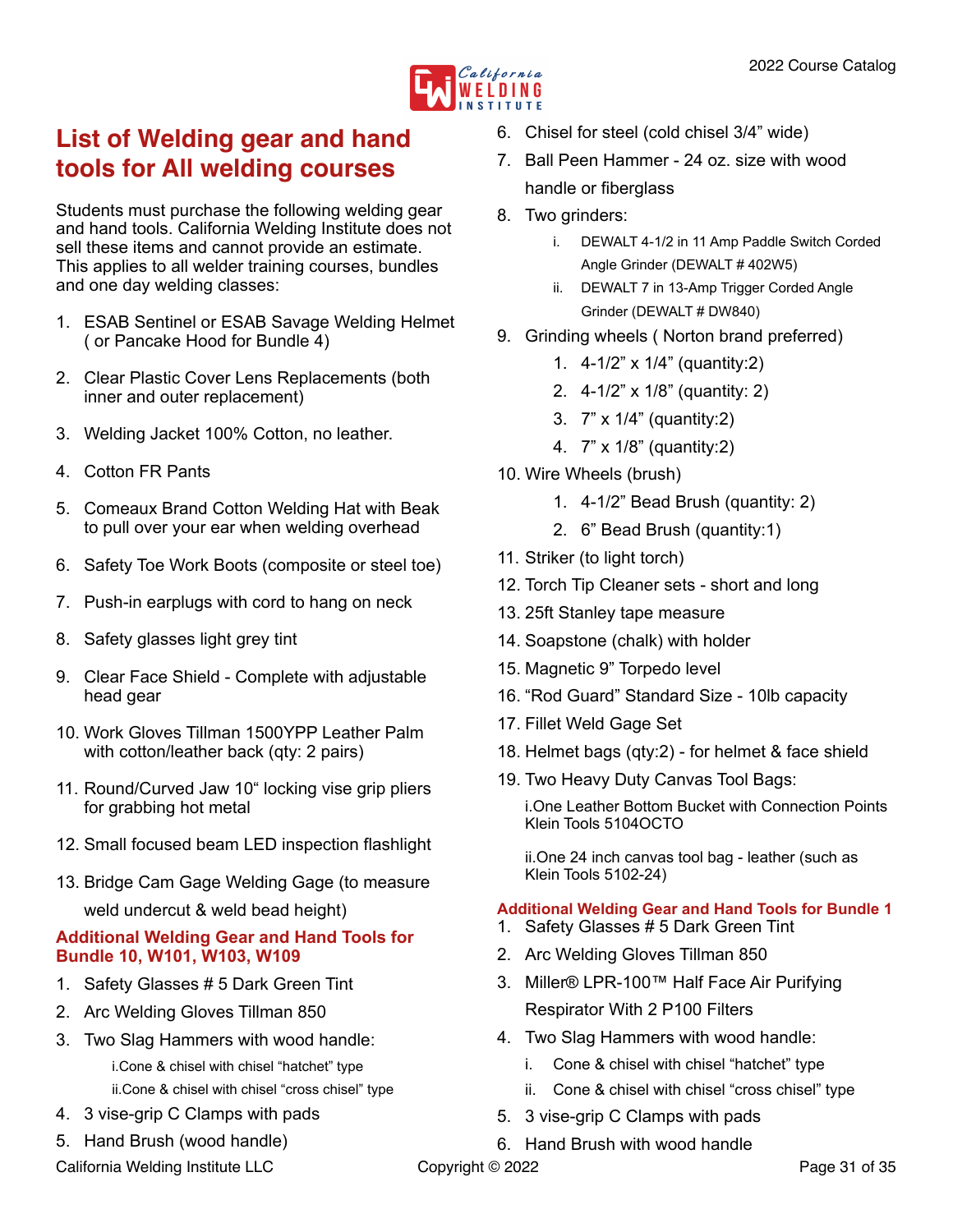

- 7. Chisel for steel (cold chisel 3/4" wide)
- 8. Ball Peen Hammer 24 oz. size with wood handle or fiberglass
- 9. Two grinders:
	- i. DEWALT 4-1/2 in 11 Amp Paddle Switch Corded Angle Grinder (DEWALT # 402W5)
	- ii. DEWALT 7 in 13-Amp Trigger Corded Angle Grinder (DEWALT # DW840)
- 10. Grinding wheels (Norton Brand Preferred)
	- 1. 4-1/2" x 1/4" (quantity:2)
	- 2. 4-1/2" x 1/8" (quantity: 1)
	- 3. 7" x 1/4" (quantity:2)
	- 4. 7" x 1/8" (quantity:1)
- 11. Wire Wheels (brush)
	- 1. 4-1/2" Bead Brush (quantity: 2)
	- 2. 6" Bead Brush (quantity:1)
- 12. Striker (to light torch)
- 13. Torch Tip Cleaner sets short and long
- 14. 25ft Stanley tape measure
- 15. Soapstone (chalk) with holder
- 16. Magnetic 9" Torpedo level
- 17. "Rod Guard" Standard Size 10lb capacity (quantity: 2)
- 18. Fillet Weld Gage Set (to measure weld size)
- 19. MIG pliers
- 20. Helmet bags (qty:2) for helmet & face shield
- 21. Two Heavy Duty Canvas Tool Bags:

i.One Leather Bottom Bucket with Connection Points Klein Tools 5104OCTO

ii.One 24 inch canvas tool bag - leather (such as Klein Tools 5102-24)

- 22. Chain locking pliers: chain needs to be 24" long
- (quantity:1) (Strong Hand Tools Part # PFC1024)
- 23. Nicholson 14" Half Round Pipeliner file -
- Manufacturer Part # 05190N (quantity: 1)
- 24. Telescoping Inspection Mirror 2-1/4", 30"
- Retractable Handle
- 25. 3/16" X 3/4" X 4" Pipe Spacing Wedge (qty:2)
- 26. 1/8" pipeliner wheels for 7 inch grinder (qty:2)
- 27. Tweco 300A or 350A Clamp Style Electrode Holder (qty:1)
- 28. KP2746-1 Diffuser, Thread On, 350A (qty:1)
- 29. KP2773-2 INSULATOR 350 (qty:1)
- 30. KP2742-1-50S Nozzle, 350, Thread On, 1/8SO 1/2 ID (qty: 1)
- 31. KP2742-1-62F NOZZLE, 350, THREAD-ON,
- 1/8SO 5/8 ID (qty:1)
- 32. KP2744-045 CONTACT TIP 350, .045 (qty: 1 pack of 10)
- 33. KP3536-1 DIFFUSER O-RING (qty: 1 bag of 10)
- 34. KP2907-1 Insulator (qty:1)
- 35. KP1914-2 Gun Tube Assembly, FCAW, 30°,6"
- 36. KP2906-62 Gun Tube, 62°, No Reverse Bend (qty:1)
- 37. KP2745-072 CONTACT TIP, .068 .072 (qty: 1 pack of 10)
- 38. 9SS13037 HEAT SHIELD ASBLY (qty:1)
- 39. KP2908-1 TiP HOLDER (qty:1)
- 40. KP2089-1 GUN TUBE INSULATOR/THREAD
- PROTECTOR (qty:1)

## **Additional Welding Gear and Hand Tools for Bundle 2, W102, W104, W105**

- 1. Safety Glasses # 5 Dark Green Tint
- 2. Arc Welding Gloves Tillman 850
- 3. Miller® LPR-100™ Half Face Air Purifying Respirator With 2 P100 Filters
- 4. Two Slag Hammers with wood handle:
	- 1. Cone & chisel with chisel "hatchet" type
	- 2. Cone & chisel with chisel "cross chisel" type
- 5. 3 vise-grip C Clamps with pads
- 6. Hand Brush with wood handle
- 7. Chisel for steel (cold chisel 3/4" wide)
- 8. Ball Peen Hammer 24 oz. size with wood handle or fiberglass
- 9. MIG pliers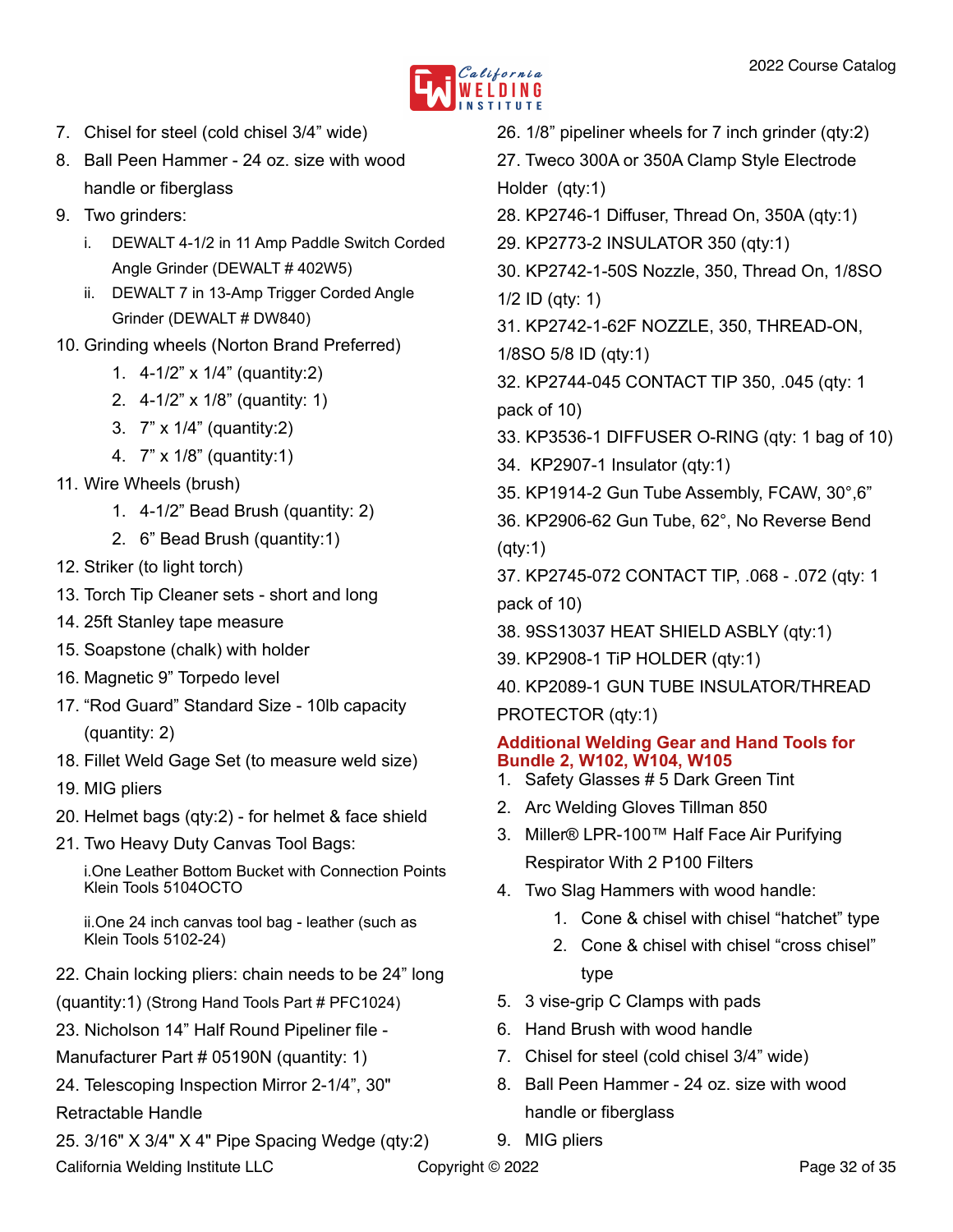

- 10. Two grinders:
	- i. DEWALT 4-1/2 in 11 Amp Paddle Switch Corded Angle Grinder (DEWALT # 402W5) or similar
	- ii. DEWALT 7 in 13-Amp Trigger Corded Angle Grinder (DEWALT # DW840) or similar
- 11. Grinding wheels (Norton Brand Preferred)
	- 1. 4-1/2" x 1/4" (quantity:2)
	- 2. 4-1/2" x 1/8" (quantity: 1)
	- 3. 7" x 1/4" (quantity:2)
	- 4. 7" x 1/8" (quantity:1)
- 12. Wire Wheels (brush)
	- 1. 4-1/2" Bead Brush (quantity: 2)
	- 2. 6" Bead Brush (quantity:1)
- 13. Striker (to light torch)
- 14. Torch Tip Cleaner sets short and long
- 15. 25ft Stanley tape measure
- 16. Soapstone (chalk) with holder
- 17. Magnetic 9" Torpedo level
- 18. "Rod Guard" 10lb capacity (quantity: 2)
- 19. Fillet Weld Gage Set (to measure weld size)
- 20. Helmet bags (qty:2) for helmet & face shield
- 21. Leather Bottom Bucket with Connection Points Klein Tools 5104OCTO (quantity:1)
- 22. 24 inch canvas tool bag leather (such as Klein Tools 5102-24) (quantity:1)
- 23. Pneumatic needle scaler / air chisel combo ( quantity: 1)
- 24. 1/4" carbon arc gouging rod (quantity: 1 box)
- 25. 1/4" air hose with industrial type quick coupler fittings, 15 ft long minimum, rubber material ( quantity: 1)
- 26. KP2746-1 Diffuser, Thread On, 350A (qty:1)
- 27. KP2773-2 INSULATOR 350 (qty:1)
- 28. KP2742-1-50S Nozzle, 350, Thread On, 1/8SO
- 1/2 ID (qty: 1)
- 29. KP2742-1-62F NOZZLE, 350, THREAD-ON, 1/8SO 5/8 ID (qty:1)

30. KP2744-045 CONTACT TIP 350, .045 (qty: 1 pack of 10)

- 31. KP3536-1 DIFFUSER O-RING (qty: 1 bag of 10)
- 32. KP2907-1 Insulator (qty:1)
- 33. KP1914-2 Gun Tube Assembly, FCAW, 30°,6"
- 34. KP2906-62 Gun Tube, 62°, No Reverse Bend (qty:1)
- 35. KP2745-072 CONTACT TIP, .068 .072 (qty: 1 pack of 10)
- 36. 9SS13037 HEAT SHIELD ASBLY (qty:1)
- 37. KP2908-1 TiP HOLDER (qty:1)
- 38. KP2089-1 GUN TUBE INSULATOR/THREAD
- PROTECTOR (qty:1)
- 39. KP2745-564 CONTACT TIP, 5/64
- 40. KP1914-1 30º 12 inches Goose Neck

#### **Additional Welding Gear and Hand Tools for Bundle 3, Bundle 4, W201 through W206, W211, W212:**

- 1. Safety Glasses # 5 Dark Green Tint
- 2. Arc Welding Gloves Tillman 850
- 3. "Rod Guard" 10lb capacity (quantity: 2)
- 4. 24 oz. Ball Peen Hammer with wood handle or fiberglass
- 5. 3 vise-grip C Clamps with pads
- 6. DEWALT 4-1/2 in 11 Amp Paddle Switch Corded Angle Grinder (DEWALT # 402W5)
- 7. DEWALT 7 in 13-Amp Trigger Corded Angle Grinder (DEWALT # DW840)
- 8. Grinding wheels (Norton Brand Preferred)
	- 1. 4-1/2" x 1/4" (quantity:1)
	- 2. 4-1/2" x 1/8" (quantity: 2)
	- 3. 7" x 1/4" (quantity:1)
	- 4. 7" x 1/8" (quantity:2)
- 9. Wire Wheels (brush)
	- 1. 4-1/2" Bead Brush (quantity: 1)
	- 2. 7" Bead Brush (quantity:1)
- 10. Striker (to light torch)
- 11. Torch Tip Cleaner sets short and long
- 12. 25ft Stanley tape measure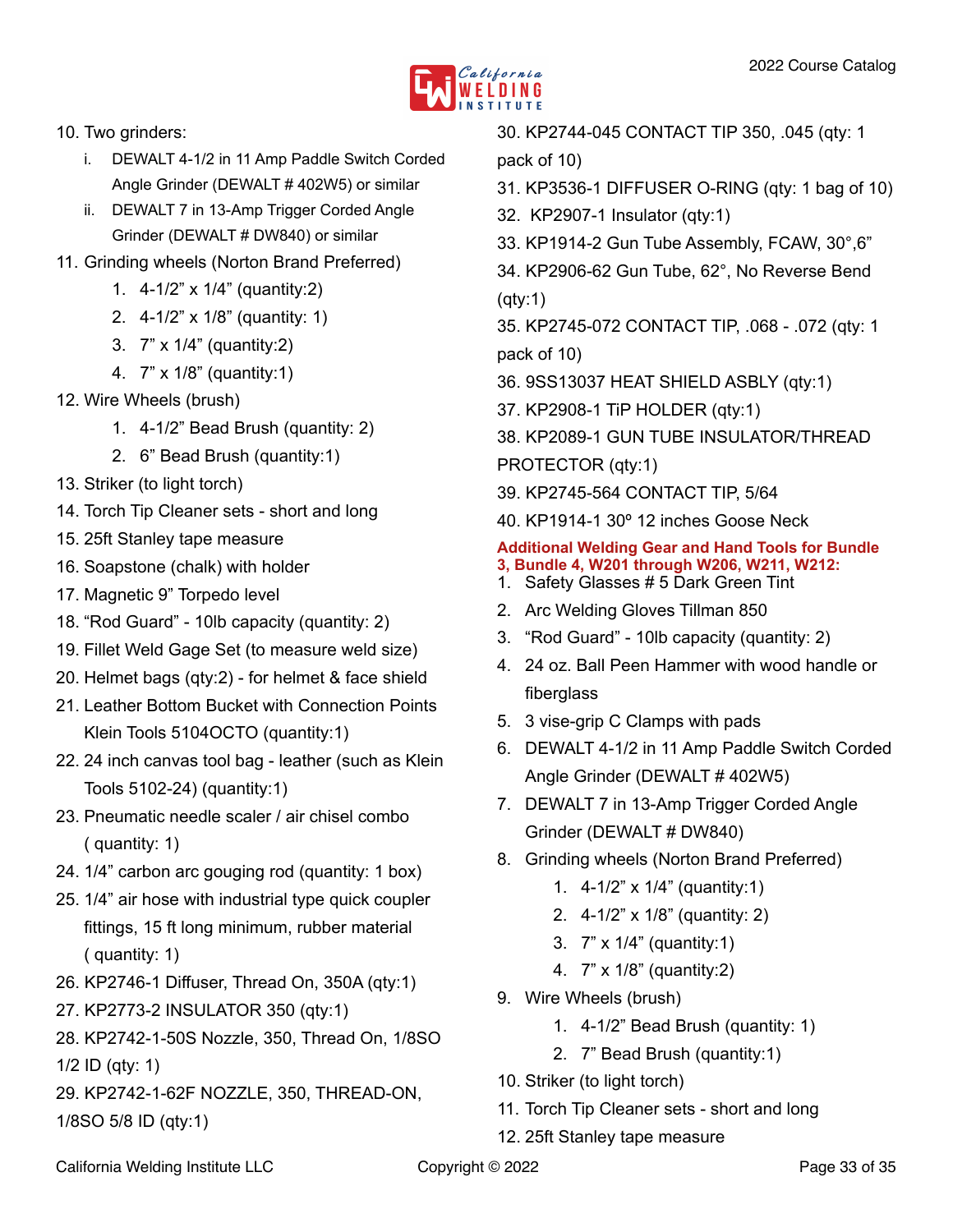

- 13. Soapstone (chalk) with holder (round)
- 14. Magnetic 9" Torpedo level
- 15. Helmet bags (qty:2) for helmet & face shield
- 16. Small Spacing Wedge 3 1/2" X 1 1/2" X 1/4"(quantity:1) (Mathey Dearman Part #D272)
- 17. 24" long Chain locking pliers (quantity:1) (Strong Hand Tools Part # PFC1024)
- 18. Nicholson 14" Half Round Pipeliner file Manufacturer Part # 05190N (quantity: 1)
- 19. Telescoping Inspection Mirror 2-1/4", 30" Retractable Handle
- 17. 1/8" pipeliner wheels for 7 inch grinder
- 18. Knee pads (leather or hard rubber)
- 19. Pipe Wraparound- Wizard Wrap Large (Flange
- Wizard) for 2″ 16″ pipe size (for Bundle 3 Only)

20. Pipe Wraparound- Wizard Wrap Large (Flange Wizard) for 6″ - 30″ pipe sizes It has 5 1/4″ x 120″ wrap dimension (qty:1) (for Bundle 4 only)

21. Sumner Flange Leveler, 5/8-1 5/8 In holes - Sumner part #: 781240 ( qty:1)

22. Curvomark #7 Jumbo Centering Head, part # 14776 (qty:1)

23. Curvomark #8 Pro-Mag Level, part # 14777 (qty:1)

- 24. Stringline and line level
- 25. Spring clamps (qty:3)
- 26. IPT'S PIPE TRADES HANDBOOK

27. BUNDLE 3, W203, W204,W205 ONLY: one of each of the following:

- •WT26FV Weldtec Tig Torch with Valve
- •12.5' Power Cable
- •Best Weld Knurled Handle
- •Coupler 5/8M x 3/8FM
- •Collet Body 1/8 HW, 17,18,26
- •Collet 1/8 HW 17,18,26
- •Collet 3/32 HW 17,18,26
- •Collet Body 3/32 HW 17,18,26
- •Back Cap Long HW17,18,26
- •Connector Cable Male set 1/0 & 2/0
- •PCA-2 Extension Adapter with Insulating Boot
- •Lenco Cable Lug 1 & 2 Cable

•Steel or aluminum squares (1 ft. & 2 ft.)

#### **Additional Welding Gear and Hand Tools for Bundle 5, Bundle 6, Bundle 8, Bundle 9, and W301 series courses, W302 and W303 series courses:**

- 1. Stackable rolling toolbox with compartment Separator (such as Husky 22 in. Connect Rolling System Tool Box)
- 2. Steiner All Grain 0266 Pro-Series TIG Welding Gloves
- 3. Sharpie Tungsten Electrode Grinder
- 4. Tungsten Electrodes: 3/32" diameter 2% Seriated
- 5. Deburring tool (qty:1)
- 6. 6" or 8" diameter self-sticking sandpaper discs 120 grit, 220 grit, 300 grit and 600 grit. Qty: 5 of each grit.
- 7. 90° Angle Mini Pneumatic (Air) Grinder with 1" and 2" Pad ( quantity: 1)
- 8. 2" Scotch-brite buffing disc pads for cleaning aluminum ( quantity: 5)
- 9. Small stainless steel brush (quantity: 1)
- 10. Medium stainless steel brush (quantity: 1)
- 11. Small regular steel brush (quantity:1)
- 12. Medium regular steel brush (quantity:1)
- 13. Roll of blue masking tape 2" wide (qtity:1 )
- 14. Small container for Acetone (a can, no plastic) (quantity: 1)
- 15. Bottle of Heet (quantity:1)
- 16. 14" (8 Tooth per inch)Flat Body File(quantity: 1)
- 17. MIG Pliers
- 18. 12 Oz ball peen hammer
- 20. Shop rags
- 21. Lint free cloth
- 22. Stainless steel wool (quantity: 1)
- 23. Aluminum etching solution bottle (only for Bundle 5) (quantity:1)
- 24. Solar flux can (quantity: 1)
- 25. Small paint brush (quantity:1)
- 26. 3 vise-grip C Clamps with pads